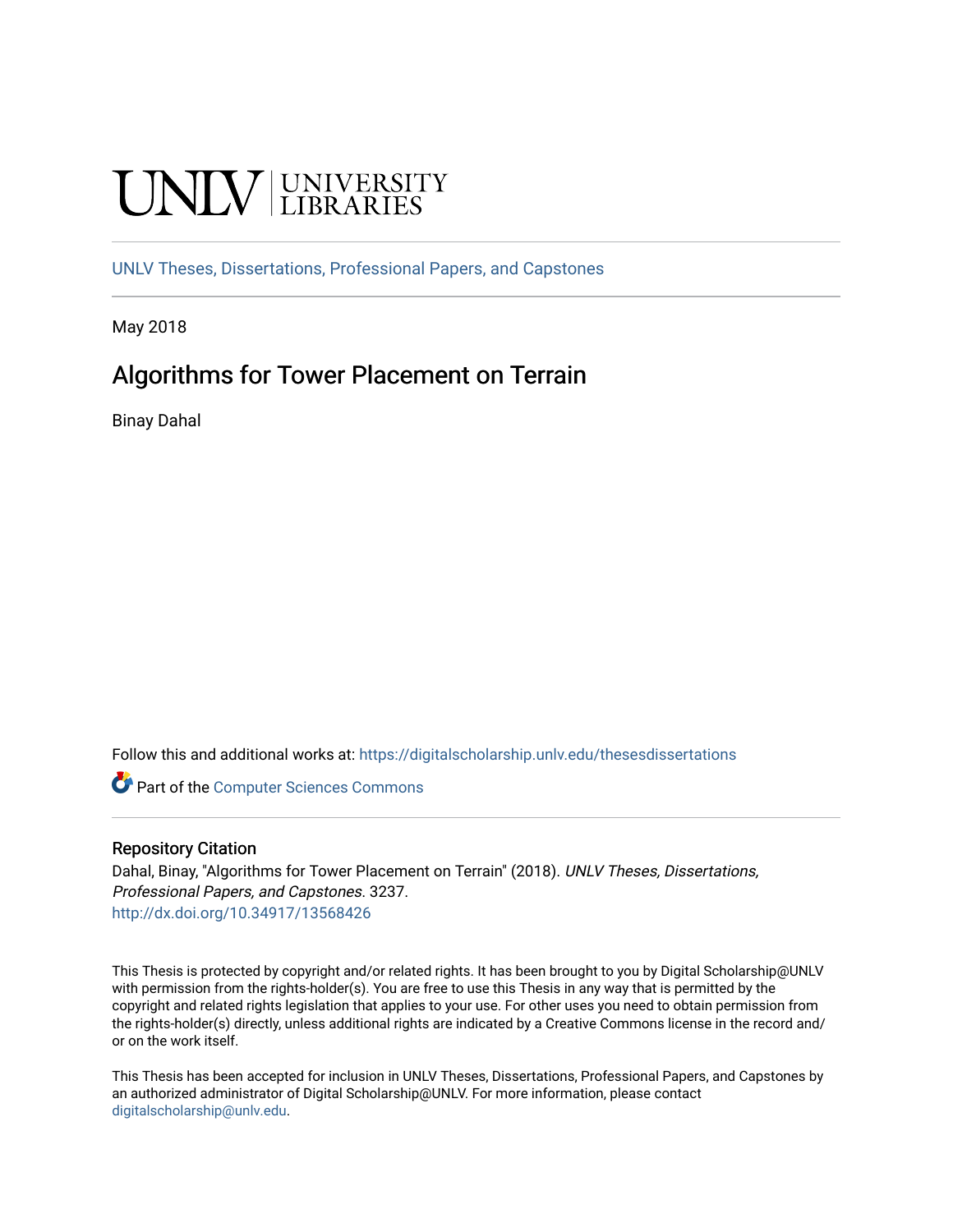### ALGORITHMS FOR TOWER PLACEMENT ON TERRAIN

by

Binay Dahal

Master of Science (M.S.) University of Nevada, Las Vegas 2018

A thesis submitted in partial fulfillment of the requirements for the

Master of Science in Computer Science

Department of Computer Science Howard R. Hughes College of Engineering The Graduate College

> University of Nevada, Las Vegas May 2018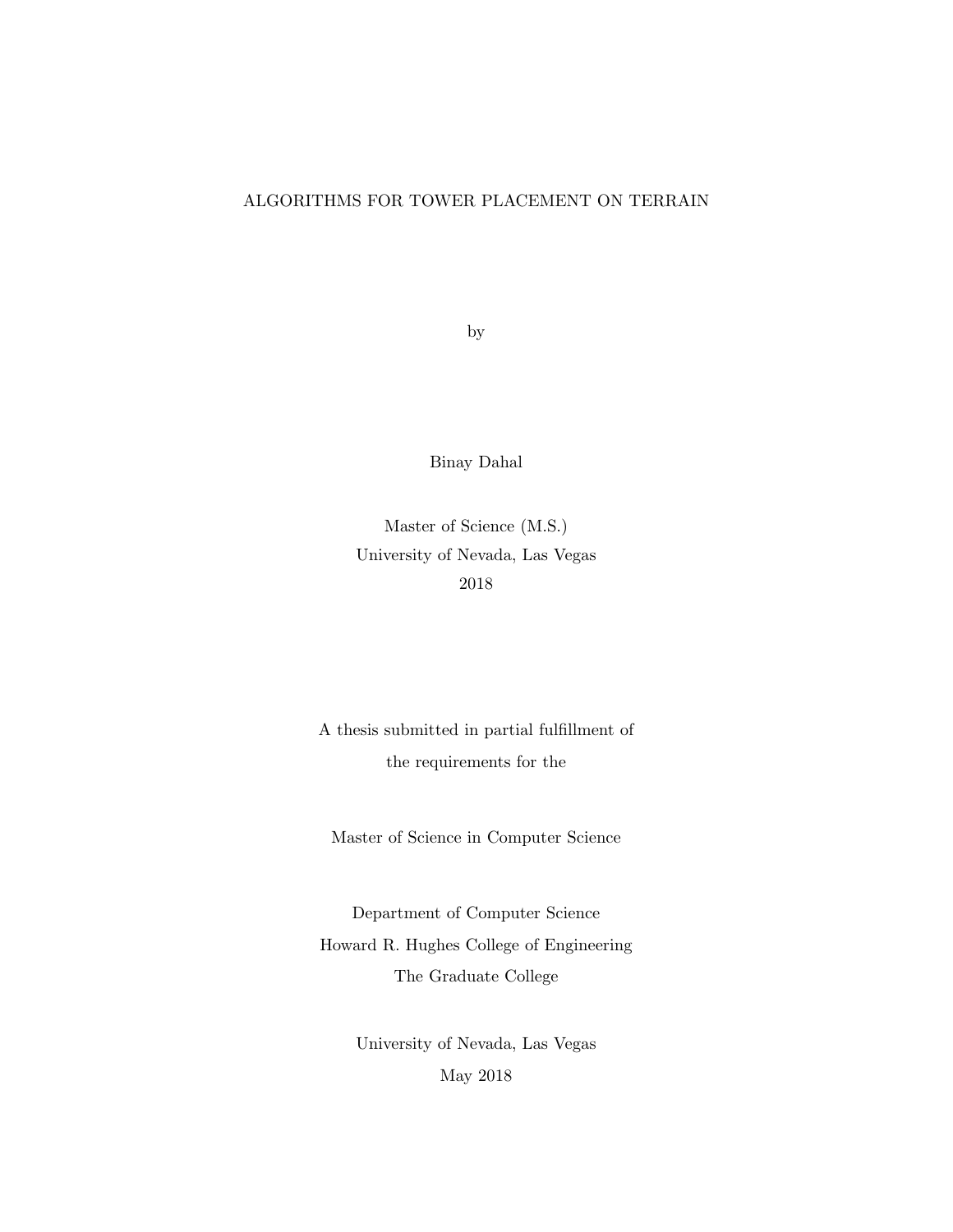© Binay Dahal, 2018 All Rights Reserved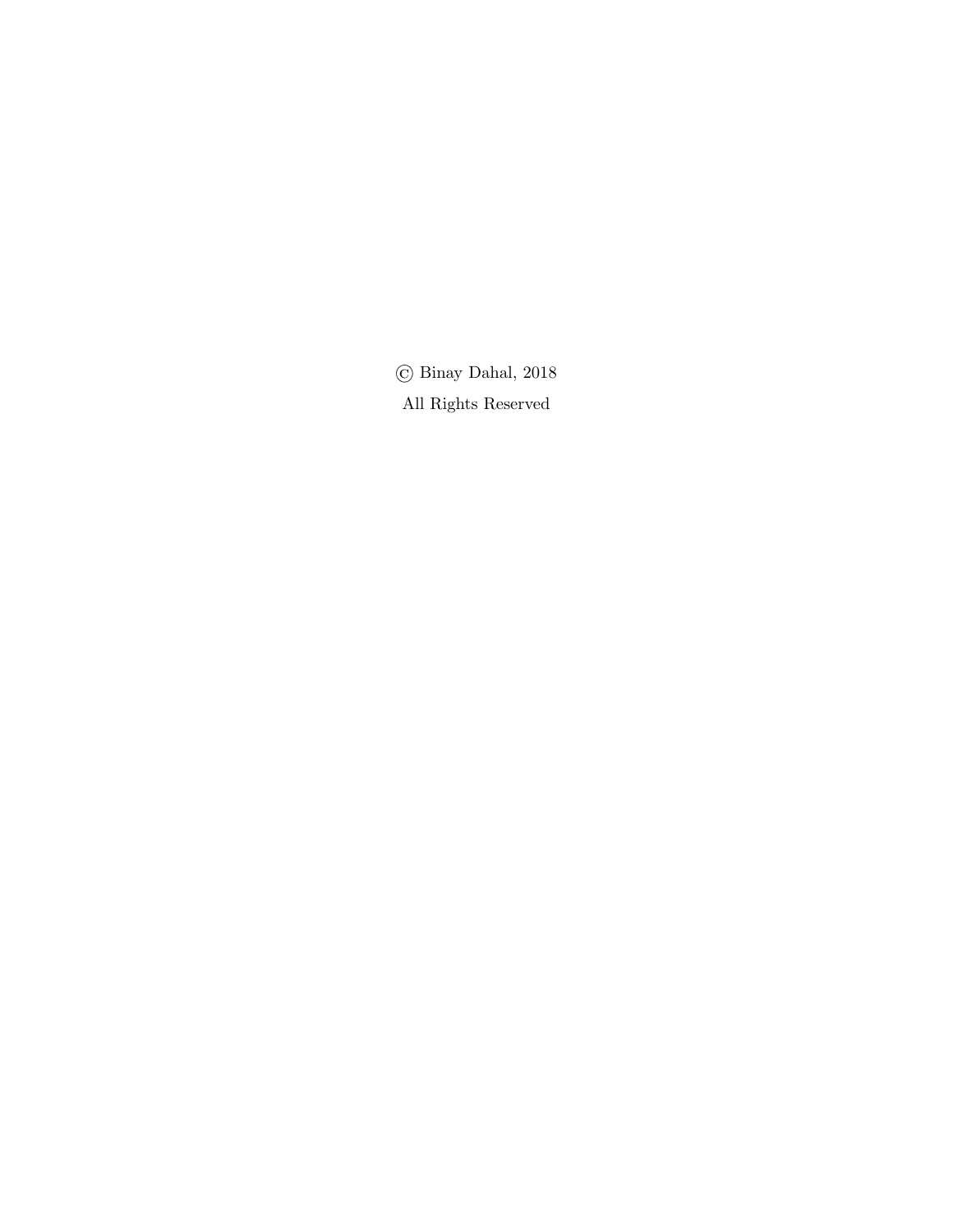

### **Thesis Approval**

The Graduate College The University of Nevada, Las Vegas

May 11, 2018

This thesis prepared by

Binay Dahal

entitled

Algorithms for Tower Placement on Terrain

is approved in partial fulfillment of the requirements for the degree of

Master of Science in Computer Science Department of Computer Science

John Minor, Ph.D. *Examination Committee Member*

Kazem Taghva, Ph.D. *Examination Committee Member*

Henry Selvaraj, Ph.D. *Graduate College Faculty Representative*

Laxmi Gewali, Ph.D.<br>
Examination Committee Chair<br>
Graduate College Interim Dean *Examination Committee Chair Graduate College Interim Dean*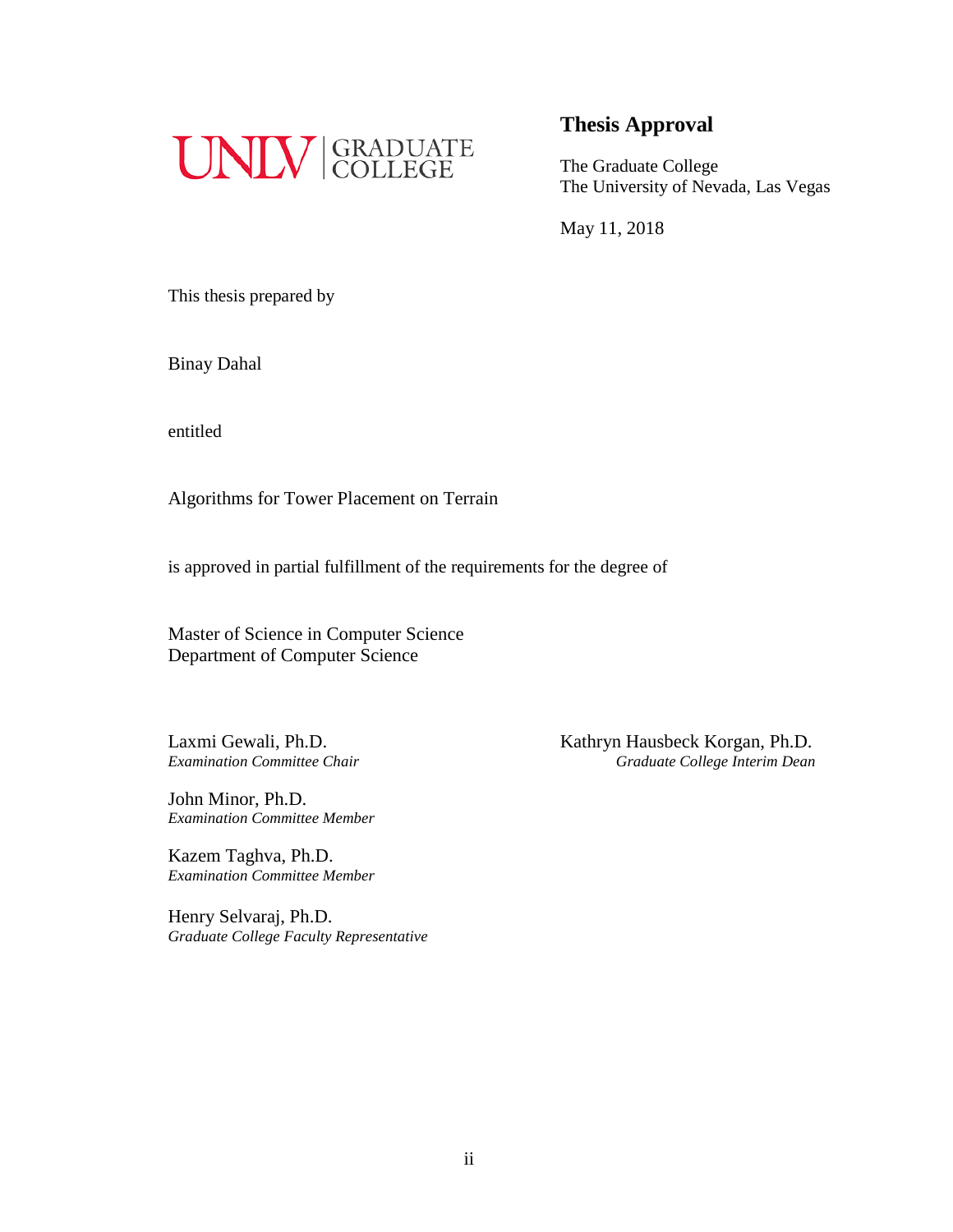### Abstract

We review existing algorithms for the placement of towers for illuminating 1.5D and 2.5D terrains. Finding the minimum number of towers of zero height to illuminate 1.5D terrain is known to be NP-Hard. We present approximation algorithms for solving two variations of the tower placement problem. In the first variation, we consider the placement of a single tower of given height to maximize visibility coverage. In the second variation, we consider the problem of placing reduced number of common height towers to cover the entire terrain. Algorithms for solving both problem variations are based on discretizing the problem domain by carefully identifying feasible placement points. We also present a Java implementation for placing a single tower of minimum height to illuminate a given 1.5D terrain.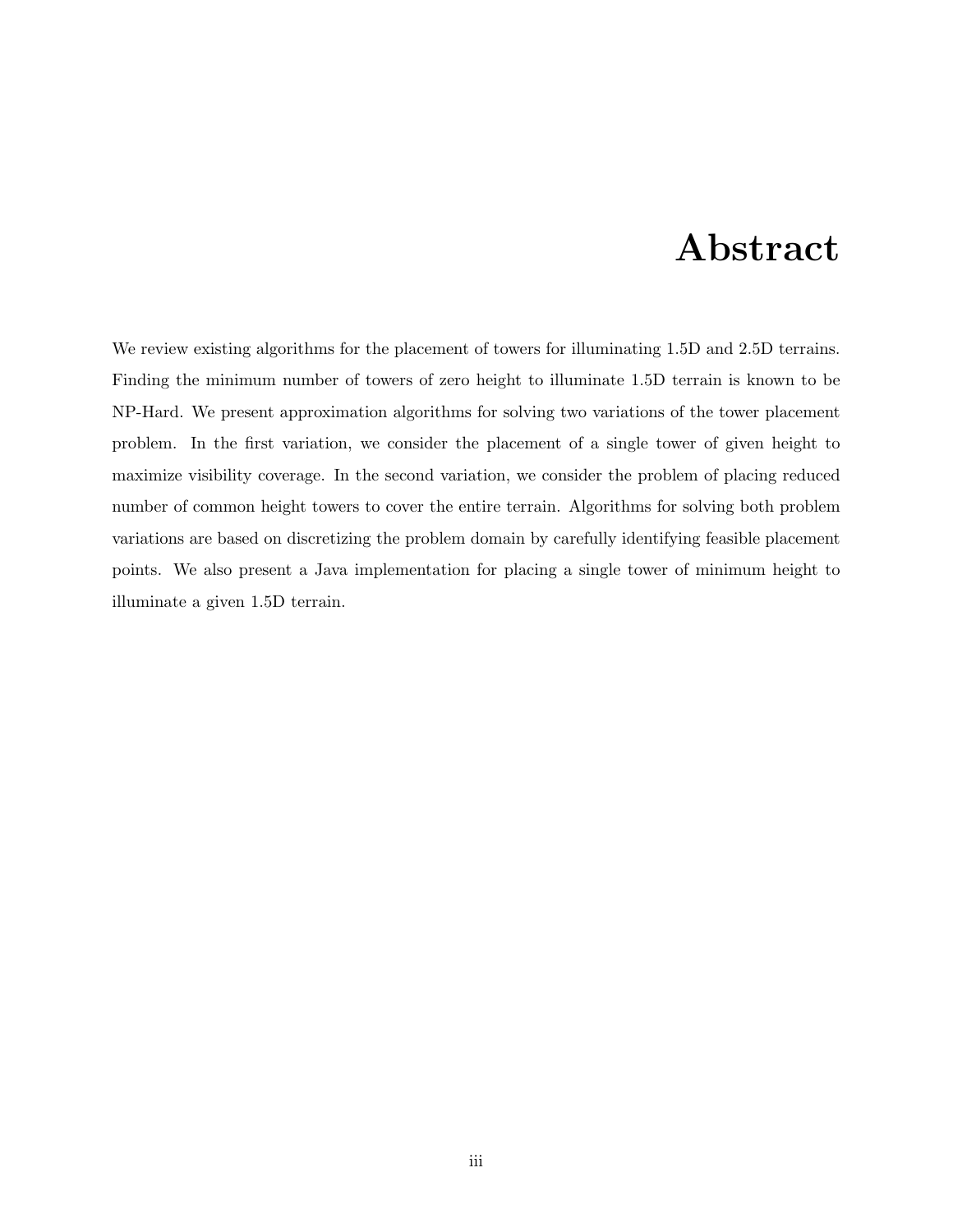### Acknowledgements

First of all, I would like to thank my advisor Dr. Laxmi Gewali, for his continuous guidance and help. His enthusiasm and knowledge have been decisive factors on the completion of this thesis. I would also like to thank all of my committee members for their constant suggestions to improve my work.

Next, I would like to thank Dr. Rama Venkat for helping us to prove one of the lemmas, which enabled us to assert that our proposed algorithm is correct and sufficient to determine the solution.

I'm also grateful to one of my friends Mr. Bibek Subedi, for providing an extra pair of eyes to identify the typos in the report. Big thanks to all my friends and my family members for showing concern on my progress throughout.

BINAY DAHAL

University of Nevada, Las Vegas May 2018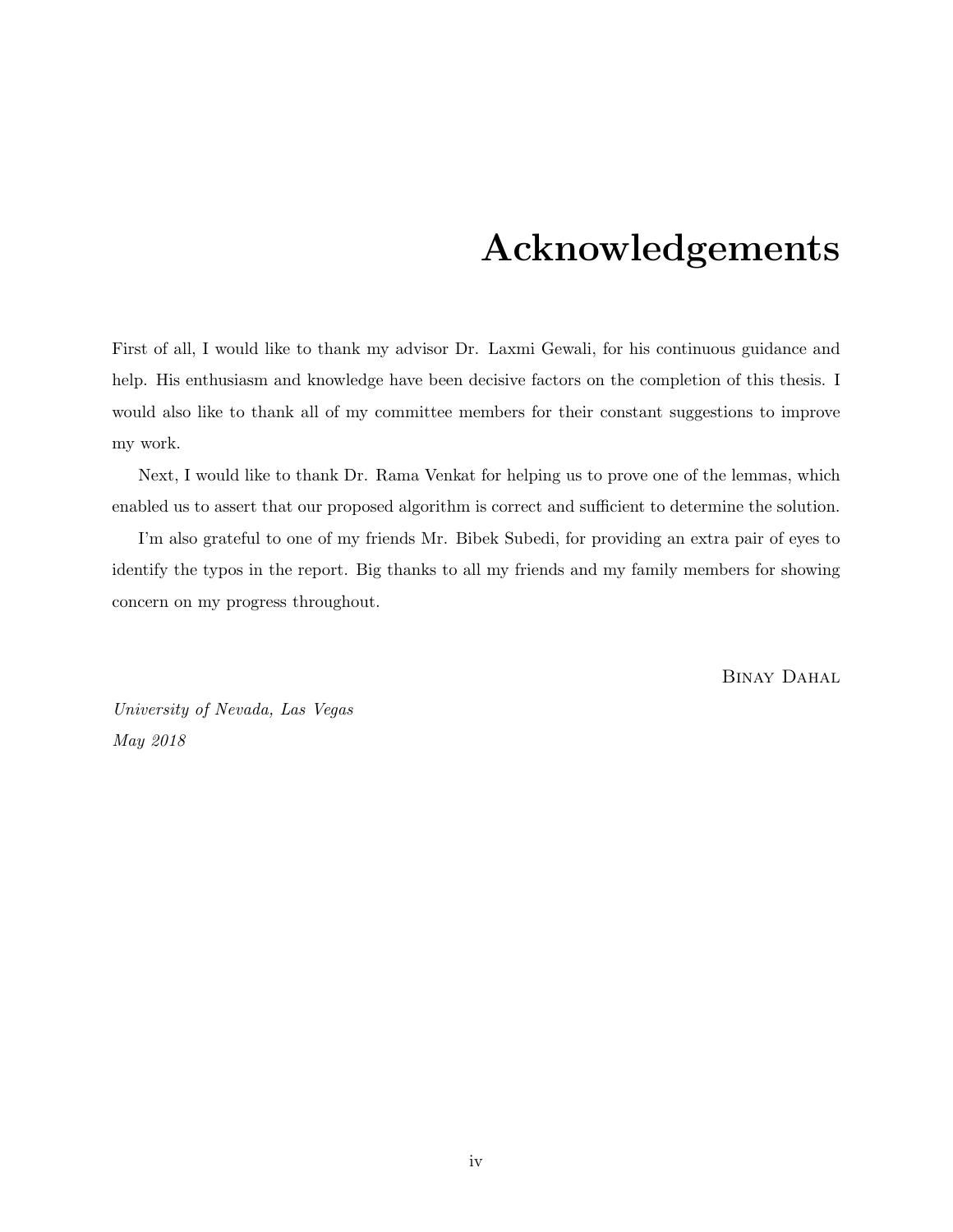## Table of Contents

|     | Abstract<br>iii                                   |                |  |  |  |  |
|-----|---------------------------------------------------|----------------|--|--|--|--|
|     | Acknowledgements<br>iv                            |                |  |  |  |  |
|     | <b>Table of Contents</b>                          | $\mathbf{v}$   |  |  |  |  |
|     | List of Tables                                    | vii            |  |  |  |  |
|     | List of Figures                                   | viii           |  |  |  |  |
|     | Chapter 1 Introduction                            | 1              |  |  |  |  |
|     | Chapter 2 Review of Terrain Visibility Algorithms | 3              |  |  |  |  |
| 2.1 |                                                   | 3              |  |  |  |  |
| 2.2 |                                                   | $\overline{4}$ |  |  |  |  |
| 2.3 |                                                   | 6              |  |  |  |  |
| 2.4 |                                                   | $\overline{7}$ |  |  |  |  |
|     | Chapter 3 Placement Algorithms                    | 10             |  |  |  |  |
| 3.1 |                                                   | 10             |  |  |  |  |
|     | Tower Placement Problem (TPP)<br>3.1.1            | 10             |  |  |  |  |
| 3.2 |                                                   | 14             |  |  |  |  |
| 3.3 |                                                   | 17             |  |  |  |  |
| 3.4 |                                                   | 19             |  |  |  |  |
|     | Chapter 4 Implementation and Experimental Results | 21             |  |  |  |  |
| 4.1 |                                                   | 21             |  |  |  |  |
| 4.2 |                                                   | 24             |  |  |  |  |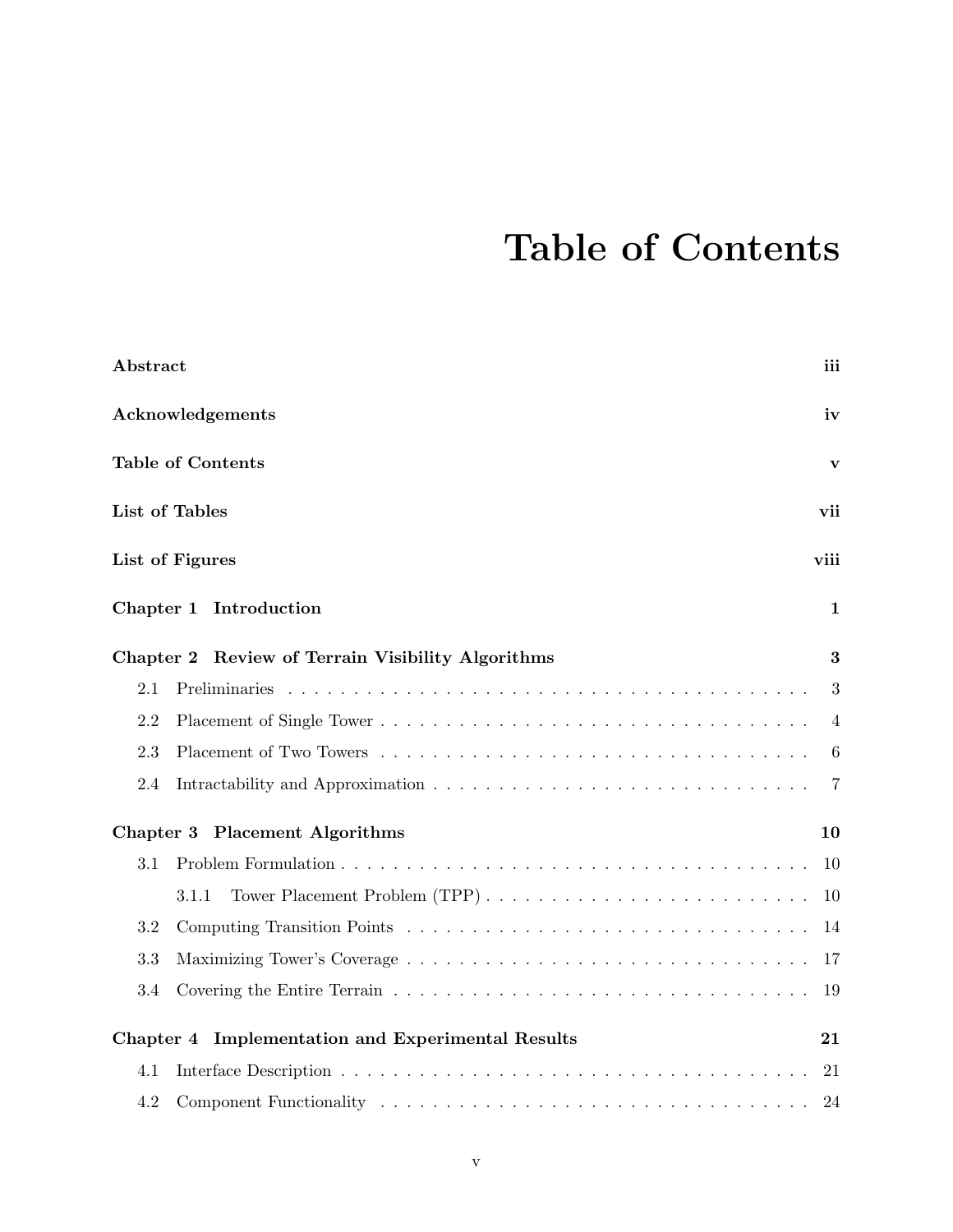| Implementation of the Single Tower Placement Algorithm 25<br>4.3 |    |
|------------------------------------------------------------------|----|
| 4.4                                                              |    |
| Chapter 5 Conclusion                                             | 35 |
| <b>Bibliography</b>                                              | 37 |
| Curriculum Vitae                                                 | 38 |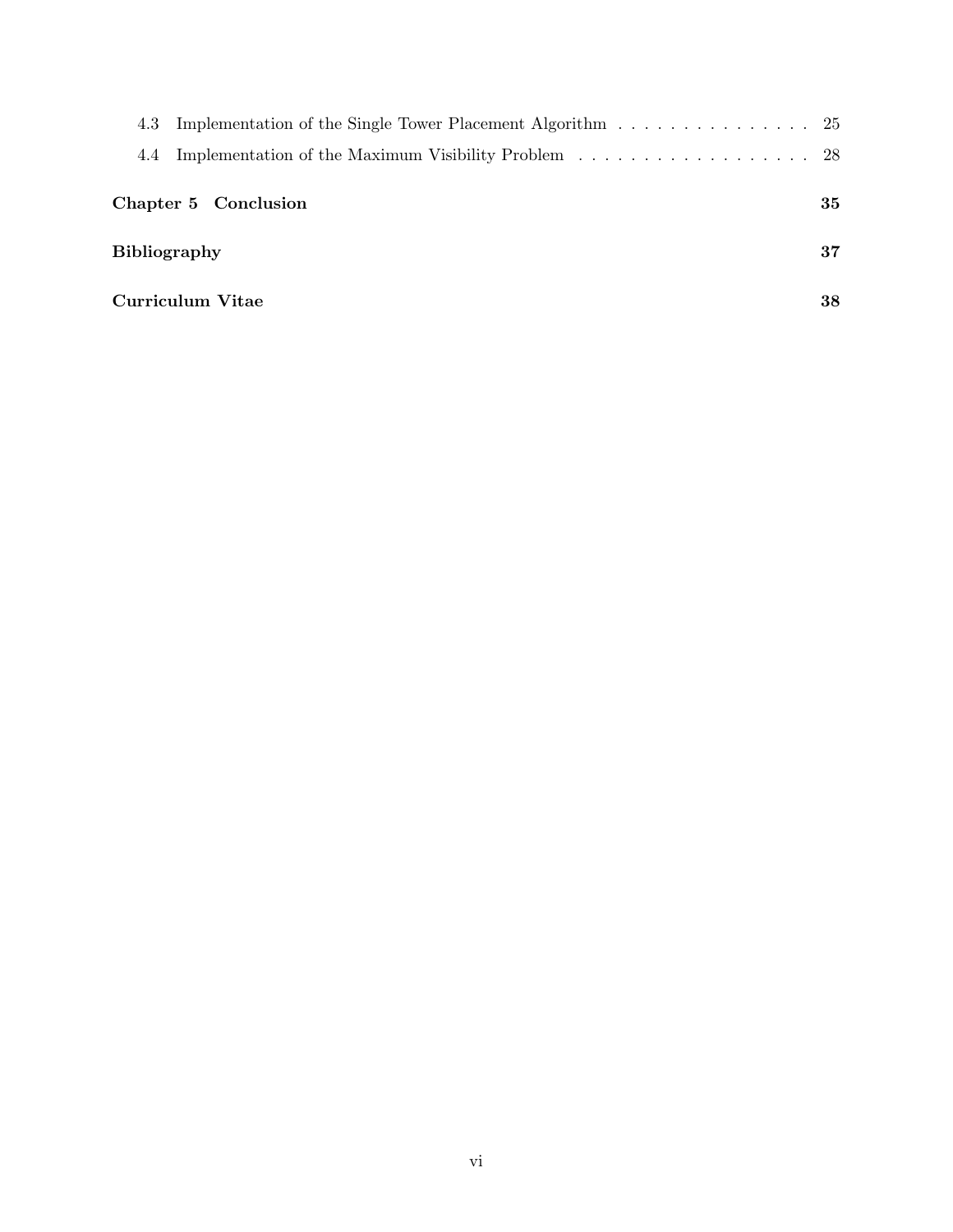## List of Tables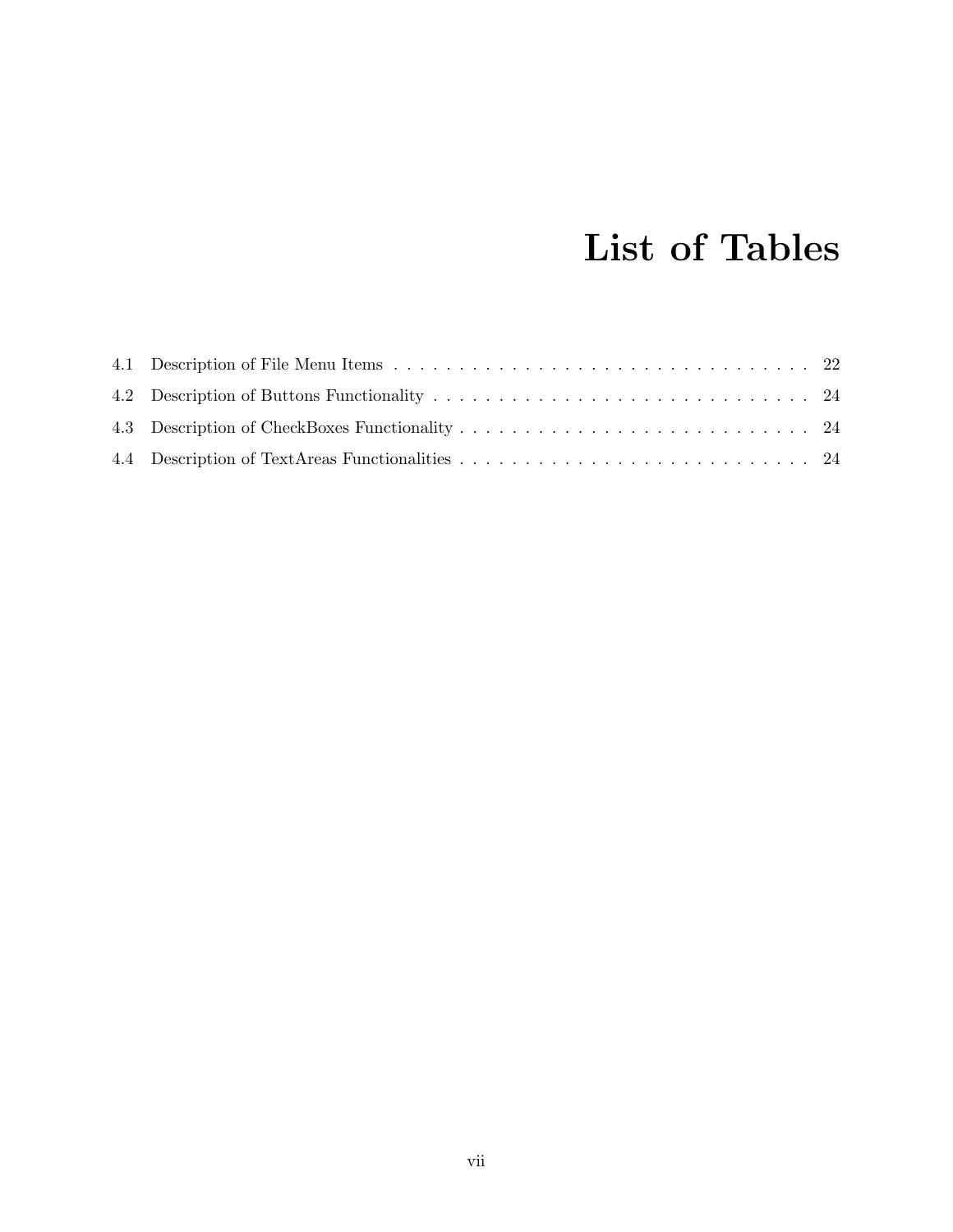## List of Figures

| 2.1     |                                                                                                            | $\overline{4}$  |
|---------|------------------------------------------------------------------------------------------------------------|-----------------|
| 2.2     |                                                                                                            | $\overline{4}$  |
| 2.3     | Illustrating shapes S and L used in Sharir's algorithm $\ldots \ldots \ldots \ldots \ldots \ldots$         | $\overline{5}$  |
| 2.4     |                                                                                                            | $6\phantom{.}6$ |
| 2.5     |                                                                                                            | $\overline{7}$  |
| 2.6     |                                                                                                            | 8               |
| 2.7     |                                                                                                            | 9               |
| 3.1     |                                                                                                            | 12              |
| 3.2     |                                                                                                            | 15              |
| 3.3     | Example of a grazing ray inducing $O(n)$ transition segments                                               | 16              |
| 3.4     | Visibility polygon and visible edge portions $\dots \dots \dots \dots \dots \dots \dots \dots \dots \dots$ | 18              |
| 3.5     | Illustrating placement by RT-Algorithm $\ldots \ldots \ldots \ldots \ldots \ldots \ldots \ldots \ldots$    | 19              |
| 4.1     |                                                                                                            | 22              |
| 4.2     |                                                                                                            | 23              |
| 4.3     | Illustrating half plane of the edges in forward pass $\ldots \ldots \ldots \ldots \ldots \ldots \ldots$    | 25              |
| 4.4     | Illustrating the formation of kernel at the end of backward pass                                           | 26              |
| $4.5\,$ |                                                                                                            | 27              |
| 4.6     | Image of the terrain $\ldots \ldots \ldots \ldots \ldots \ldots \ldots \ldots \ldots \ldots \ldots \ldots$ | 28              |
| 4.7     | Our program finding the guiding points $\ldots \ldots \ldots \ldots \ldots \ldots \ldots \ldots$           | 29              |
| 4.8     | Illustrating how line of sight is used to determine visibility $\dots \dots \dots \dots \dots \dots$       | 31              |
| 4.9     | Our program finding the solution for maximum visibility $\dots \dots \dots \dots \dots \dots$              | 34              |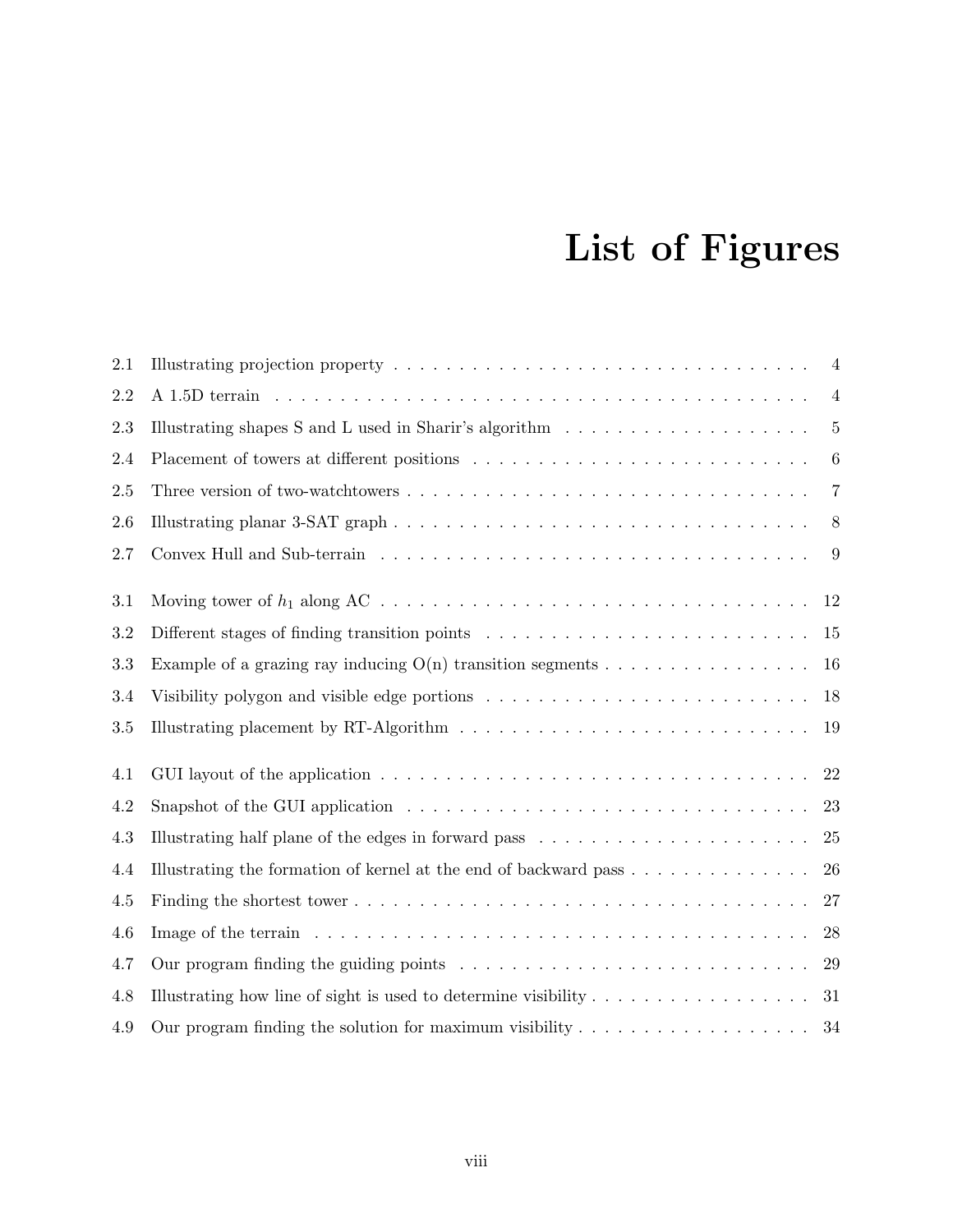# List of Algorithms

| 1 Straightforward Intersection Algorithm for Computing Transition Points 15 |  |
|-----------------------------------------------------------------------------|--|
| 2 Plane Sweep Algorithm for Computing Transition Points 17                  |  |
|                                                                             |  |
|                                                                             |  |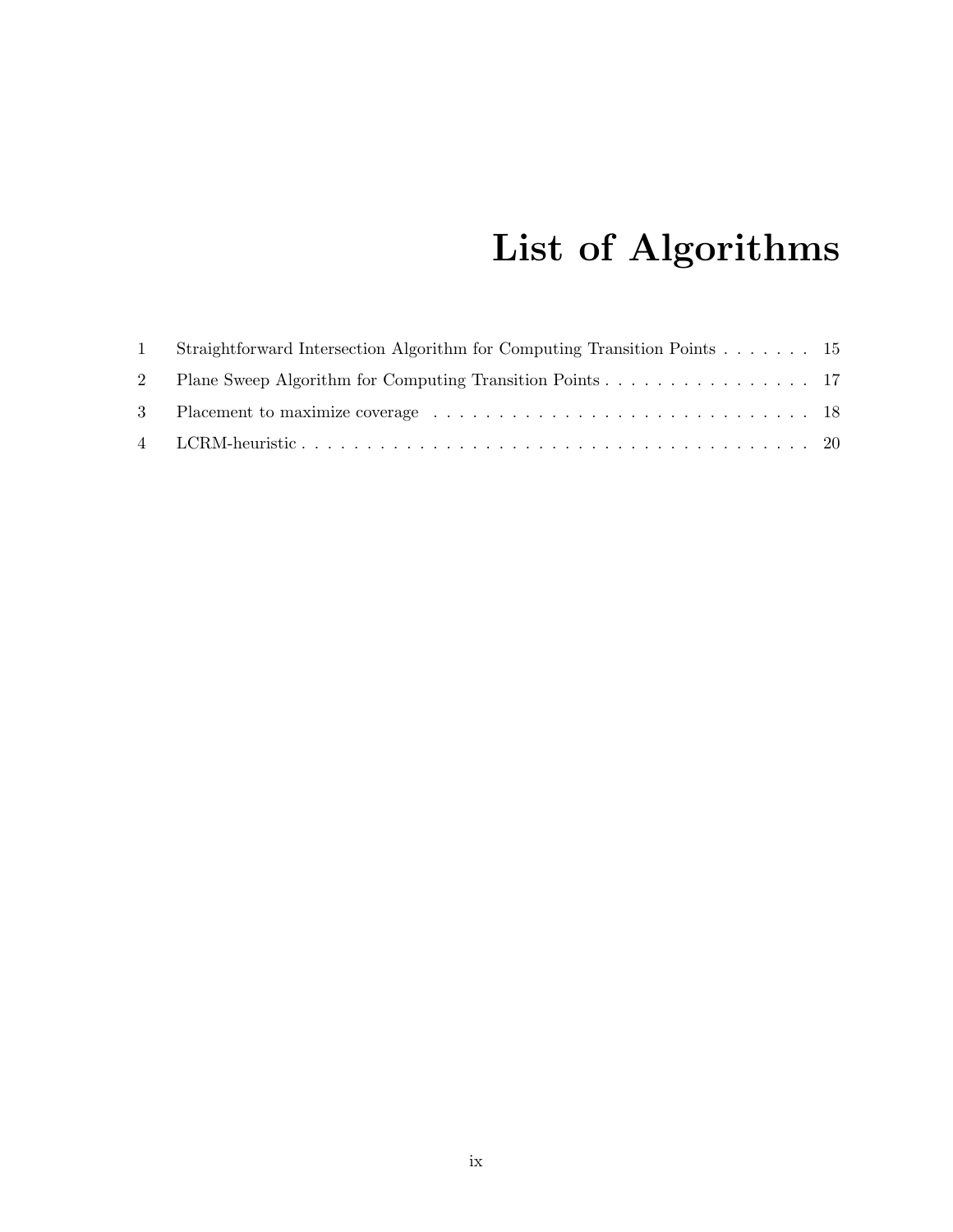### Chapter 1

### Introduction

Problems dealing with visibility on the surface of terrain have attracted the interest of many researchers in diverse scientific areas that include (i) geographic information systems, (ii) path planning for aerial vehicles, (iii) transportation networks, (iv) emergency response planning and (v) wireless communications. In geographic information system(GIS) the topography of the terrain is modeled by discretizing the surface by placing nodal points. Each nodal point  $p_i$  is specified by three integers  $x_i, y_i, h_i$ , where  $x_i$  and  $y_i$  denote x- and y-coordinates of  $p_i$  and  $h_i$  denotes the elevation. The nodal points are carefully connected by edges to obtain what is called a triangulated irregular network(TIN). For the purpose of visibility computation, each triangle of TIN is assigned an index called *visibility index*. Two triangles  $t_1$  and  $t_2$  of TIN are *visible* to each other if representative points of  $t_1$  and  $t_2$  are such that the line segment connecting  $t_1$  to  $t_2$ , lies above the terrain i.e. it does not intersect with the terrain. While some triangles are visible from many other triangles, there could be other triangles that are visible only from a very few other triangles. Triangles having high visibility have a high *visibility index*. Such visibility indices are used in planning road networks, locating facility centers, positioning cellular towers, and modeling reconnaissance trajectories for aerial vehicles.

In a telecommunication network it is required to construct towers on the surface of terrain to cover a given region. Just placing towers on triangles having a high visibility index may need a prohibitively large number of towers. This issue has attracted the interest of many researchers from the algorithm community to develop efficient algorithms for covering a given region of TIN with only a small number of towers. Most researchers have adopted the convention of *line-of-sight* communication for developing tower placement algorithms. In line-of-sight communications, two towers can directly communicate with each other if they are in each other's line of sight, i.e. the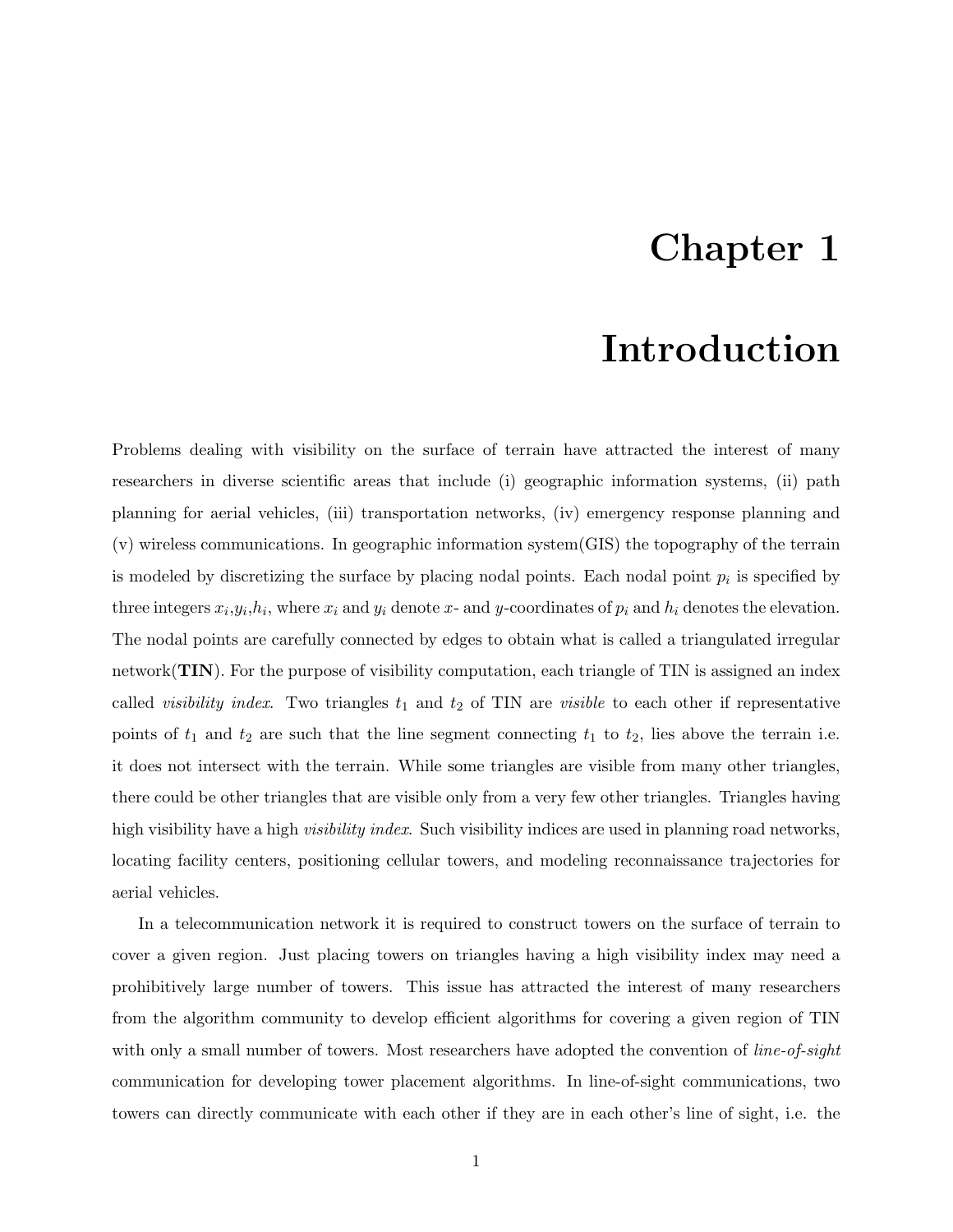line segment connecting the top of the towers does not intersect with the terrain. In rare cases, towers not in line-of-sight, may be able to communicate by exchanging feeble signals. However, most researchers have adopted the line-of-sight model as fairly good, adequate, and intuitive for many applications, and in this thesis we stick with this model.

In this thesis, we examine algorithmic approaches for the placement of towers in terrain. Some versions of tower placement problems are known to be intractable[KK11] and consequently our motivation is in the development of tower placement algorithms that are efficient and easy to implement. In chapter 2, we present a critical review of groundbreaking algorithms reported in publication avenues. In chapter 3, we present the main contribution of the thesis. We first formulate the Tower Placement Problem (TPP) and present an  $O(n^2)$  algorithm that finds the location for placing a tower of given height to maximize the visible region in given 1.5D terrain. We also present a greedy heuristic to place a reduced number of common height watch towers that cover the entire 1.5D terrain. In Chapter 4, we present an implementation of two algorithms dealing with the placement of watch towers. The first algorithm we implement is the computation of shortest towers and their placement for covering the entire 1.5D terrain. The second algorithm we implement is the placement of a tower of given height to maximize the coverage area. The implementation is done in the JAVA programming language.

In Chapter 5, we discuss the experimental results of the implemented algorithms and examine approaches for making them robust and reliable. We also propose interesting variations of tower placement problems that can be pursued in the future.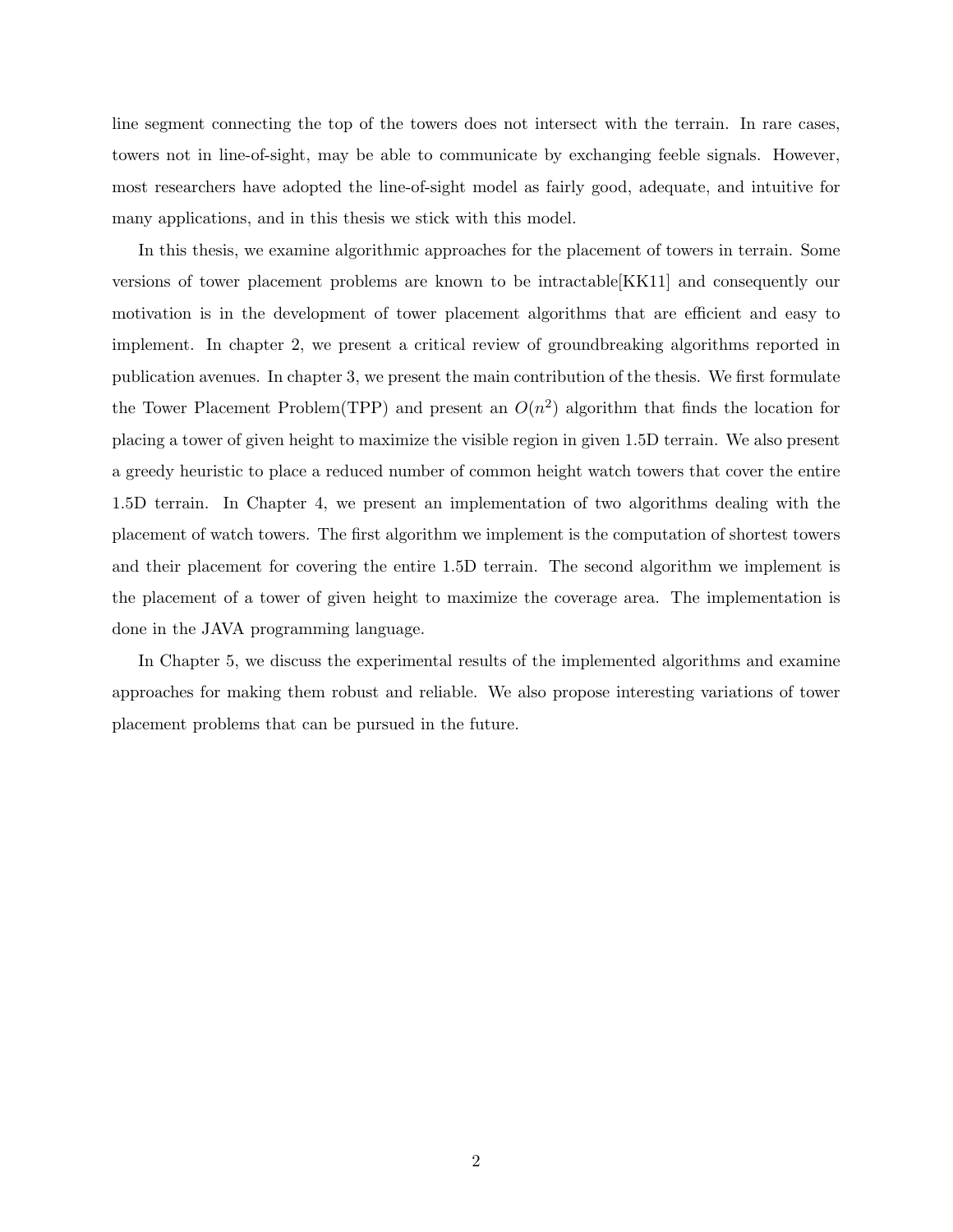### Chapter 2

# Review of Terrain Visibility Algorithms

#### 2.1 Preliminaries

A terrain surface is usually modeled by a collection of covering triangles. Such a model is extensively used in geographic information system (GIS) and finite element analysis. The network of line segments for representing a terrain surface by covering triangles is also known as a triangulated irregular network (TIN). The terrain surface satisfies an interesting structural property called the projection containment property which can be elaborated as follows. The term h-crosssection is used to indicate the intersection between the terrain and a horizontal plane. The area of h-crosssection  $I_{h_i}$  at height  $h_i$  decreases monotonically as height  $h_i$  increases. Specifically, consider two h-sections  $I_{h_1}$  and  $I_{h_2}$  at height  $h_1$  and  $h_2$  ( $h_1$  above  $h_2$ ). The projection of  $I_{h_1}$  on the horizontal plane at  $h_2$ is contained inside  $I_{h_2}$ . This projection containment property has been used extensively to develop efficient algorithms for solving geometric problems on terrain. Figure 2.1 is an illustration of the projection containment property.

Due to the validity of the projection inclusion property, computational geometry investigators often refer to terrain as a geometric shape in two and half dimension or simply 2.5D-terrain: the dimensionality of a terrain is viewed between two dimensions (2D) and three dimensions (3D). When the terrain is restricted to two dimensions, the surface becomes a monotone polygonal chain, monotone along the x-axis. It is noted that in a x-monotone chain  $Ch$ , any vertical line intersects with  $Ch$  in at most one point. Consequently, a terrain in two dimensions is viewed as a 1.5D-terrain. A 1.5D terrain is illustrated in Figure 2.2.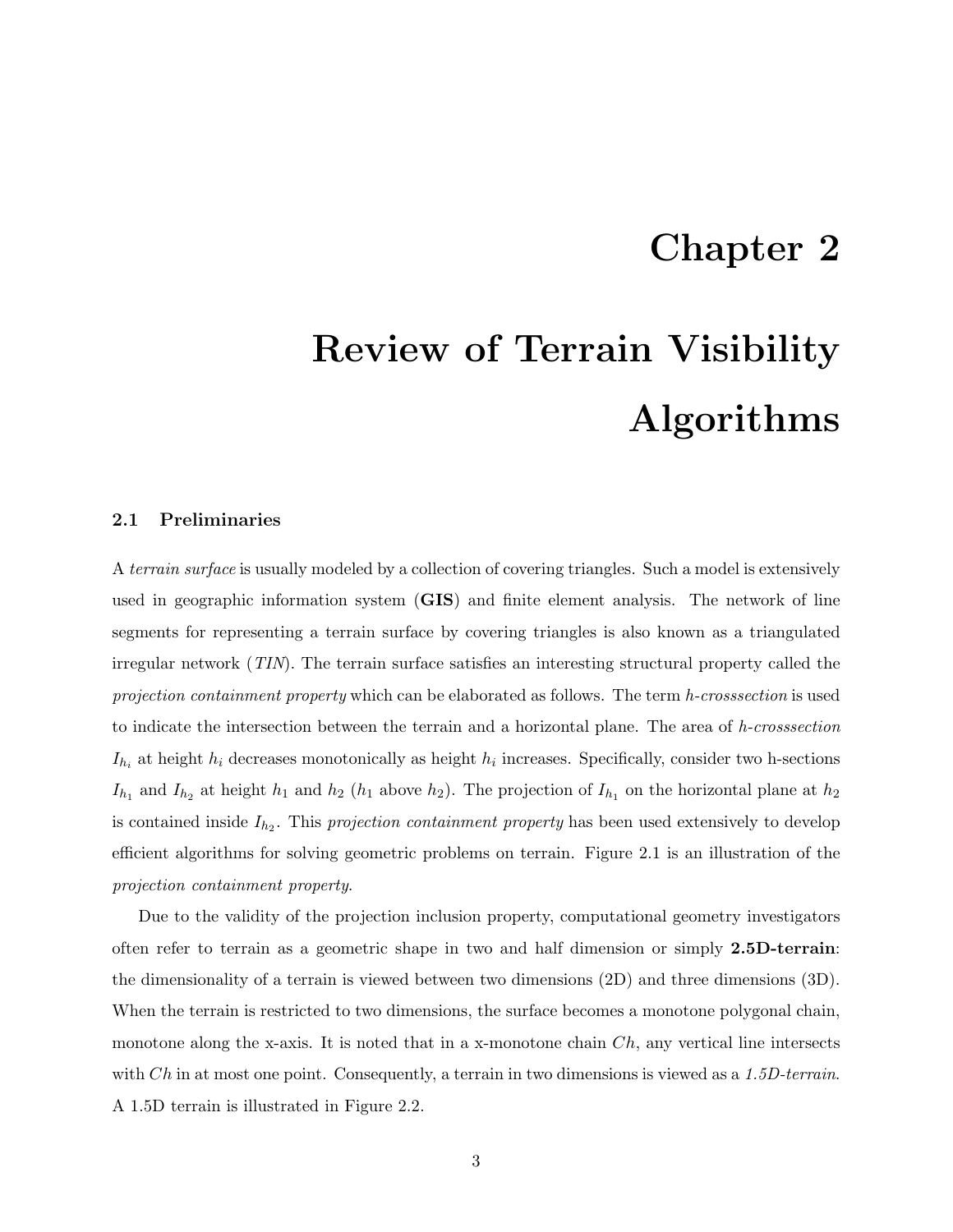

Figure 2.1: Illustrating projection property



Figure 2.2: A 1.5D terrain

#### 2.2 Placement of Single Tower

One of the extensively investigated problems on terrain visibility is the placement of shortest tower(s) on the surface of 2.5D terrain so that all points on the surface are visible from the top of the tower. The problem can be formally stated as follows:

#### Shortest Tower Problem (STP)

Given: A 2.5D terrain L.

**Question:** Find a position  $p_0(x, y)$  to place a shortest vertical tower on L so that all points on L are visible from the top of the tower.

It is noted that a point  $p_i(x_i, y_i)$  on the surface of L is visible from the top point  $t_p$  of tower if the line segment connecting  $t_p$  to  $p_i$  does not intersect with the surface of L. Details about the concept of visibility can be found in O'Rourke's book[O'R87].

One of the first algorithms for computing shortest tower was reported by Sharir[Sha88]. Sharir's paper establishes that STP reduces to the problem of computing the shortest distance between two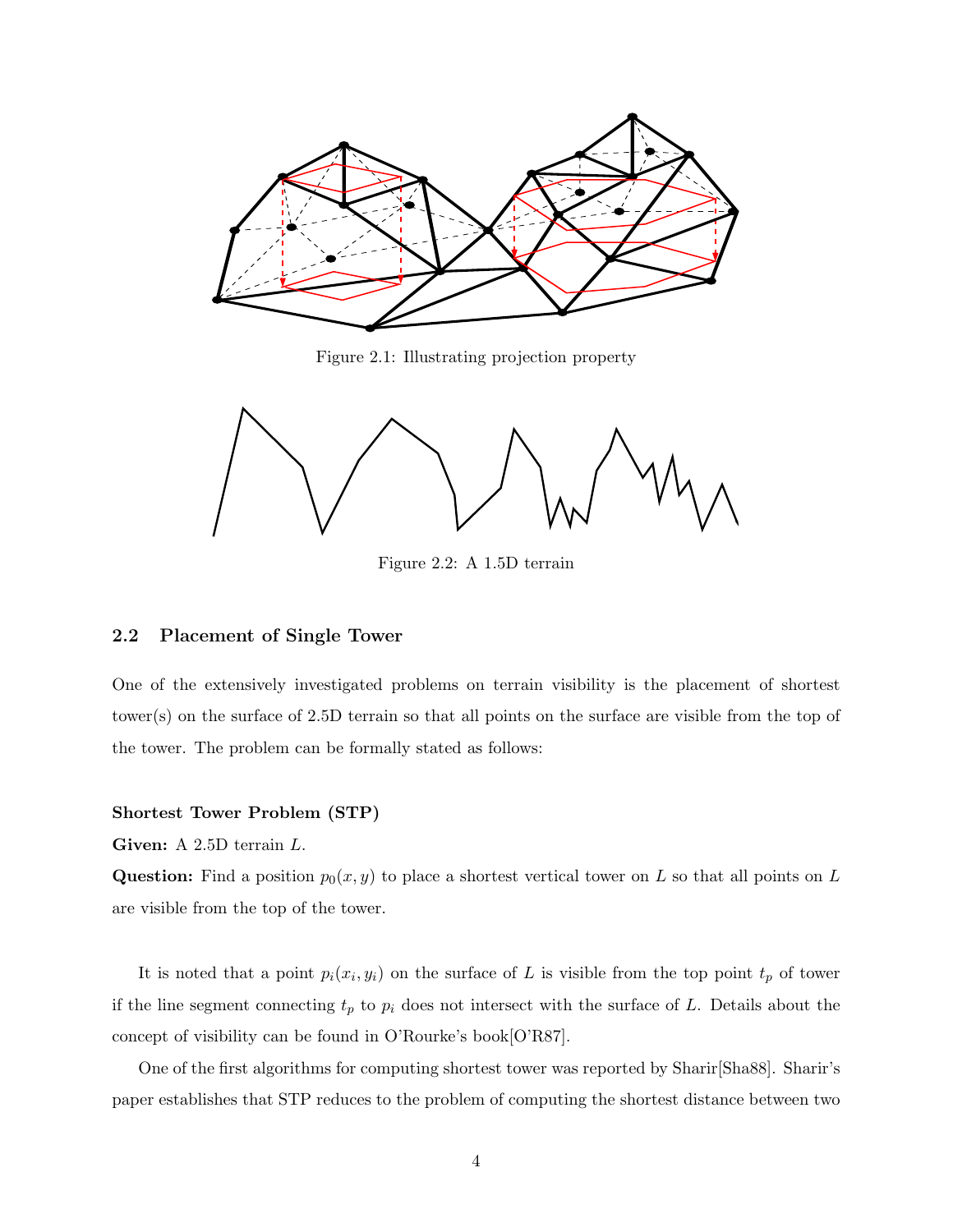polyhedrons L and S. Polyhedron S is formed by the intersection of half planes formed by the  $2D$ faces of L. It turns out that while L is not a convex polyhedron, S is convex. For the purpose of clarity of presentation, we can illustrate the formation of S in 1.5D as shown in Figure 2.3



Figure 2.3: Illustrating shapes S and L used in Sharir's algorithm

In the figure, we illustrate Sharir's idea in 1.5D terrain. The area below the terrain can be represented by a simple polygon (not necessarily convex) and the intersections of half planes is represented by a convex polygon which we call the reference polygon. In Figure 2.3, the polygon representing terrain is filled with a darker shade and the convex region is filled with a lighter shade. To construct the reference polygon, Sharir[Sha88] used the idea of intersecting rays that originate from segments of the terrain and extend above. Each of these rays defines a half plane (either to the left or to the right as appropriate). Specifically, for a ray proceeding to the north-east direction, the half plane is to the left of the ray. Similarly, for the rays proceeding to the north-west direction the half plane is to the right of the ray. The intersection of these half planes precisely forms the reference convex polygon. It is remarked that the reference convex polygon is unbounded. Sharir proved by geometric analysis that the point on the terrain that minimizes the distance to the reference polygon is the point where the shortest watch tower should be located. To sketch the resulting algorithm, three cases are distinguished. The first case is to find the distance between a vertex of the reference polygon and a line segment of the terrain. The second case is to find the distance between a vertex of the terrain and the reference polygon. Finally, the third case is to find the distance between a line segment of the reference polygon and a line segment of the terrain. While the first two cases can be solved easily in  $O(n \log n)$  time by using a standard technique in computational geometry [o'R98]. The third case is slightly complicated and intricate point location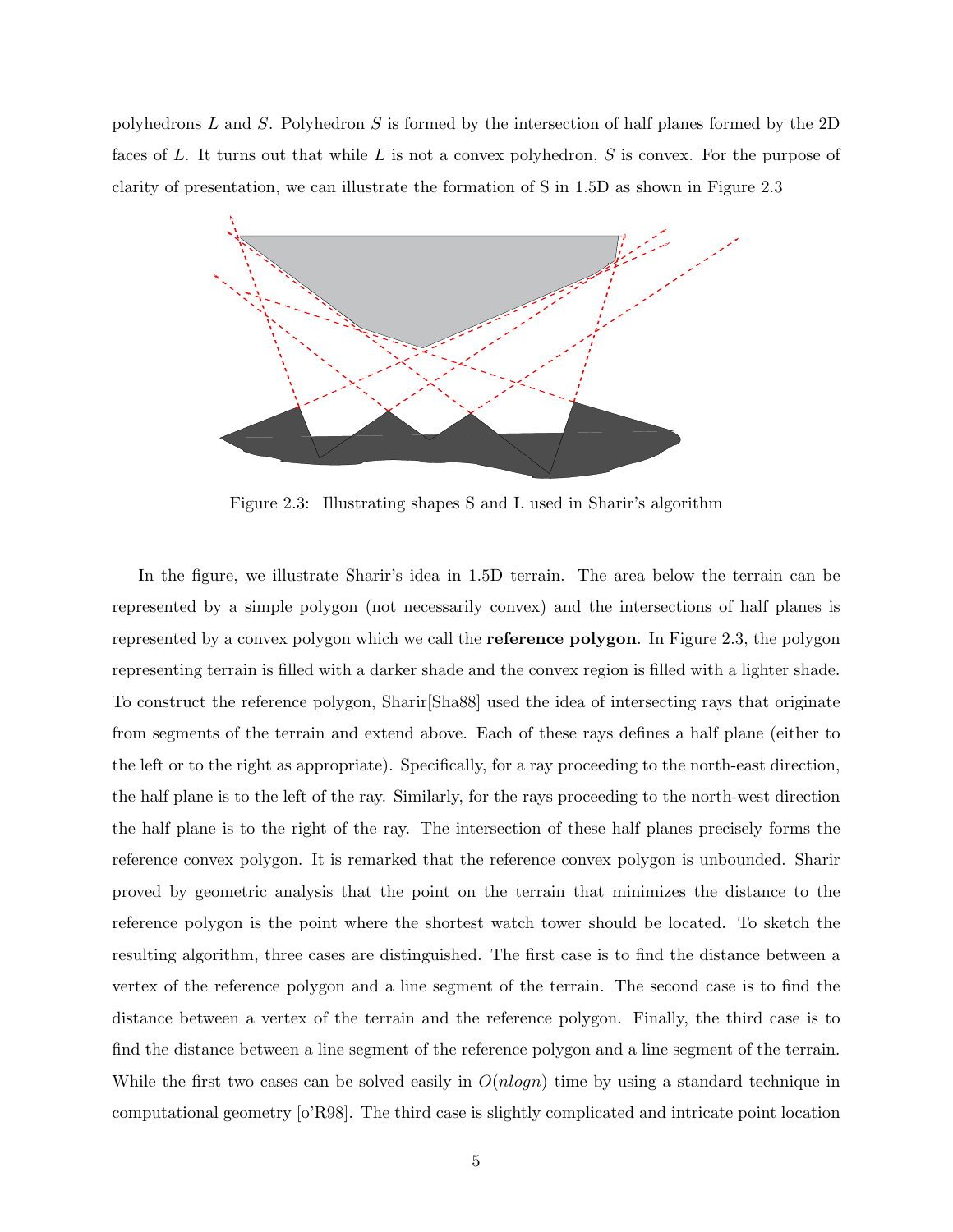techniques are used in [Sha88] to obtain the distance in  $O(nlog^2 n)$  time.

It took another nine years to obtain a faster algorithm for solving the shortest watch tower problem. Binhai Zhu[Zhu97] reported a faster algorithm. Binhai used Dobkin-Kirkpatrik's[DK85] hierarchical representation of convex polyhedron to store additional information on the polyhedron. This approach resulted in a faster algorithm which executes in  $O(n \log n)$  time.

One of the difficulties in developing efficient algorithms for solving STP is the fact that the shortest tower can potentially be at any point on the surface of the terrain. Figure 2.4 shows the situations where the shortest tower can be either at a vertex or at an interior point on the edge of 1.5D terrain.



(a) Shortest tower at a vertex (b) Shortest tower at an interior point Figure 2.4: Placement of towers at different positions

#### 2.3 Placement of Two Towers

Illuminating terrain by the placement of two towers has been investigated. The problem can be formally stated as follows.

#### Two Tower Placement Problem (TTPP)

Given: A 2.5D terrain L

Question: Find the placement of two towers of common smallest height to cover L.

This problem can be further stated in two version. In the first version *(the discrete version)*, the base of the tower is restricted to be among the vertices of  $L$ . In the second version (called the continuous version) the base of the tower could be anywhere on the surface of the tower. As observed in Agarwal et. al.  $[ABD<sup>+</sup>05]$  the optimal solution for the TTPP could be either on vertices or on interior points as shown in the figure below.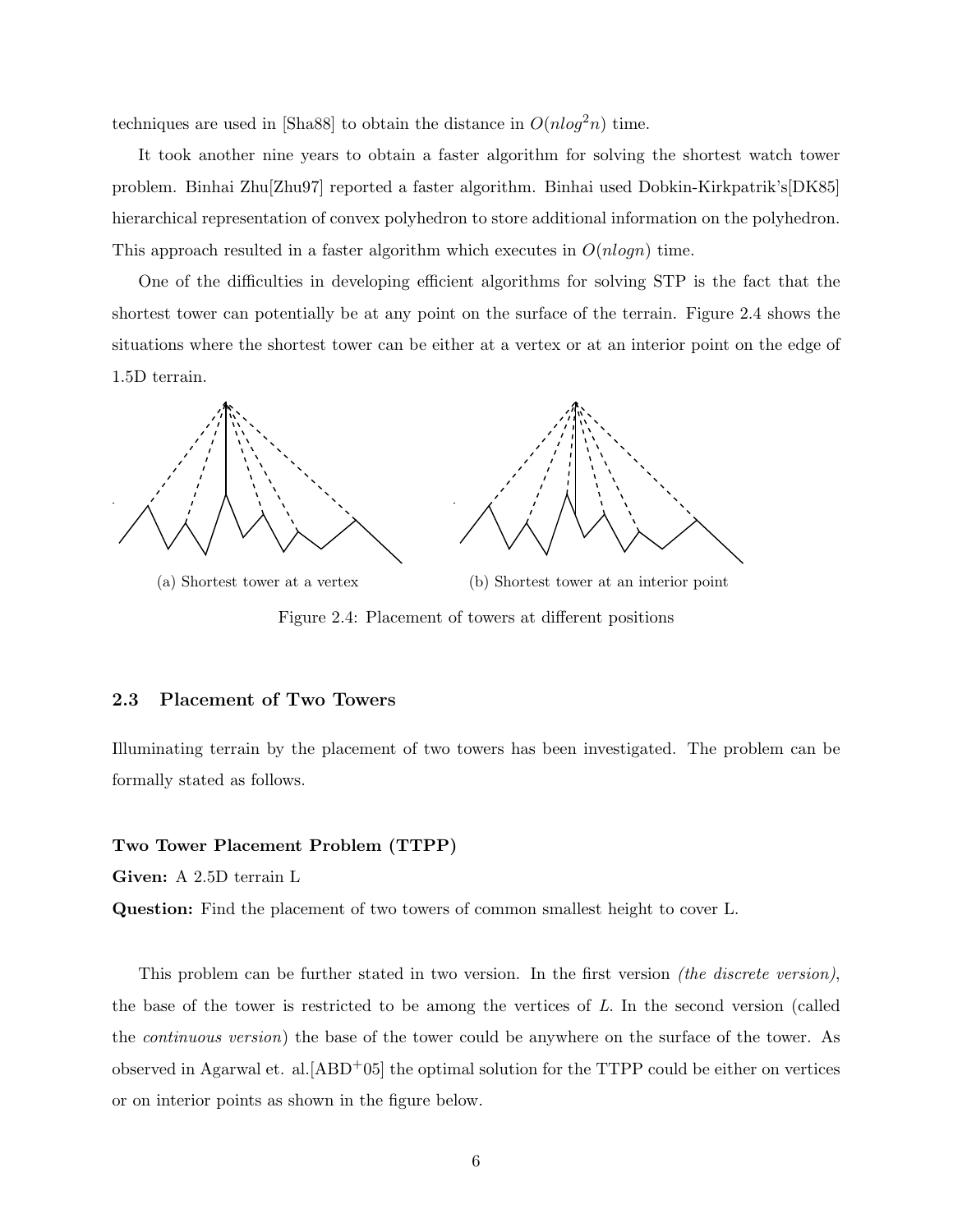

Figure 2.5: Three version of two-watchtowers

By using a parametric search technique, it is established in  $[ABD<sup>+</sup>05]$  that the discrete twowatchtower position can be determined in  $O(n^2 \log^4 n)$  time, where n is the number of edges in 1.5D terrain. It is further shown in  $[ABD<sup>+</sup>05]$  that within the same time complexity, the semi-continuous version of the two-watchtower problem can be solved. It is remarked that in the semi-continuous version, one of the towers can be anywhere while the other is required to be placed at one of the vertices. For the continuous version of the two-watchtower problem, it is proved in  $[ABD<sup>+</sup>05]$  that the optimum placement points can be computed in  $O(n^3\alpha(n)log^3n)$  time, where  $\alpha(n)$  is the inverse of the Achermann function.

#### 2.4 Intractability and Approximation

The Tower placement problem is closely related to the well known art gallery problem[O'R87] of computational geometry. In the art gallery problem, it is asked to find the minimum number of point guards inside a simple polygon so that any point in the interior of the polygon is visible to some point guard. It is noted that a point  $g_i$  sees a point  $p_j$  inside the polygon if the line segment  $(g_i, p_j)$  does not intersect with the exterior of the polygon. The standard art gallery problem is known to be NP-Hard<sup>[O'R87]</sup>. A 1.5D terrain can be viewed as a part of a monotone polygon. The complexity of finding the minimum number of point guards to illuminate a 1.5D terrain, often called the Terrain Illumination Problem (TIP) was not settled for quite some time. Finally, in 2010, King and Krohn<sup>[KK11]</sup> were able to build a relationship between TIP and a variation of the **3-SAT** problem called planar 3-SAT. In the standard 3-SAT problem we are given a logical expression E in Conjunctive Normal Form (CNF) where each clause in E contains at most 3 literals[GJ02] and we are asked to determine whether there is an assignment to the variable of E to make it satisfiable. In the planar 3-SAT problem the graph of the logical expression (GLE) is required to be planar.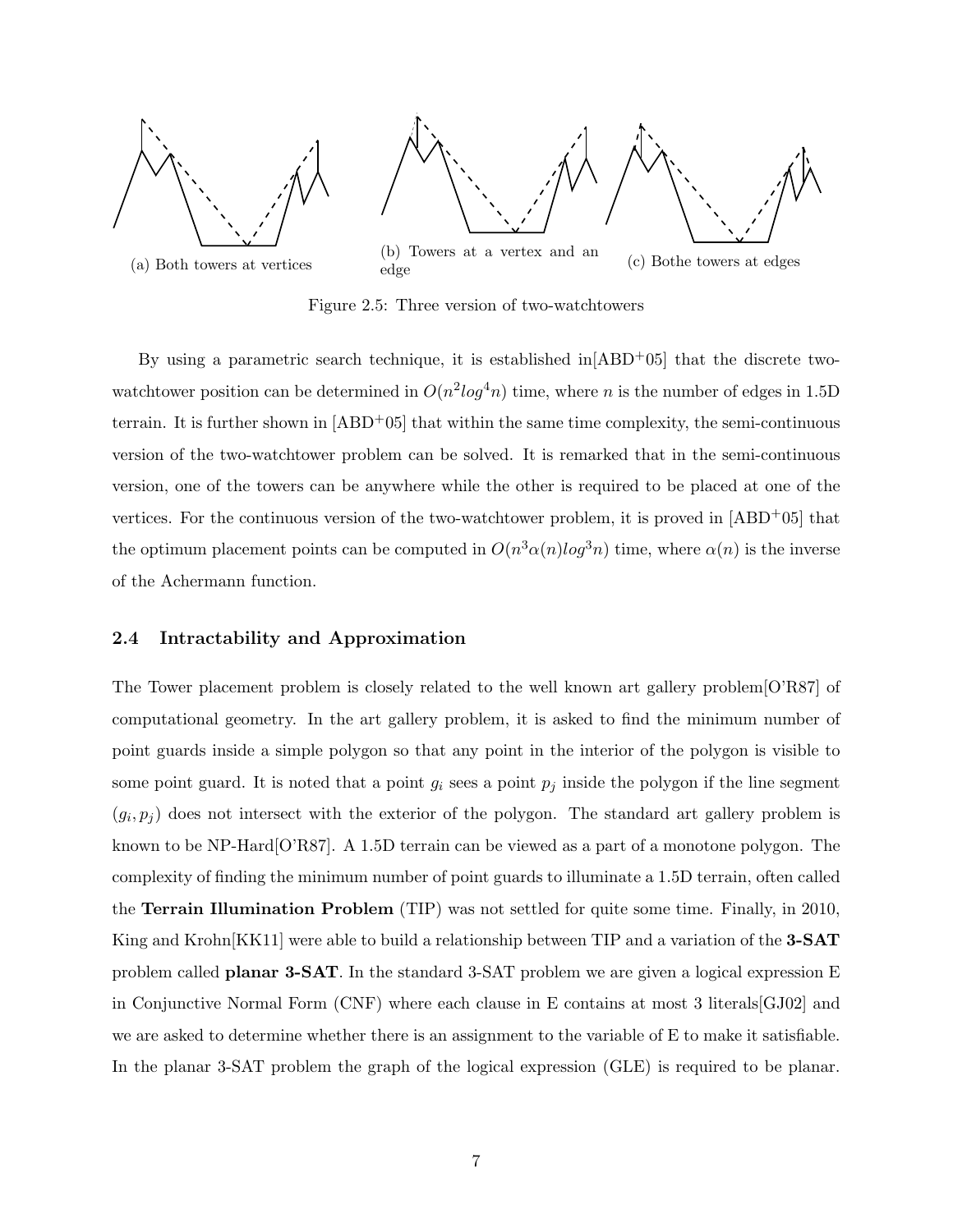For example, consider, a logical expression.

$$
E_1 = (v_1 \lor v_3 \lor \overline{v_4}) \land (v_1 \lor \overline{v_2} \lor v_3) \land (\overline{v_2} \lor \overline{v_3} \lor \overline{v_4})
$$

In GLE, each variable appears as a circular node and each clause represents a square node.



Figure 2.6: Illustrating planar 3-SAT graph

The edges of GLE consists of positive literal edges and negative literal edges. A positive edge connects a clause with a positive literal, and a negative edge connects a clause with a negative literal. In Figure 2.6, positive edges are drawn as solid lines and negative edges are drawn as dashed lines. In a planar 3-SAT it is required that the GLE be planar, i.e no two edges of GLE intersect. King and Krohn reduced the TIP problem to the planar 3-SAT problem. Since, planar 3-SAT is known to be NP-Complete[GJ02], it implies that TIP is also NP-Complete.

The minimum tower placement problem  $(\min \mathbf{TP})$  asks to find the minimum number of towers of a given common height so that all points on the surface of 1.5D terrain is covered. Now, TIP can be viewed as a restricted case of min TP in which the height of the tower is zero. In this sense, the complexity of minTP is also NP-Hard. However, if the common height of the tower is required to be non-zero then the complexity of minTP is still open.

Some interesting approximation algorithms for solving TIP have been proposed.

One of the first such algorithms was reported by Stephen Eidenbenz in [Eid02]. The approach taken in this paper is the development of a relationship between the minimum setcover  $(minSet)$ problem and minTP. The minimum setcover problem (minSet) is a well known intractable problem [GJ02] and a few approximation algorithms have been reported [GJ02]. Specifically, in the minSet problem, two sets (i)  $E = \{e_1, e_2, ..., e_n\}$  and (ii)  $S = \{s_1, s_2, ..., s_m\}$  are given, where each  $s_i$  is a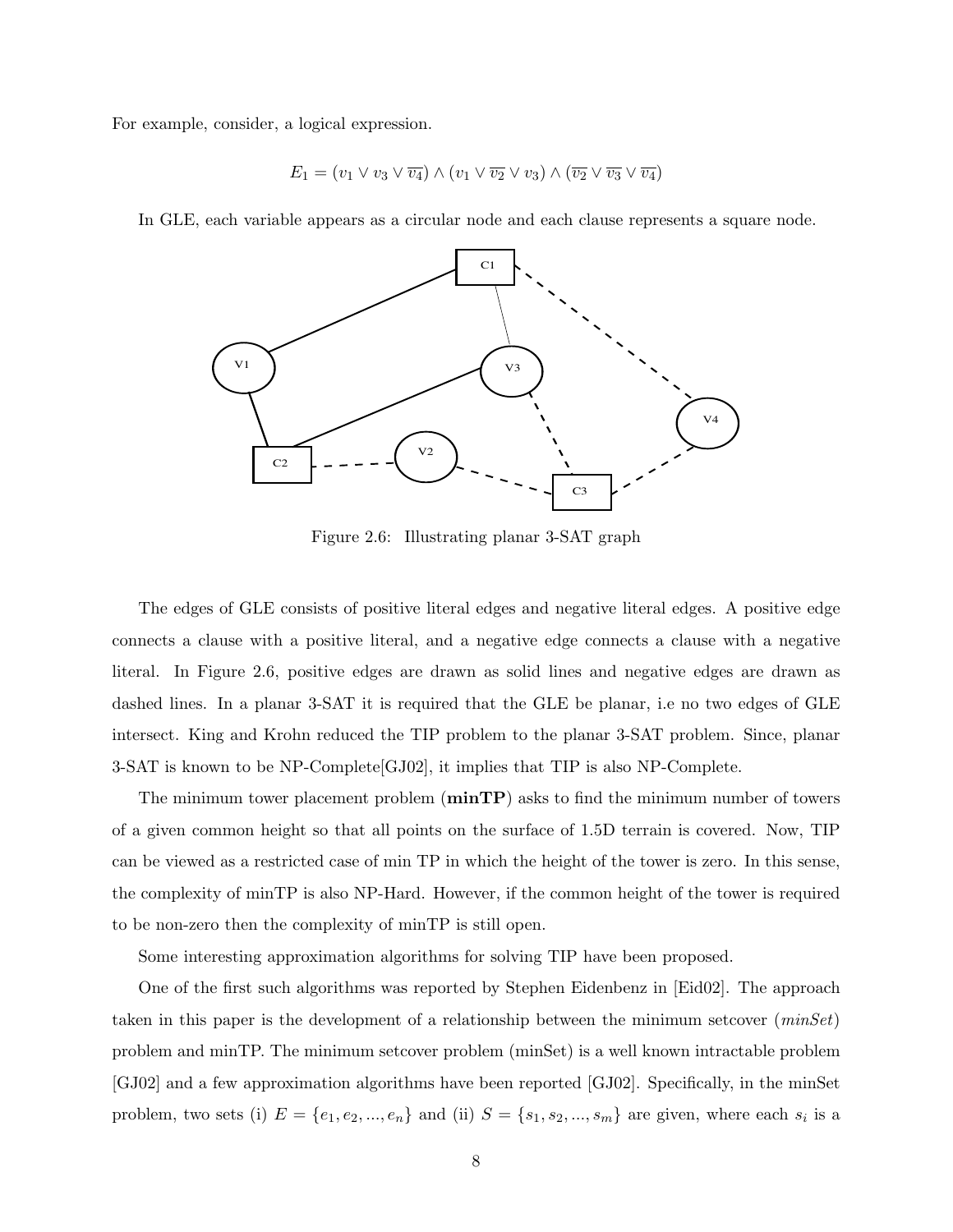subset of E. The minSet problem asks to find a minimum subset  $S'$  of S such that every element of E is in at least one member of  $S'$ . This problem is known to be NP-Hard [GJ02] and an approximation algorithm with approximation ratio  $\log n+1$  is known[GJ02].

In [Eid02] the space above the 2.5D terrain is partitioned into 3D convex cells. These cells can be viewed as set S in the minSet problem. Analyzing this approach, it is established in  $[\text{Eid}02]$ that an approximation algorithm for solving minTP can be developed. The approximation ratio is also  $O(logn)$ . The time complexity of the algorithm is  $O(n^6)$ . This algorithm is of theoretical interest and not efficient enough for practical application.

Another approximation algorithm for covering 1.5D terrain is published in [BMKM07]. This algorithm is based on placing point guards(watchtowers of zero height) at (i)the vertices of the convex hull  $CH(T)$  of terrain T and (ii) at the carefully selected vertices on sub-terrains defined by consecutive vertices of  $CH(T)$ . This is illustrated in Figure 2.7.



Figure 2.7: Convex Hull and Sub-terrain

The dashed chain is the convex hull  $CH(T)$  of given terrain T. The convex hull has six vertices  $CH(T) = \langle v_1, v_2, ... v_6 \rangle$  and there are four sub-terrains. The third sub-terrain induced by  $CH(T)$  is shown Figure 2.7b. A complicated and intricate case analysis is done in [BMKM07] to select desired vertices for placement in sub-terrains. It is reported in this paper that the resulting algorithm yields a constant factor approximation for placing guards on terrain T. It is however not clear about the value of the constant factor.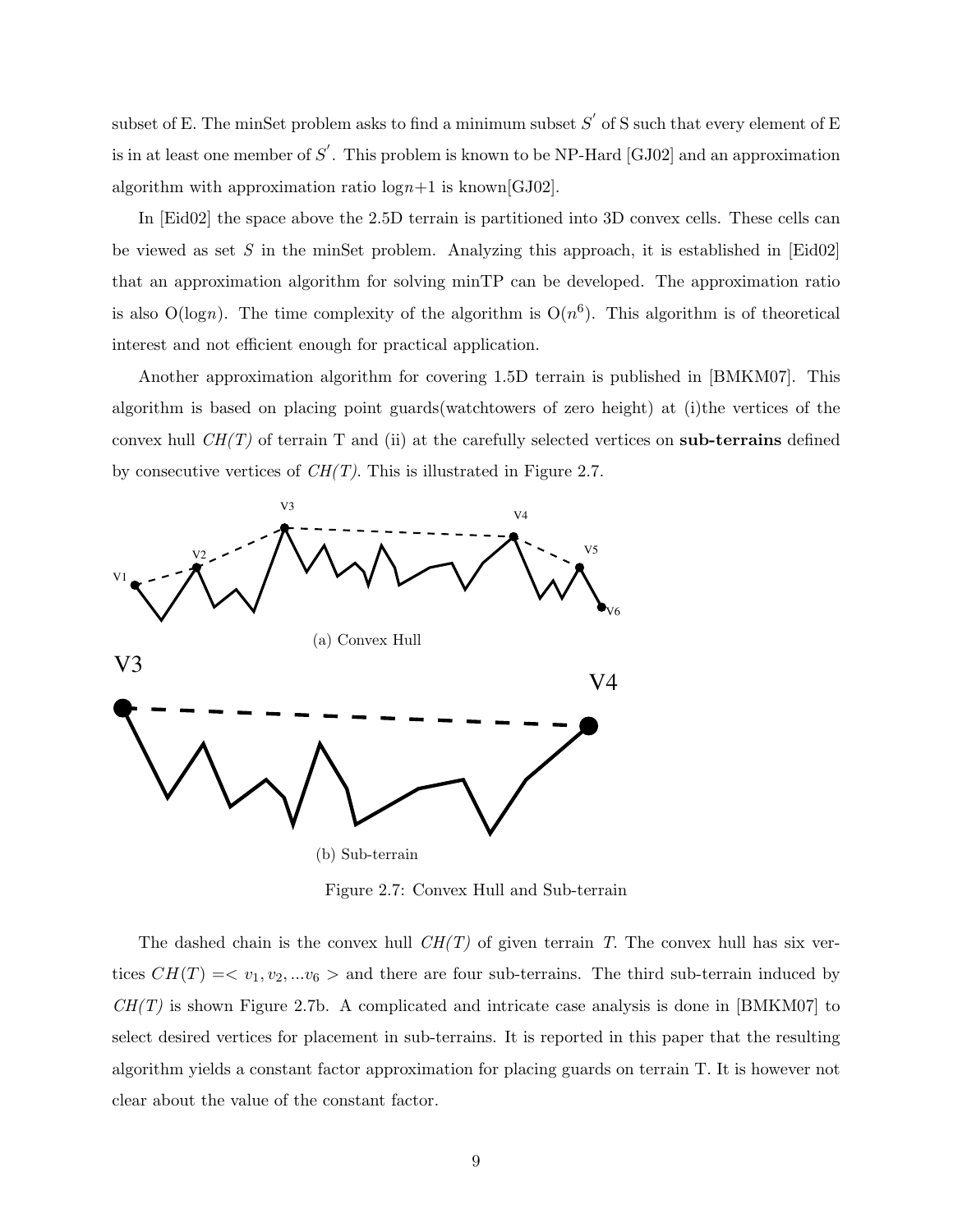### Chapter 3

### Placement Algorithms

In this chapter we formulate the problem of placing a vertical tower of given height in a 1.5D terrain so that the portion of the terrain visible from the top of the tower is maximized.

### 3.1 Problem Formulation

We are given a 1.5D terrain  $T_1$  and a watch tower  $R_1$  of height  $h_1$ . Find a placement of  $R_1$  so that the portion of  $T_1$  visible from the top of the tower is maximized. The problem is relevant when the height of the tower is not long enough to visibly cover the whole terrain. It was observed in Chapter 2 that the solution to a single tower placement problem need not be in one of the vertices of the terrain. When the solution is one of the interior points on the edge of the terrain it is not clear how to locate such a point. The placement problem can be formally stated as follows:

#### 3.1.1 Tower Placement Problem (TPP)

**Given:** (i) A 1.5D terrain  $T_1$ , (ii) A tower  $R_1$  of height  $h_1$ .

**Question:** Find the location on the terrain to place tower  $R_1$  such that the portion of  $T_1$  visible from the top of the tower is maximized.

If we move the tower from the leftmost points in  $T_1$  to the right then the length of  $T_1$  visible from the top of  $R_1$  changes. At some intervals the change in visible length is gradual (increasing or decreasing), while at some intervals the change is abrupt and discontinuous.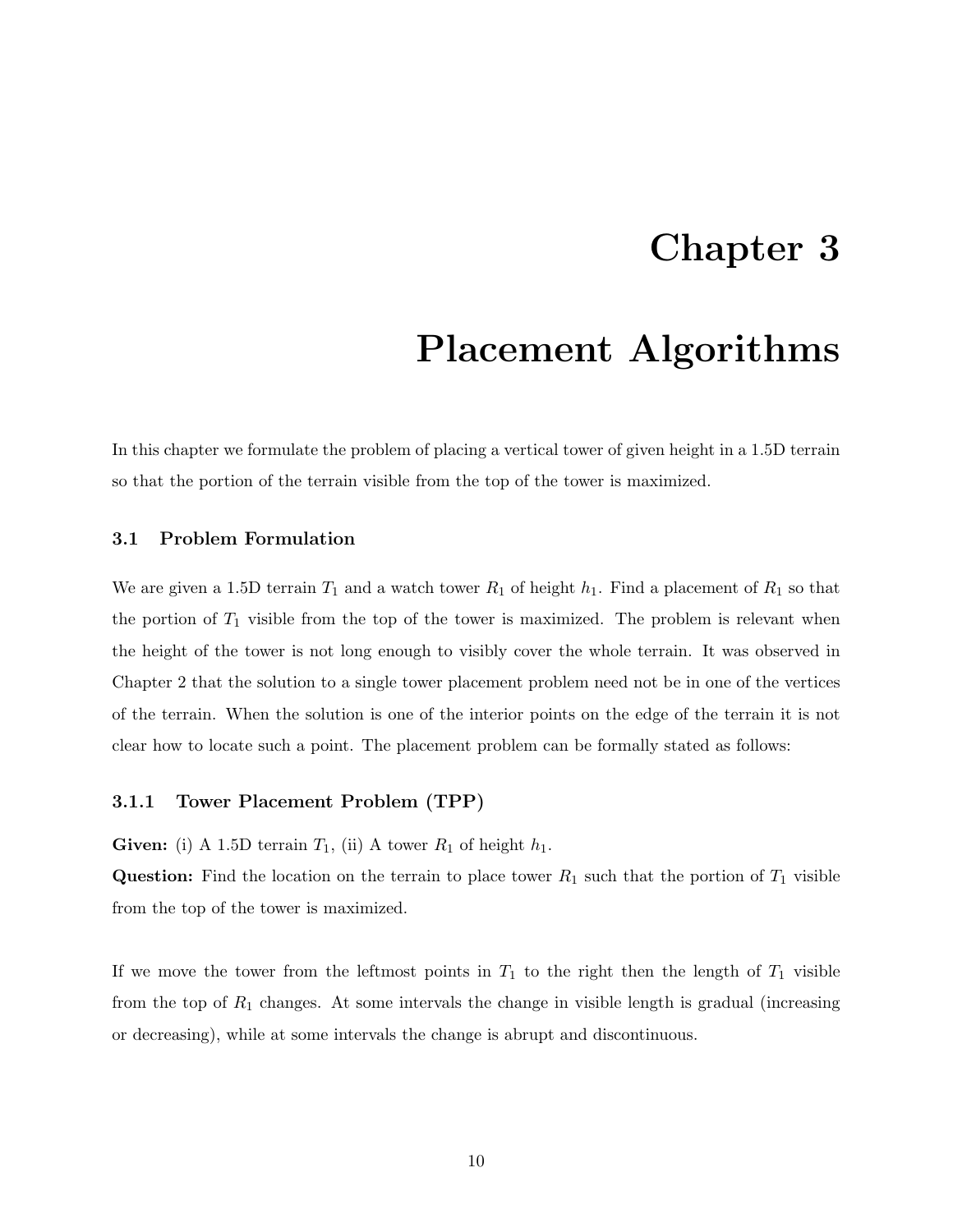Definition 3.1: (Transition Point) The placement point on the terrain that corresponds to a discontinuity in visible length is called transition point. In Figure 3.2, there are 12 transition points.

Definition 3.2: (Critical Points) The set of points on the terrain consisting of transition points and terrain vertices are called critical points.

Definition 3.3 (Basic Interval) The interval on the terrain between two consecutive critical points is referred to as a basic interval.

A transition point could be any point on the terrain. For a given terrain, the transition points depends on (i) the structural shape of the terrain, and (ii) the height of the tower.

Consider the change in visibility (portions of terrain) from the top of the tower as its placement moves along the basic internal segment. Visible portions of terrain consist of several sub-segments (we refer to them v-edges). As the tower moves, some v-edges shrink and other v-edges expand, increasing or decreasing their lengths monotonically. This can be established as stated in the following lemma.

**Lemma 3.1:** The change in the length of  $v$ -edges as the tower moves along the basic interval is increasing or decreasing monotonically. (We thank Professor Dr. Rama Venkat's help in the calculus part of this lemma.)

Proof: Without loss of generality, we consider a v-edge whose length increases as the tower moves left to right along the basic interval.(Figure 3.1)

Given constant values of  $\theta_1$ ,  $\theta_2$  and  $h_1$ , we need to develop a functional relation between  $l_1$  and  $l_2$ 

As  $h_1$  moves along  $l_1$  (keeping its height h, and  $\theta_1$  to the slope constant),  $\theta$  will change. So does  $l_1$  and  $l_2$ . L is the maximum possible visibility length. Actually in this case,  $\theta$  increases while  $l_1$  and  $l_2$  decrease. Of course,  $l_2$  decreasing means that visibility increases. In other words,  $L - l_2$ increases.

Note:  $\theta_3 = (180 - \theta_1) - \theta$  $=\phi - \theta$ , where  $\phi = 180 - \theta_1$  which is a constant. Law of Sines for  $\triangle ABC$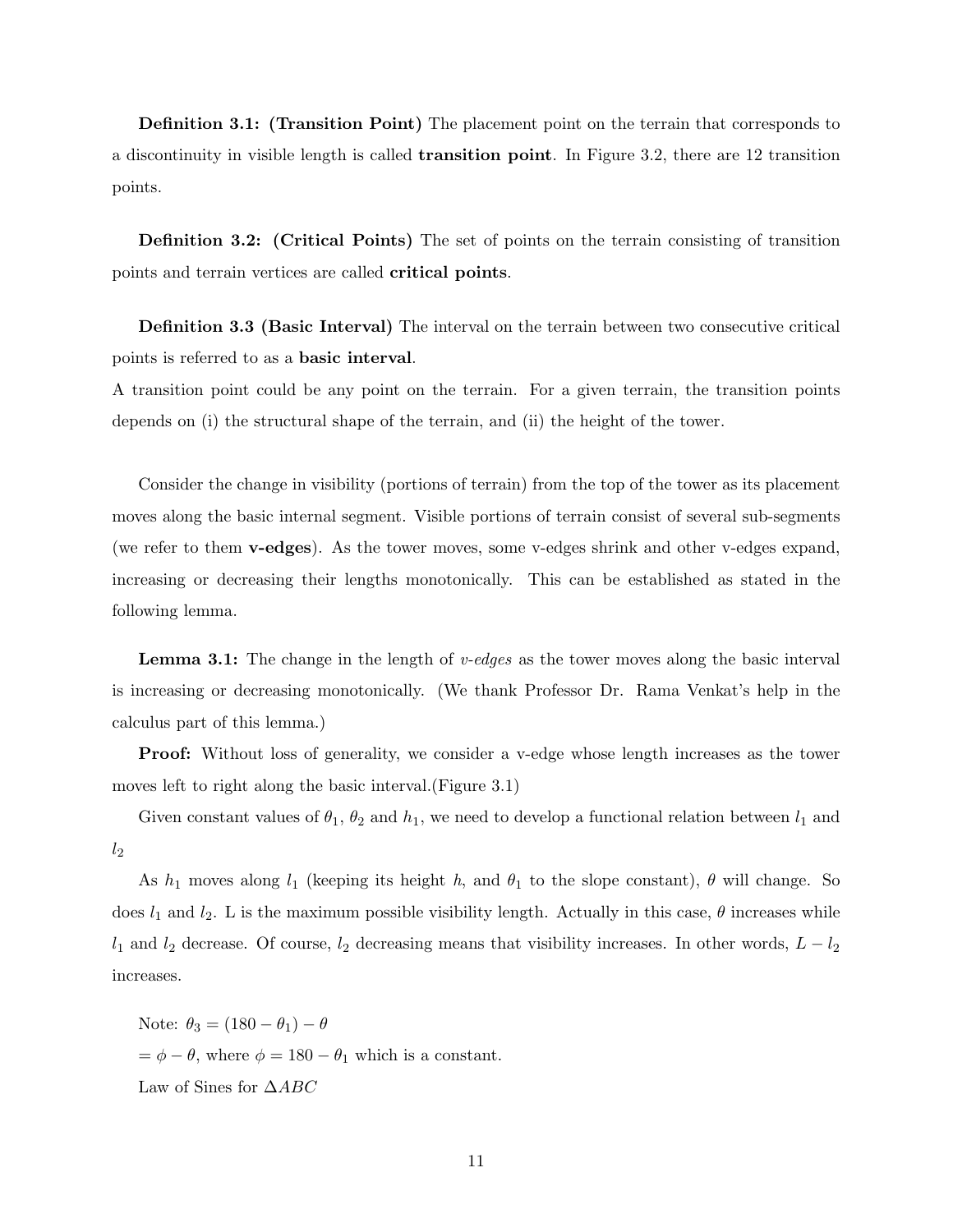

Figure 3.1: Moving tower of  $h_1$  along AC

$$
\frac{l_1}{\sin(\theta_3)} = \frac{h}{\sin(\theta)}
$$

$$
l_1 = h \frac{\sin(\phi - \theta)}{\sin(\theta)}
$$

For  $\Delta CDE$ 

$$
\gamma = \angle ECD = (180 - \theta_4) - \theta
$$

$$
\gamma = \alpha - \theta \quad where \quad \alpha = 180 - \theta_4 \quad is \quad a \quad constant
$$

 $\beta = \angle CED = 180 - \angle ECD - \theta_2$ 

$$
= 180 - (180 - \theta_4 - \theta) - \theta_2
$$

$$
=\theta_4-\theta_2+\theta
$$

Law of cosines for  $\Delta CDE$  gives:

$$
\frac{l_4}{\sin(\beta)} = \frac{l_2}{\sin(\gamma)}
$$

$$
l_2 = l_4 \frac{\sin(\gamma)}{\sin(\beta)} = l_4 \frac{\sin(\alpha - \theta)}{\sin(\theta_4 - \theta_2 + \theta)}
$$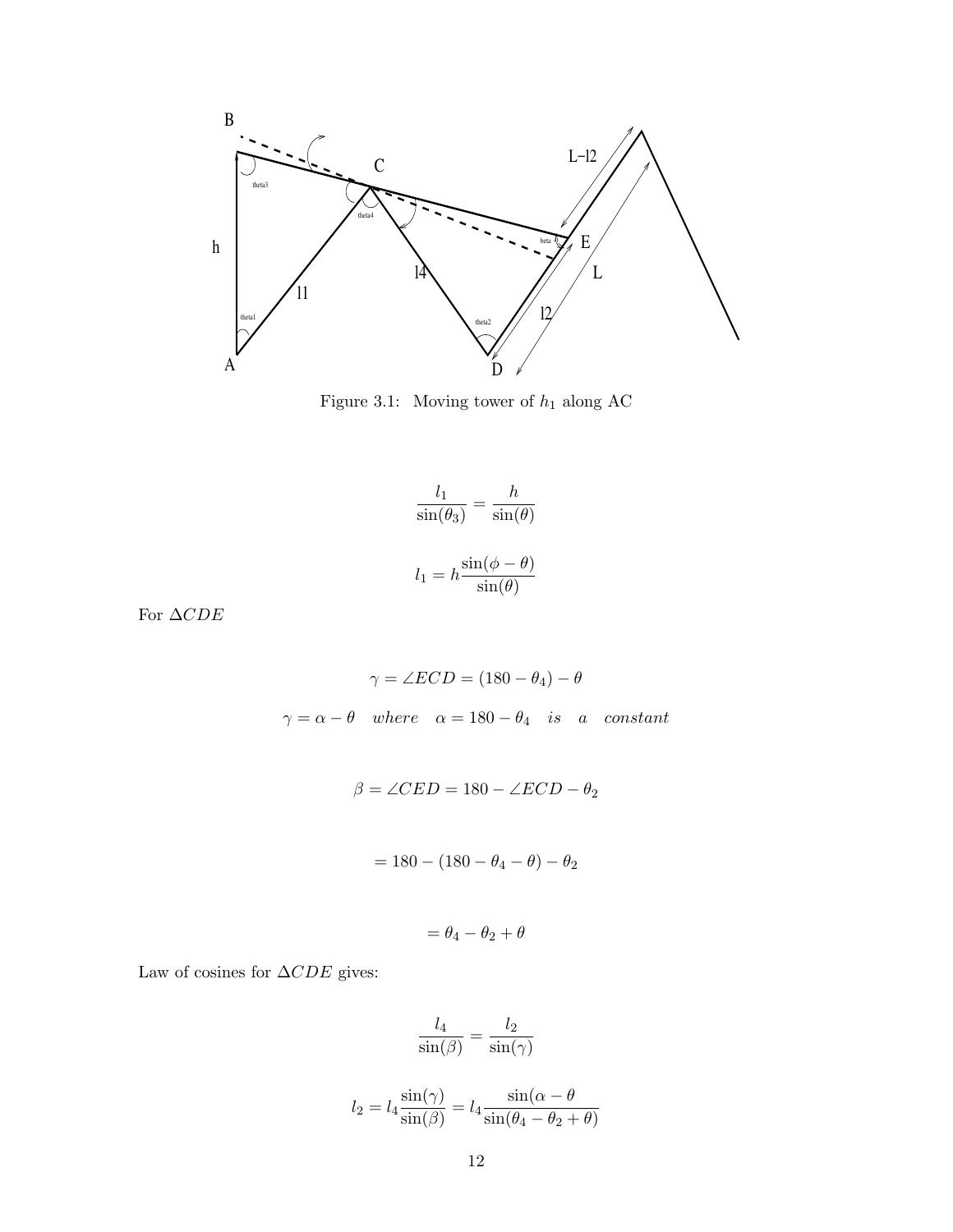Note  $l_4 =$  constant

We have,

$$
l_1 = h \frac{\sin(\phi - \theta)}{\sin(\theta)} \quad - \quad - \quad (i)
$$

$$
l_2 = l_4 \frac{\sin(\alpha - \theta)}{\sin(\theta_4 - \theta_2 + \theta)} \quad - \quad - \quad (ii)
$$

Differentiating  $l_1$  and  $l_2$  with respect to  $\theta,$ 

$$
\frac{dl_1}{d\theta} = h \frac{-\cos(\phi - \theta)\sin(\theta) - \cos(\theta)\sin(\phi - \theta)}{\sin^2(\theta)}
$$

$$
= (-h) \frac{\sin(\theta + \phi - \theta)}{\sin^2(\theta)}
$$

$$
\frac{dl_1}{d\theta} = -h \frac{\sin(\phi)}{\sin^2(\theta)}
$$

Now for  $l_2$ ,

$$
\frac{dl_2}{d\theta} = l_4 \frac{-\cos(\alpha - \theta)\sin(\theta_4 - \theta_2 + \theta) - \sin(\alpha - \theta)\cos(\theta_4 - \theta_2 + \theta)}{\sin^2(\theta_4 - \theta_2 + \theta)}
$$

$$
= -l_4 \frac{\sin(\theta_4 - \theta_2 + \theta + \alpha - \theta)}{\sin^2(\theta_4 - \theta_2 + \theta)}
$$

$$
= -l_4 \frac{\sin(\theta_4 - \theta_2 + \alpha)}{\sin^2(\theta_4 - \theta_2 + \theta)}
$$

$$
\frac{dl_2}{dl_1} = \frac{dl_2}{d\theta} \cdot \frac{d\theta}{dl_1} = \left(\frac{l_4}{h}\right) \frac{\sin(\theta_4 - \theta_2 + \alpha)\sin^2(\theta)}{\sin(\phi)\sin^2(\theta_4 - \theta_2 + \theta)}
$$

$$
\frac{dl_2}{dl_1} = \left(\frac{l_4}{h}\right) \frac{\sin(180 - \theta_2)}{\sin(180 - \theta_1)} \frac{\sin^2(\theta)}{\sin^2(\theta_4 - \theta_2 + \theta)}
$$

$$
\frac{dl_2}{dl_1} = \left(\frac{l_4}{h}\right) \frac{\sin(\theta_2)}{\sin(\theta_1)} \frac{\sin^2(\theta_4 - \theta_2 + \theta)}{\sin^2(\theta_4 - \theta_2 + \theta)}
$$
The key functional behavior is:

$$
\frac{dl_2}{dl_1} \quad \propto \quad \frac{\sin^2(\theta)}{\sin^2(\theta_4 - \theta_2 + \theta)} = \frac{X}{Y}
$$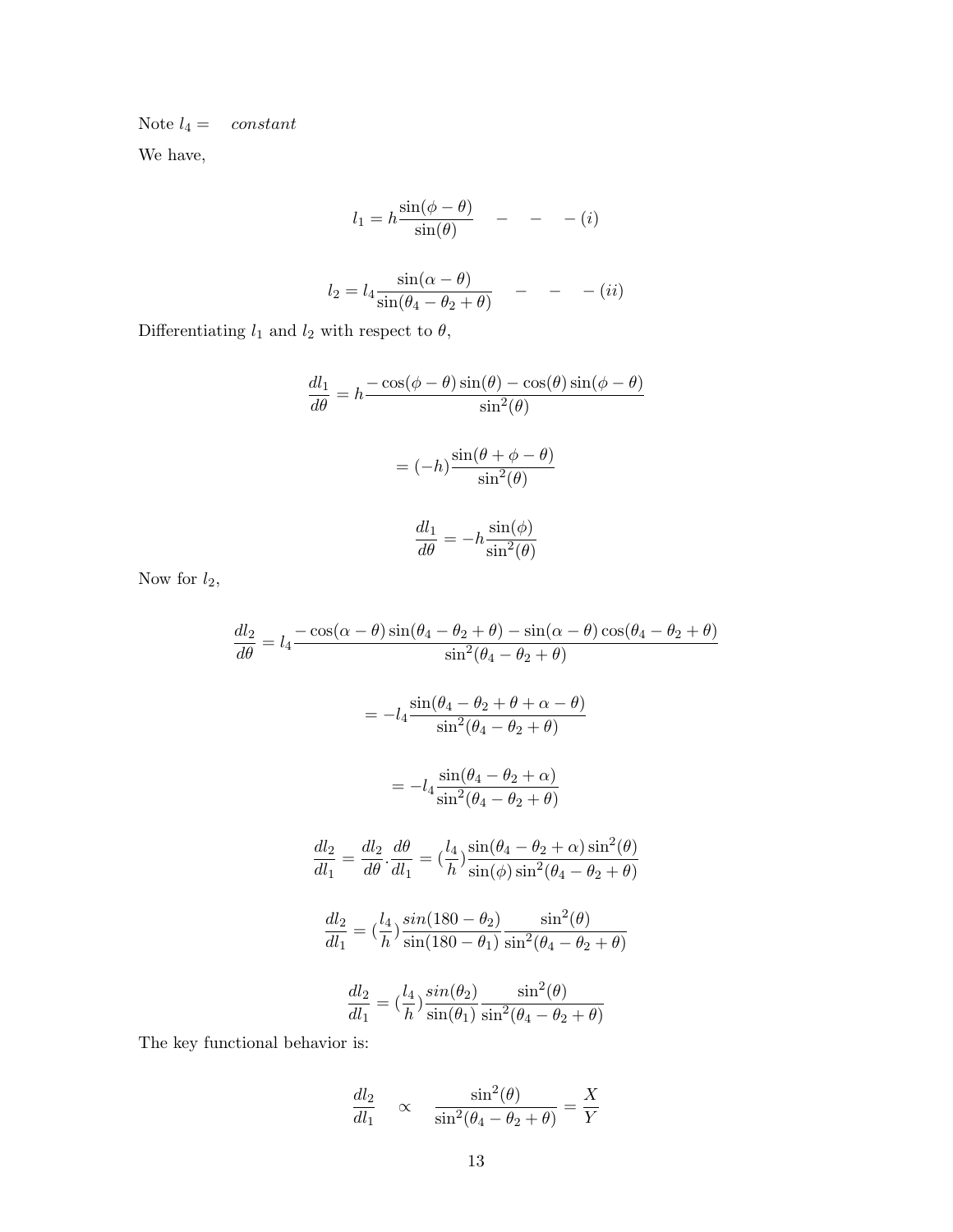From the above relation we conclude that X increases monotonically, Y decreases monotonically and  $\frac{X}{Y}$  increases monotonically. This means  $\frac{X}{Y}$  does not contain extremum (minimum or maximum) in their interior.

#### 3.2 Computing Transition Points

Consider the image  $\text{Im}(T_1,h_1)$  of terrain  $T_1$ , formed by lifting it by height  $h_1$  of the tower. The image is shown in Figure 3.2a drawn in thin segments. From each peak points  $z_i$  of the terrain we can construct two grazing rays  $r_{left}$  and  $r_{right}$  that originate at the peak point and extend upward along the terrain edges incident on  $z_i$ . In Figure 3.2, grazing rays are drawn as dashed edges. The points of intersections between grazing rays and terrain image  $\text{Im}(T_1,h_1)$  are referred to as guiding points. Guiding points are illustrated in Figure 3.2d drawn as small red circles. We can project guiding points vertically downward on the terrain to obtain the transition points, drawn as small blue circles in Figure 3.2e.

A straightforward algorithm for computing transition points is to directly use their constructive definition. Such an algorithm can be described as follows:

The image chain  $Im(T_1, h_1)$  can be constructed by adding height  $h_1$  of tower to the y-coordinates of terrain chain  $T_1$ . Specifically, if  $(x_i, y_i)$  is the co-ordinate of vertex  $v_i$  of  $T_i$  then the coordinates of the corresponding image  $Im(T_1, h_1)$  is  $(x_i, y_i + h_1)$ . Grazing rays from each vertex  $v_i$  of terrain  $T_1$  can be constructed by using the slope of segments incident on  $v_i$  in constant time. We can then check for intersection between grazing rays and segments of image chain  $Im(T_1, h_1)$ . A formal sketch of our algorithm based on this straightforward approach is listed as Algorithm 1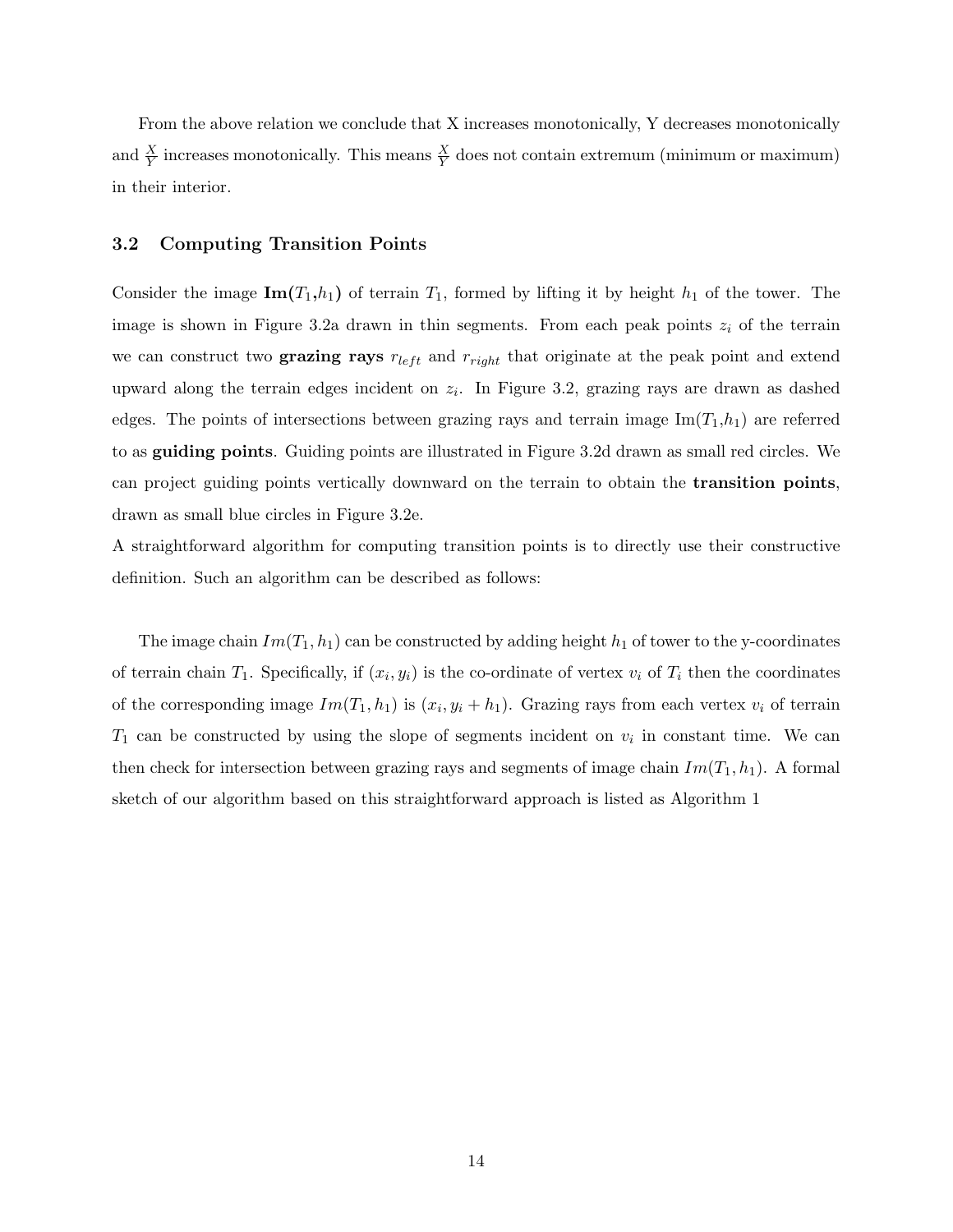Algorithm 1 Straightforward Intersection Algorithm for Computing Transition Points

- 1: **Input**: (i) Terrain  $T_1$ , (ii) Tower height  $h_1$
- 2: Output: Transition points  $U = \{u_1, u_2, \ldots, u_k\}$
- 3: Construct Im $(T_1,h_1)$  by lifting  $T_1$  by  $h_1$
- 4: V= ∅
- 5: for each n in N do
- 6: Construct grazing rays  $r_{left}$  and  $r_{right}$  for  $z_i$
- 7: Let  $W_i$  be the intersection points between  $\text{Im}(T_1,h_1)$  and grazing rays  $r_{left}$  and  $r_{right}$
- 8: Add  $W_i$  to V
- 9: Project points in V vertically downward to  $T_1$  to obtain U
- 10: Output U



(a) Placement of a tower on 1.5D Terrain





(e) Projecting marker point to construct transition points





(b) Lifting-up terrain image by h units



(c) Extending rays from top-vertices (d) Marker points formed by ray extension (red dots)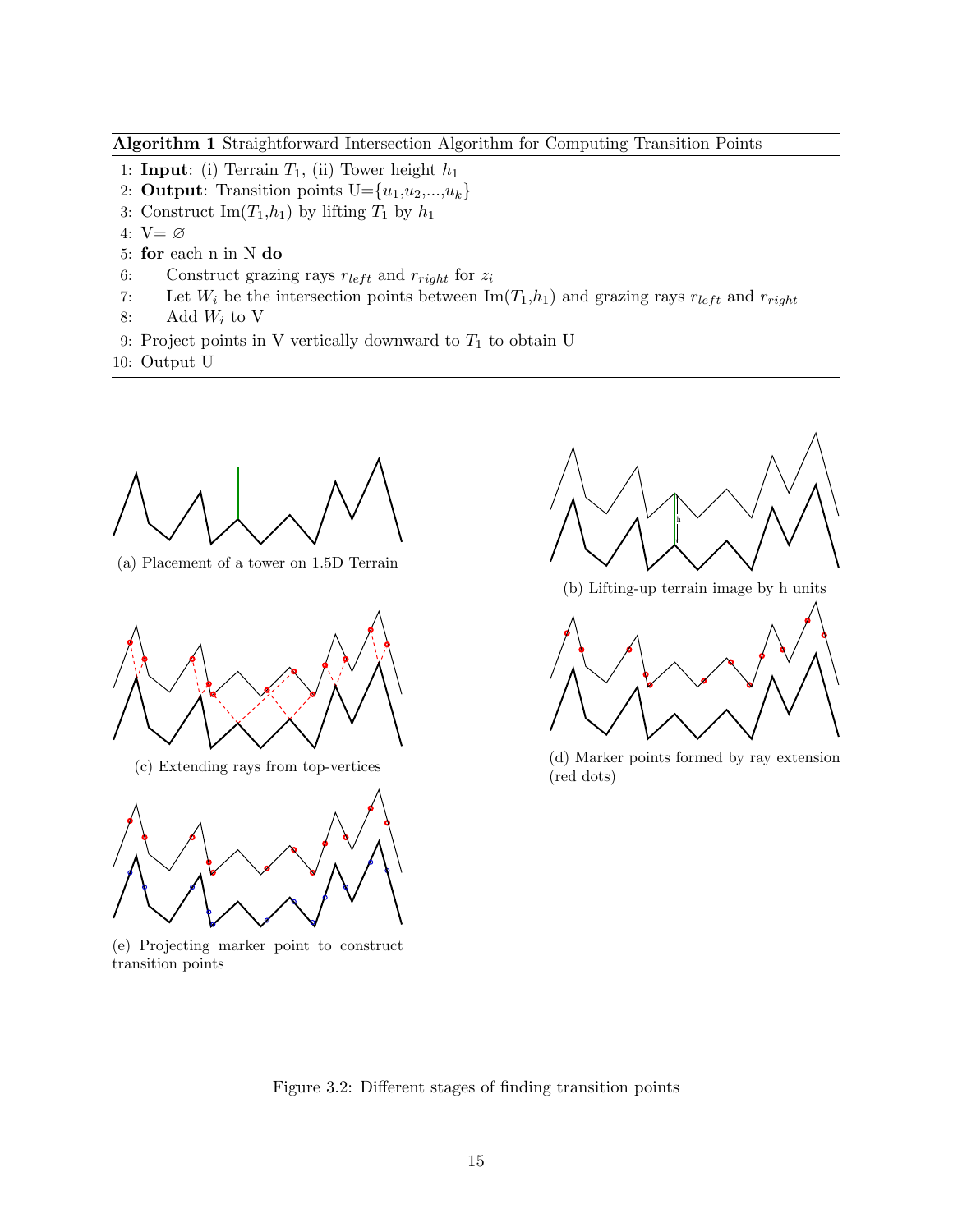**Observation 3.1**: One peak point can potentially trigger  $O(n)$  guiding points. This happens when a grazing ray originating from a peak point intersects with almost all edges of the terrain's image This is shown in Figure 3.3



Figure 3.3: Example of a grazing ray inducing  $O(n)$  transition segments

Computing guiding points by using Algorithm 3.1 is rather slow. Observation 3.1 leads to the conclusion that Step 7 in Algorithm 3.1 can take  $O(n)$  time for computing intersection points corresponding to one pair of grazing segments. Since there are  $O(n)$  peaks, a straightforward approach for computing guiding points can take  $O(n^2)$  time.

By using the plane sweep technique of computational geometry [o'R98], all guiding points can be computed more efficiently. The approach is to sweep a vertical line from left to right and maintain two data structures (i) a height balanced tree Tr to maintain the segments intersected by the sweep line and (ii) a priority queue Q to store segment endpoints and candidate intersection points to the right of the sweep line. When the sweep line is on an endpoint  $p_i$ , all intersection points to the left of the sweep line are discovered together with some implied intersections points to the right of the sweep line. When the sweep line is at the right end point of a segment  $e_i$  (event 1), it is removed from the tree Tr. Similarly, when the sweep line is at the left end of segment  $e_i$  (event 2), it is inserted into the tree Tr. During event 1 and event 2, when possible intersection point  $p_j$  is indeed found, then  $p_j$  is inserted into queue Q. Whenever the sweep line is on an intersection point  $p_j$  (event 3), the order of the corresponding segments (intersecting at  $p_j$ ) are interchanged. The algorithm finds all intersection points when all edges are processed by a left to right sweep. A formal description of this algorithm is listed as Algorithm 2.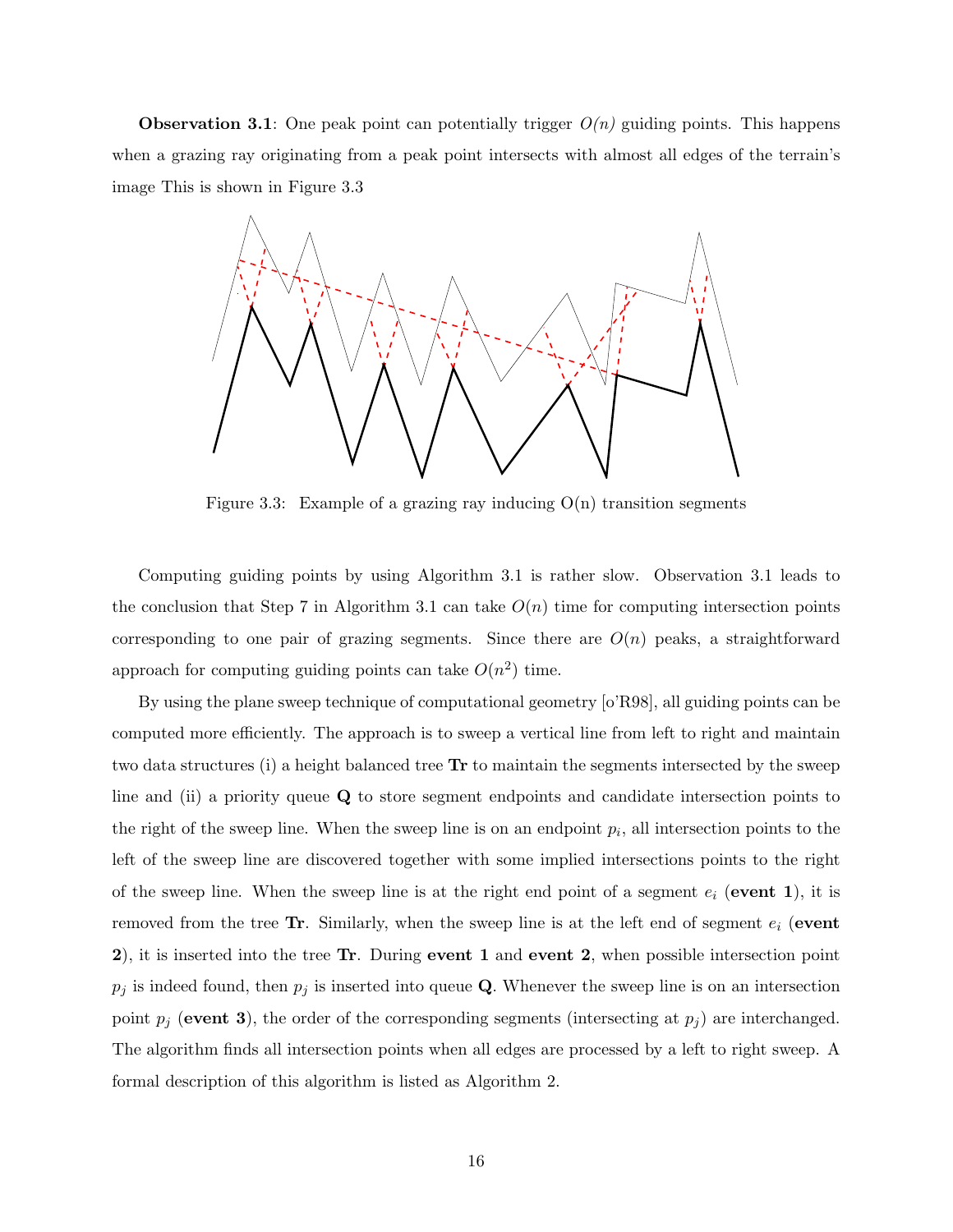|  | <b>Algorithm 2</b> Plane Sweep Algorithm for Computing Transition Points |  |  |  |  |  |  |  |  |  |  |
|--|--------------------------------------------------------------------------|--|--|--|--|--|--|--|--|--|--|
|--|--------------------------------------------------------------------------|--|--|--|--|--|--|--|--|--|--|

1:  $\text{Tr} = \varnothing$  Initialize search tree  $\text{Tr}$ 

- 2: (i)  $Q = Q \cup$  Endpoints of edges of  $\text{Im}(\mathbf{T}_1, \mathbf{h}_1)$  Initialize priority queue Q to endpoints of edges of image chain
- 3: (ii)  $Q = Q \cup$  Endpoints of grazing segments Initialize priority queue Q to endpoints of edges of grazing segments

|     | 4: while $Q$ is not empty do                                                                           |
|-----|--------------------------------------------------------------------------------------------------------|
| 5:  | Let $p$ be the point with minimum x-coordinate in $Q$                                                  |
| 6:  | Delete $p$ from $Q$                                                                                    |
| 7:  | if p is a left endpoint of edge $e_i$ then                                                             |
| 8:  | Insert $e_i$ into Tr                                                                                   |
| 9:  | Let $e_i$ , $e_k$ be two neighbors of $e_i$ in Tr                                                      |
| 10: | Insert $\cap (e_i, e_j)$ and $\cap (e_j, e_k)$ into Q                                                  |
| 11: | <b>if</b> p is a right endpoint of edge $e_i$ then                                                     |
| 12: | Let $e_i, e_k$ be neighbors of $e_i$ in Tr                                                             |
| 13: | Delete $e_i$ from Tr                                                                                   |
| 14: | Insert $\cap (e_i, e_k)$ into Q if the intersection is to the right of sweep line                      |
| 15: | <b>if</b> p is $\cap (e_i, e_j)$ then                                                                  |
| 16: | $e_i$ and $e_j$ are necessarily adjacent in Tr                                                         |
| 17: | Interchange $e_i, e_j$ in Tr                                                                           |
| 18: | Let $e_h$ , $e_k$ be the neighbors of $e_i$ and $e_j$ in Tr                                            |
| 19: | Insert $\bigcap (e_h, e_i)$ and $\bigcap (e_j, e_k)$ into Q if they are to the right of the sweep line |
| 20: | Output $p$                                                                                             |
|     |                                                                                                        |

#### 3.3 Maximizing Tower's Coverage

Once we have the critical points, we are ready to describe an algorithm for placing a tower  $T_1$  of given length  $h_1$  to maximize coverage. Consider the **visibility polygon**  $VP(g_i)$  from a critical point  $g_i$  as shown in Figure 3.4a. The interior of  $VP(g_i)$  is shaded in the figure. The visibility polygon from a point inside a simple polygon can be computed in  $O(n)$  time [DBVKOS00]. The portion of  $T_1$  visible from  $g_i$ , denoted by  $L(T_1, g_i)$ , can be extracted from  $VP(g_i)$  is straightforward manner.  $L(T_1, g_i)$  is indicated in Figure 3.4b where the visible portions of terrain edges are indicated by dashed edges. The Visible Portion  $L(T_1, g_i)$ 's from all critical vertices are computed and we select the one that maximizes the length of the visible portions. A formal sketch of the algorithm is listed as Algorithm 3.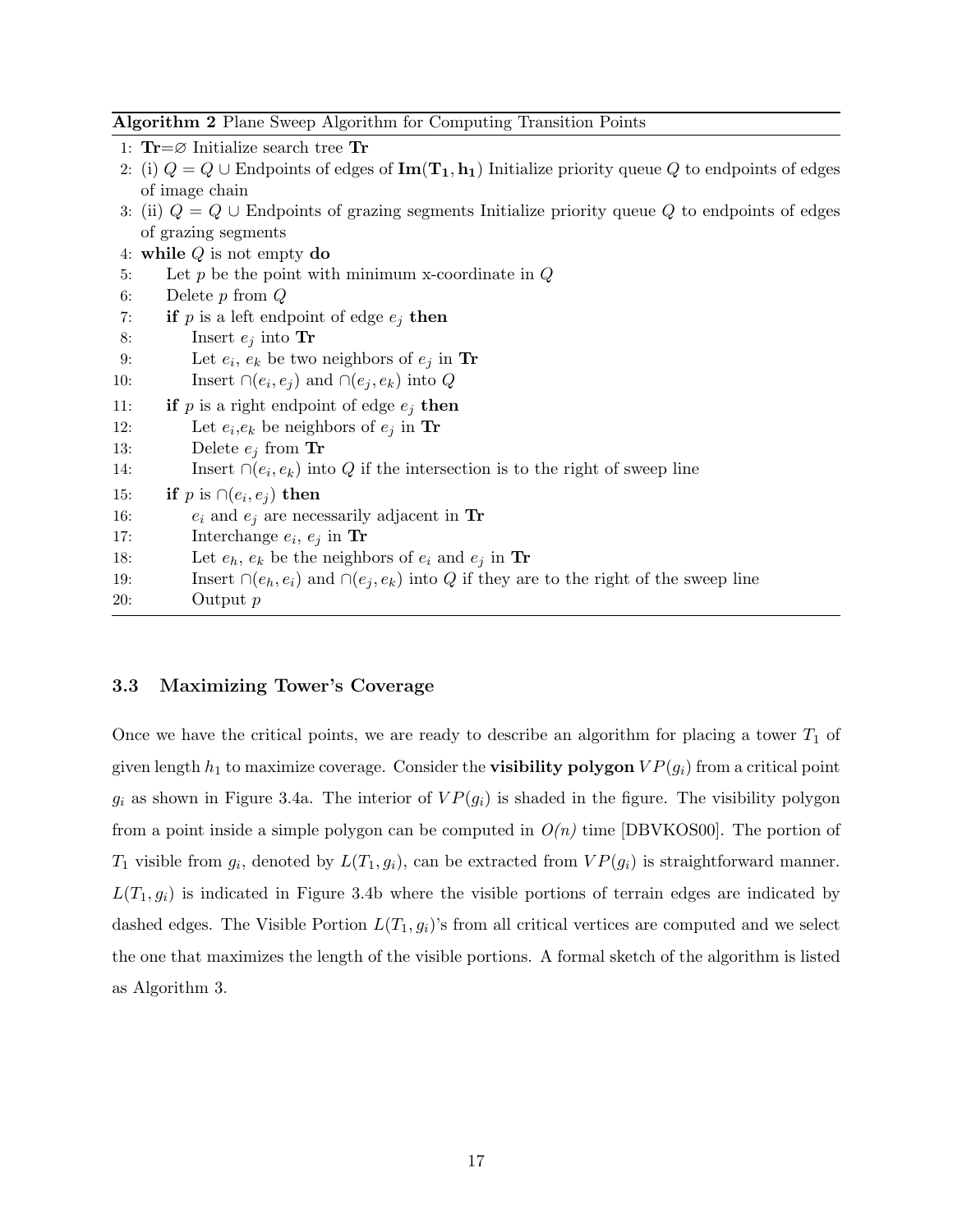

(b) Illustrating visible portions from position A

Figure 3.4: Visibility polygon and visible edge portions

### Algorithm 3 Placement to maximize coverage

**Input:** (i) Terrain  $T_1$ , (ii)Height  $h_1$ **Output:** Placement point  $t'$  on  $T_1$  that maximizes coverage

- 1: Compute critical points  $g_1,g_2,\,\ldots\, ,g_m$  using Algorithm 2
- 2: for each point  $g_i$  do
- 3: Compute Visibility polygon  $VP(g_i)$
- 4: Extract  $L(T_1, g_i)$  from  $VP(g_i)$
- 5: Set  $g'$  to  $g_i$  that maximizes  $L(T_1, g_i)$
- 6: Project down  $g'$  to  $T_1$  to obtain  $t'$
- 7: Output  $t'$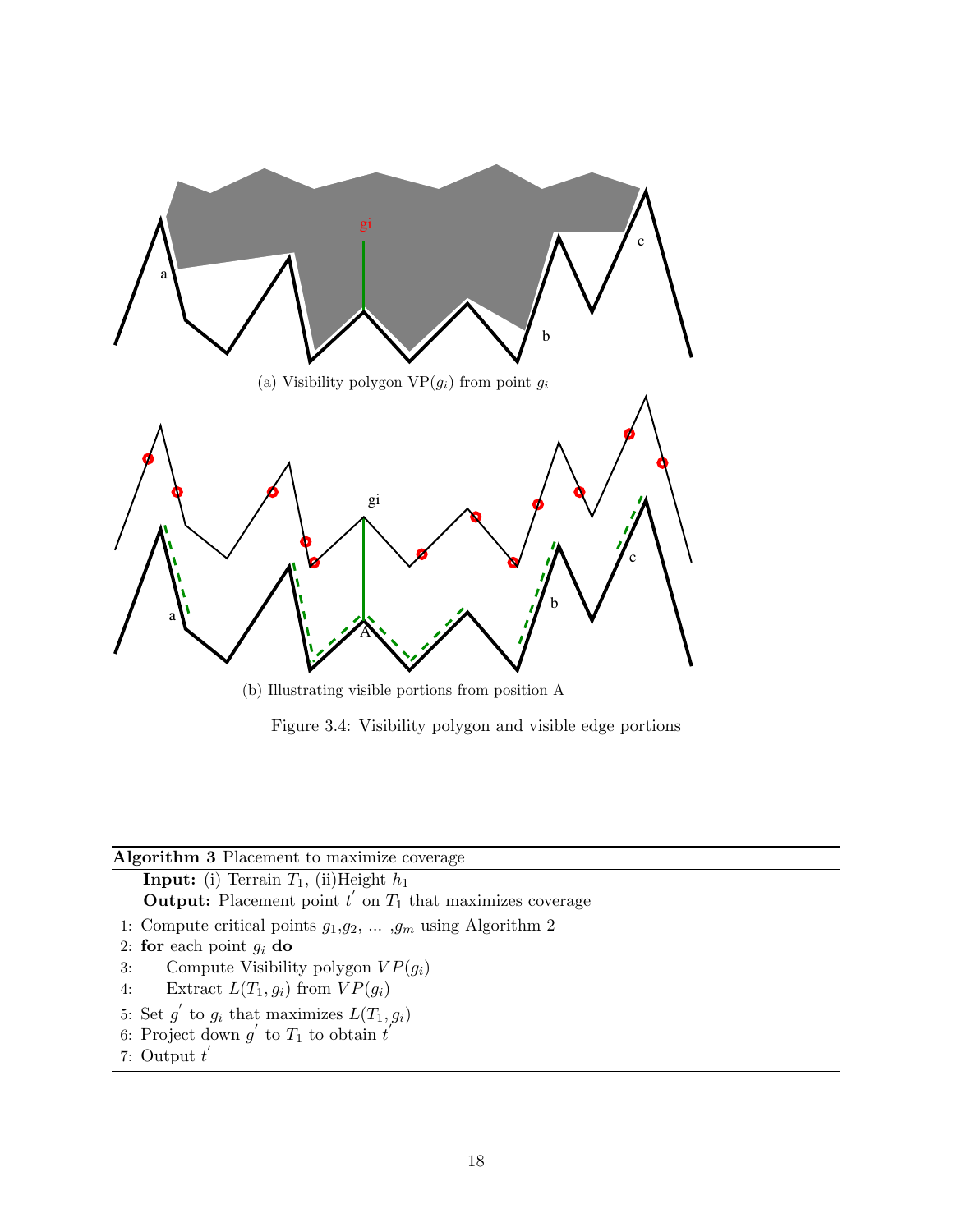#### 3.4 Covering the Entire Terrain

If the length of the tower is not long enough it would be interesting to develop an algorithm for covering the whole terrain by placing only a small number of towers. If the length of the tower is zero then the problem of finding the minimum number of tower placement is NP-Hard [KK11]. This motivates us to develop a good heuristic to place a reduced number of towers of common height  $h_1$  to cover the entire 1.5D terrain  $T_1$ .

The algorithm we present is a greedy algorithm that determines placement points, incrementally, one placement at a time, by scanning the terrain left to right.



Figure 3.5: Illustrating placement by RT-Algorithm

We start with a few definitions needed to describe the greedy heuristic. Consider a 1.5D terrain whose left to right vertices are in the order  $v_1,v_2,...,v_n$  as shown in Figure 3.5.

**Definition 3.4 (RL-vertex)** For a given height  $h_1$ , let  $\mathbf{RL}(T_1,h_1)=v_j$  be the *rightmost left* covering vertex such that by placing the tower at  $v_j$ , all edges of  $T_1$  to the left of  $v_j$  are visible from  $v_j$ . In Figure 3.5,  $\mathbf{RL}(T_1,h_1)$  is given by  $v_4$ .

**Definition 3.5 (LM-Chain)** Let  $LM(T_1, h_1)$  be the maximal leftmost sub-terrain containing no sub-edges of  $T_1$  invisible from the tower placed at vertex  $RL(T_1, h_1)$ . In Figure 3.5,  $LM(T_1, h_1)$ is given by the chain  $\langle v_1, v_2, v_3, v_4, v_5 \rangle$ .

The greedy heuristic we propose, which we call Left Covering RightMost heuristic (LCRMheuristic), essentially identifies **RL-vertices** and **LM-chains**, one at a time, by performing a right to left scan of the terrain. Once the first RL-vertex and corresponding LM-chain is identified, terrain  $T_1$  is updated by deleting the LM-chain from  $T_1$ . In our running example, the updated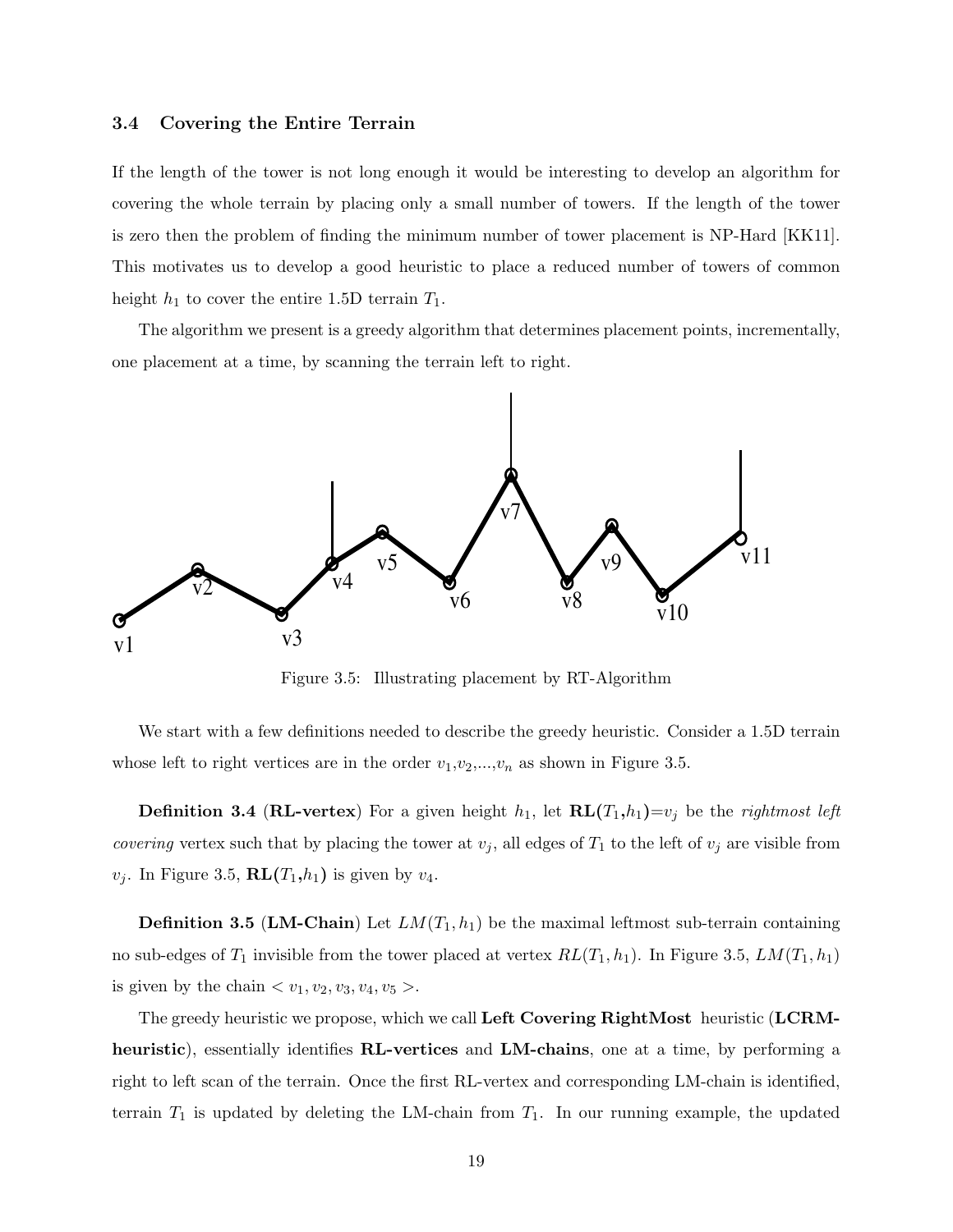terrain  $T_1$  is  $\langle v_5, v_6, v_7, v_8, v_9, v_{10}, v_{11} \rangle$ . In the second greedy iteration, the RL-vertex is  $v_7$  and the corresponding LM-chain is  $\langle v_5, v_6, v_7, v_8v_9 \rangle$ . In the third greedy iteration, RL-vertex is given by  $v_{11}$ . The placement of the corresponding towers to cover the entire terrain are at vertices  $v_4, v_7$ and  $v_{11}$ . A formal stepwise sketch of the resulting LCRM-heuristic is listed as Algorithm 4.

| Algorithm 4 LCRM-heuristic |  |  |  |
|----------------------------|--|--|--|
|----------------------------|--|--|--|

**Input:** (i) Terrain  $T_1$ , (ii) Tower height  $h_1$ **Output:** Placement vertices  $W = v_{i_1}, v_{i_2}, \ldots v_{i_m}$ 

- 1:  $W = \phi$
- 2: while  $T_1 \neq \phi$  do
- 3: Determine RL-vertex  $u_{i_1}$  by checking visibility from the top of the tower placed at rightmost vertex starting at  $v_n$
- 4:  $W = W \cup \{u_{i_1}\}\$
- 5:  $T_1$  = sub-chain of  $T_1$  to the right of  $T_1$
- 6: Output W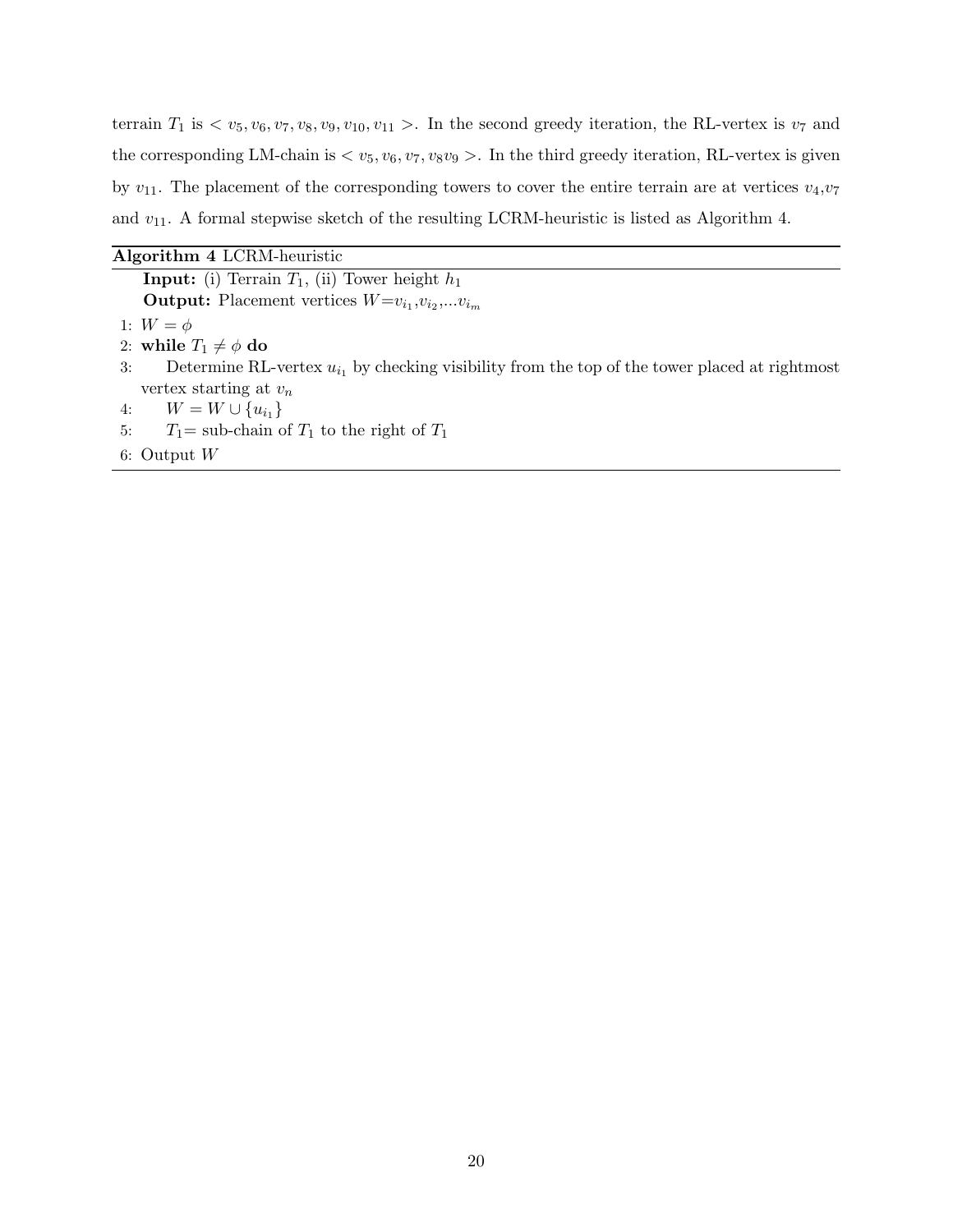### Chapter 4

## Implementation and Experimental Results

In this section, we present the implementation details of our proposed algorithms for various visibility problems in 1.5D terrain. These include determining the position of a shortest watchtower to completely guard the terrain, placement of a watchtower of specific height, placement of two watchtowers to completely guard the terrain etc. The algorithms are implemented in Java while the GUI was developed using Java Swing API.

Classes for various elementary geometric objects like point, segment, line and ray are used from the custom BasicGeometry library. This library provides all the basic functionality like length of a segment, col-linearity of points, intersection among line segments, etc, that we require to implement the algorithms. Details of these used methods will be presented later.

#### 4.1 Interface Description

The frontend interface of the application is a GUI window developed using Java Swing API. The layout used to place the elements in the window is the GridBagLayout which works by creating a dynamic grid where each GUI element is placed in each cell. The application window is just a JFrame object in Java Swing. The GUI comprises of three main panels: the top panel, the left panel and the right panel. (Figure 4.1)

The top panel is for the menu bar. It contains a File Menu which has in turn Open, Save and Exit options. It can be used to (i) open a saved terrain file, (ii) save the current file, and (iii) exit the application. The left panel contains all the control elements that can be used to draw, edit or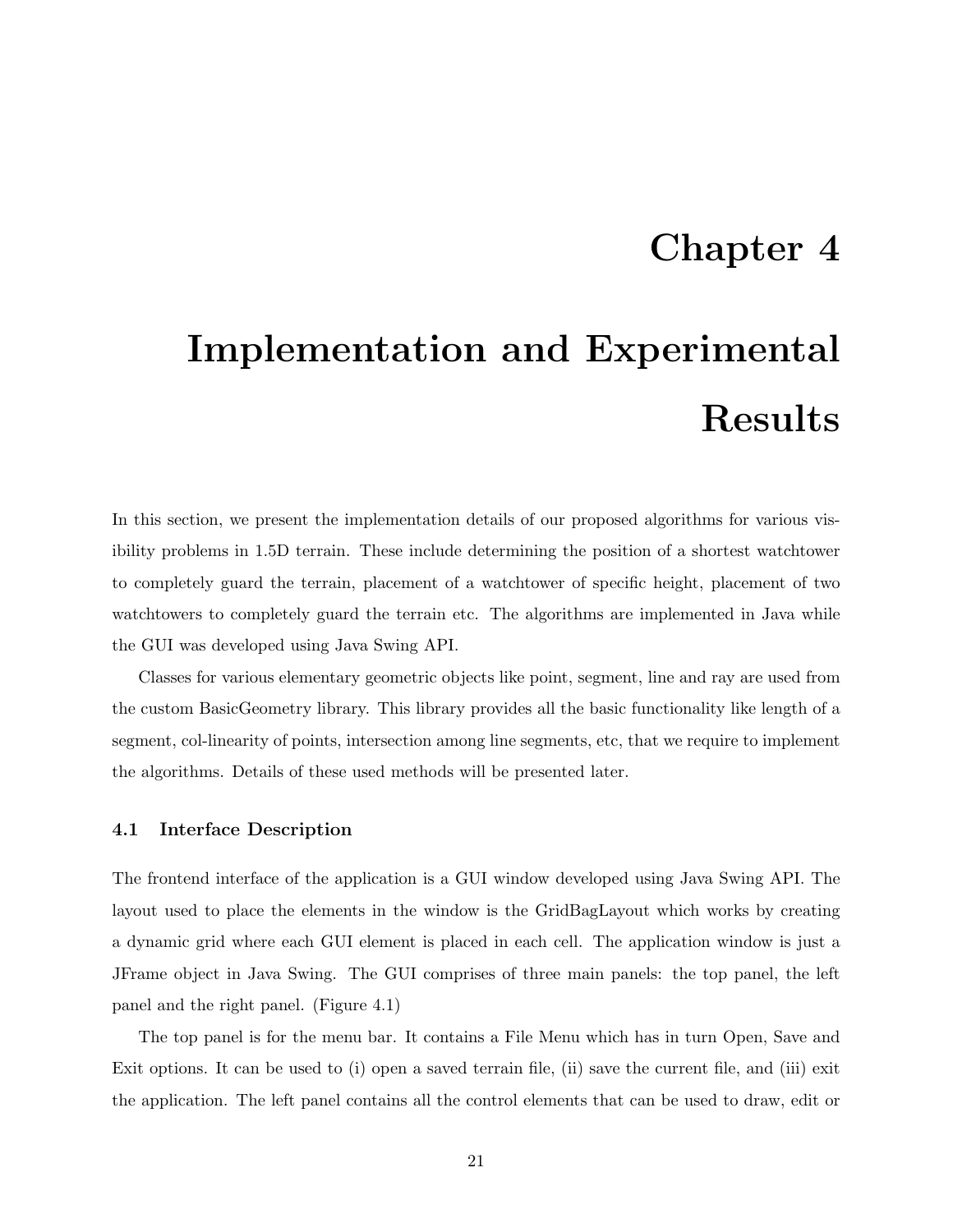

Figure 4.1: GUI layout of the application

clear the terrain. This panel contains buttons, checkboxes and text areas to display the coordinates of generated points. Each of these will be discussed in detail shortly. The right panel is used to draw the terrain. It is the main display area of the application.

The interface allows (i) drawing the vertices of a terrain, (ii) loading the previously saved points from a file, (iii) saving the current terrain vertices, (iv) drawing the terrain from vertices, (v) editing the terrain structure, and (vi) finding the shortest watchtower for that terrain. Each of the UI elements are as indicated in the following table (Table 4.1).

| S.N. | File Menu<br>Item | <b>Function</b>                              |
|------|-------------------|----------------------------------------------|
|      | Open              | Open a previously saved<br>terrain point set |
|      | Save              | Save the current terrain<br>points to a file |
| 3    | Exit              | Exit the application                         |

Table 4.1: Description of File Menu Items

The file menu consists of three options: Open, Save and Exit. Through these, users can open a previously saved terrain point set and draw a terrain from it. The Save option can be used to save a current terrain to a file. As the name implies, exit is used to quit the application. Similarly, the left panel of the GUI consists of several buttons and checkboxes that facilitates the drawing and editing of the terrain, displaying the kernel of the terrain and drawing the shortest tower. The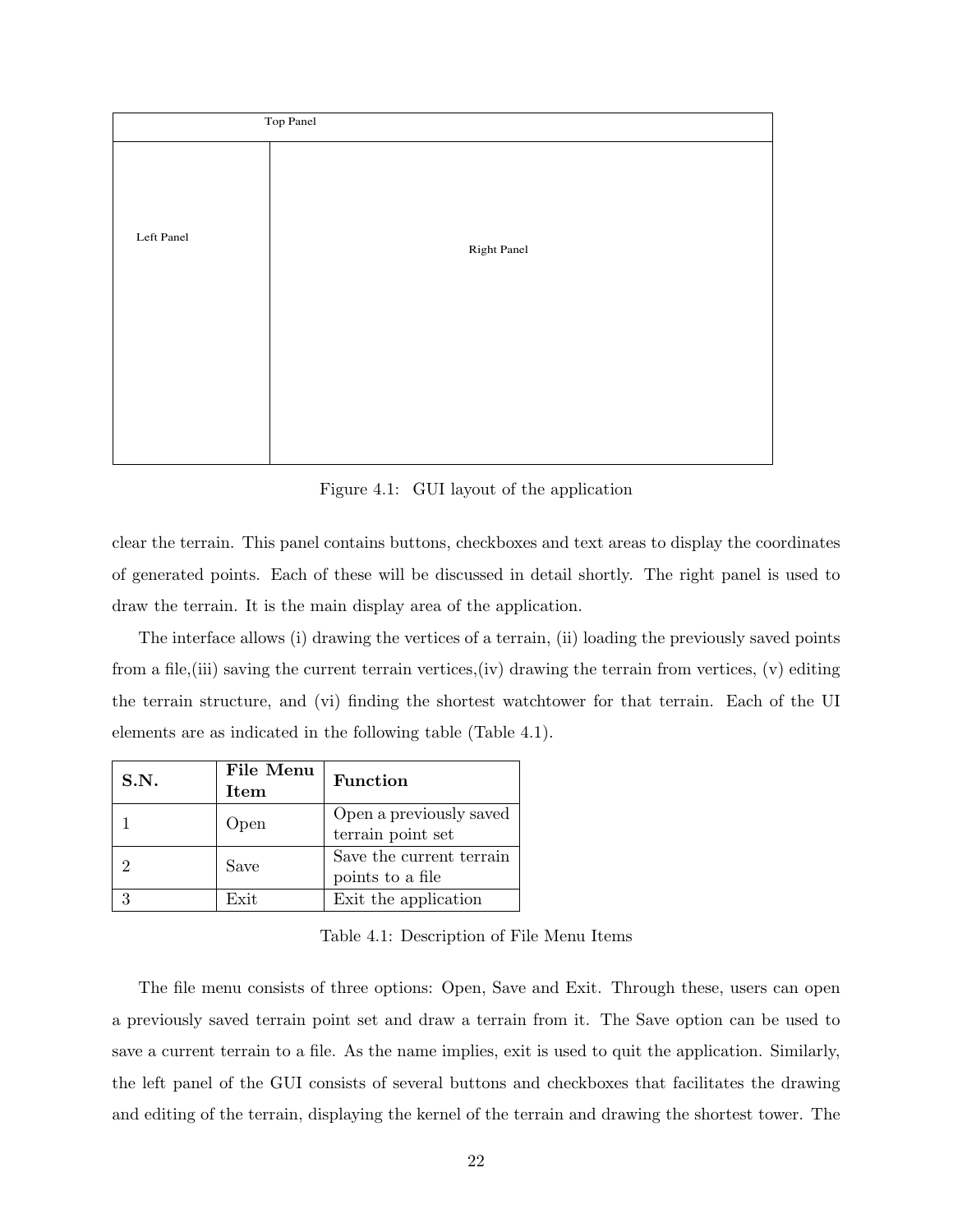Draw button displays the terrain from plotted points, the Clear button clears the currently drawn terrain. There are also options for adding or removing the points in the terrain and for editing the existing points. These features are enabled when the respective boxes are checked. There are three textareas for different purposes. The first one prints the coordinates of terrain points. The second text box displays the coordinates of the shortest tower, while the third one displays the coordinates of the terrain kernel. Each of these elements are described in tables 4.2-4.4.

A snapshot of the application is shown in figure 4.2 below:



Figure 4.2: Snapshot of the GUI application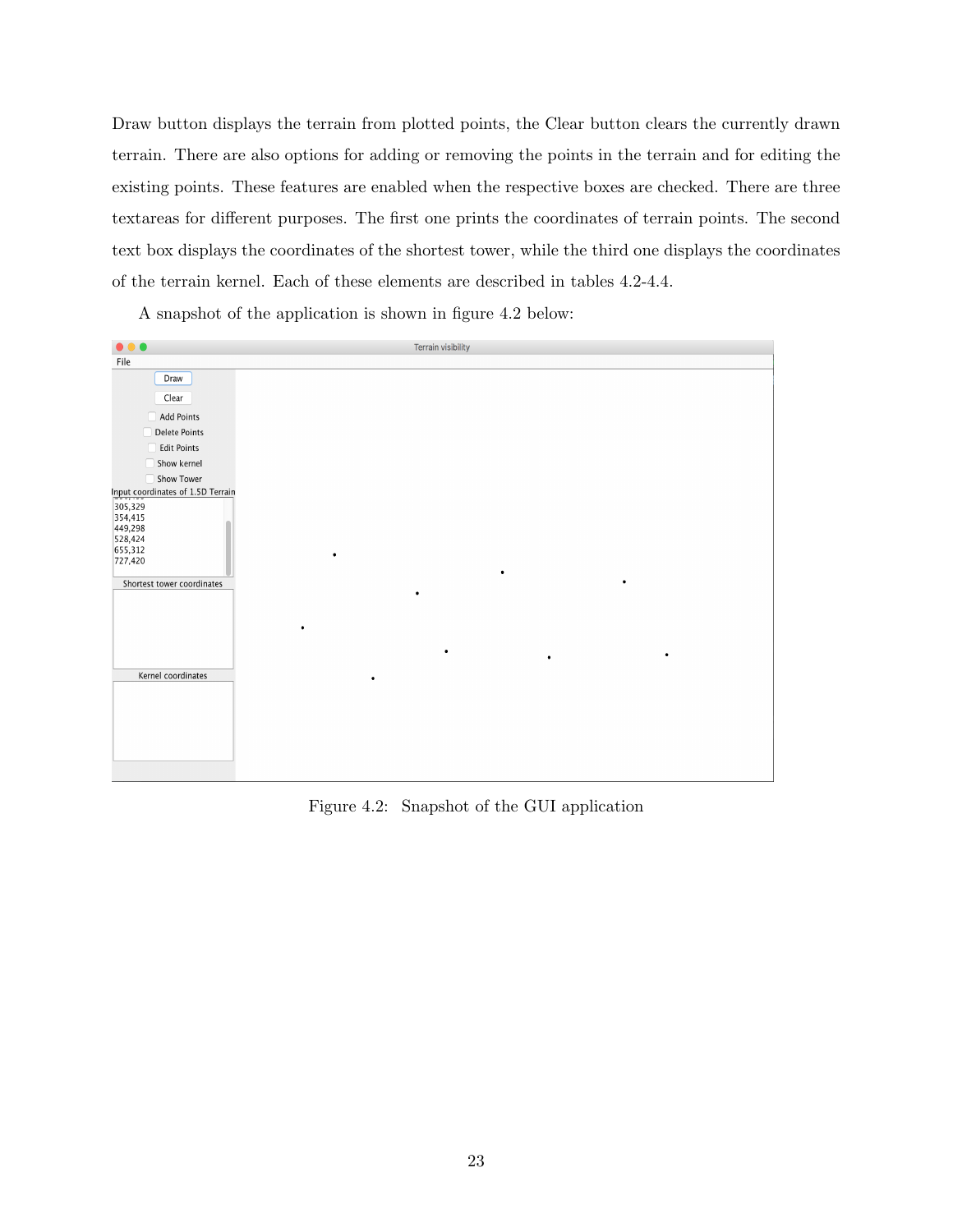### 4.2 Component Functionality

| S.N. | <b>Buttons</b> | <b>Function</b>          |
|------|----------------|--------------------------|
|      | Draw           | Draw the terrain joining |
|      |                | the points plotted       |
|      | Clear          | Clear the drawing panel  |

Table 4.2: Description of Buttons Functionality

| S.N. | <b>CheckBoxes Function</b> |                           |  |  |  |
|------|----------------------------|---------------------------|--|--|--|
| 1    | Add points                 | Add a new point to a      |  |  |  |
|      |                            | terrain                   |  |  |  |
| 2    | Delete                     | Delete any point from a   |  |  |  |
|      | Points                     | terrain                   |  |  |  |
| 3    | Edit Points                | Edit the terrain point    |  |  |  |
|      |                            | by moving it.             |  |  |  |
| 4    | Show Ker-                  | Display the kernel of the |  |  |  |
|      | nel                        | currently drawn terrain.  |  |  |  |
|      |                            | Display the shortest      |  |  |  |
| 5    | Show tower                 | tower from which the      |  |  |  |
|      |                            | terrain is completely     |  |  |  |
|      |                            | visible                   |  |  |  |

Table 4.3: Description of CheckBoxes Functionality

| S.N. | TextArea    | <b>Function</b>         |
|------|-------------|-------------------------|
|      | Input Coor- | Display the input coor- |
|      | dinates     | dinates of a terrain    |
| 9    | Shortest    | Display the coordinates |
|      | Watchtower  | of shortest watchtower  |
|      | Kernel Co-  | Display the coordinates |
|      | ordinates   | of a kernel             |

Table 4.4: Description of TextAreas Functionalities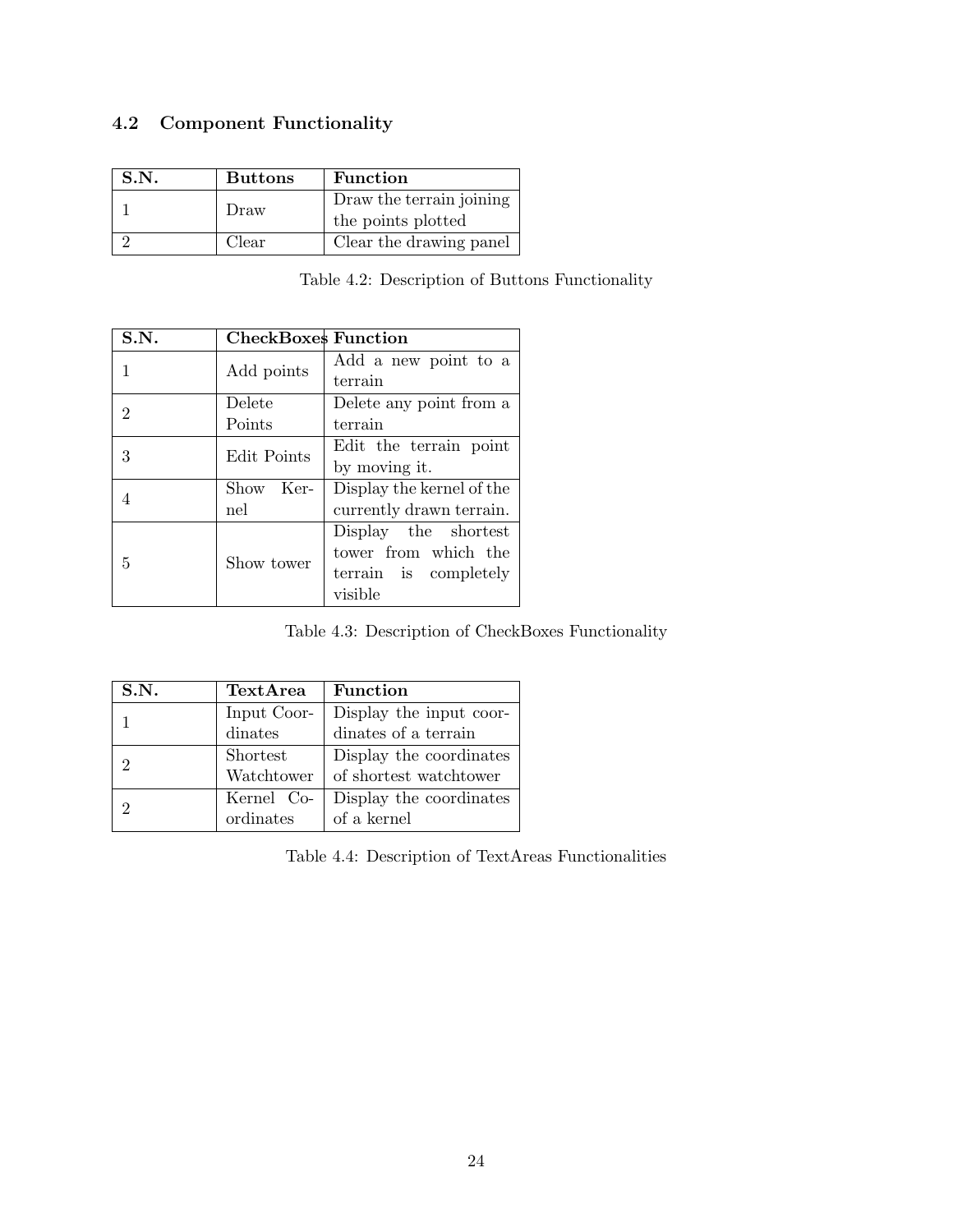#### 4.3 Implementation of the Single Tower Placement Algorithm

The first algorithm we implemented was the algorithm to single tower placement problem. This algorithm is reported in [Sha88]. Here, the objective is to place the tower on a terrain such that all of the terrain is visible from the top of the tower. Finding the position for the shortest watchtower involves finding the convex region above the terrain. Any point inside this convex region may be the solution of our problem. That means, all of the terrain can be seen from any point on this convex region. We call this convex region a kernel". Finding the point on a kernel which is closest to the terrain is straightforward. Hence, the main sub-task while implementing the solution is determining the segments of the kernel.



(c) Intersection of half planes for edges 2,4 and 6

(d) Intersection of half planes for edges 2,4,6 and 8

8

Figure 4.3: Illustrating half plane of the edges in forward pass

We begin by extrapolating the edges of a terrain. In the first (forward) pass, we take only the backward edges of the terrain and find the visible half plane for those edges. The idea is illustrated in figure 4.3. In the Figure, edges numbered 2,4,6 and 8 are considered in the first pass. In Figure 4.3a, the red dashed arrow lines depict the half plane for edge 2. Similarly, we compute half planes for the edges 4,6 and 8. Then we compute the intersection of these half planes which forms part of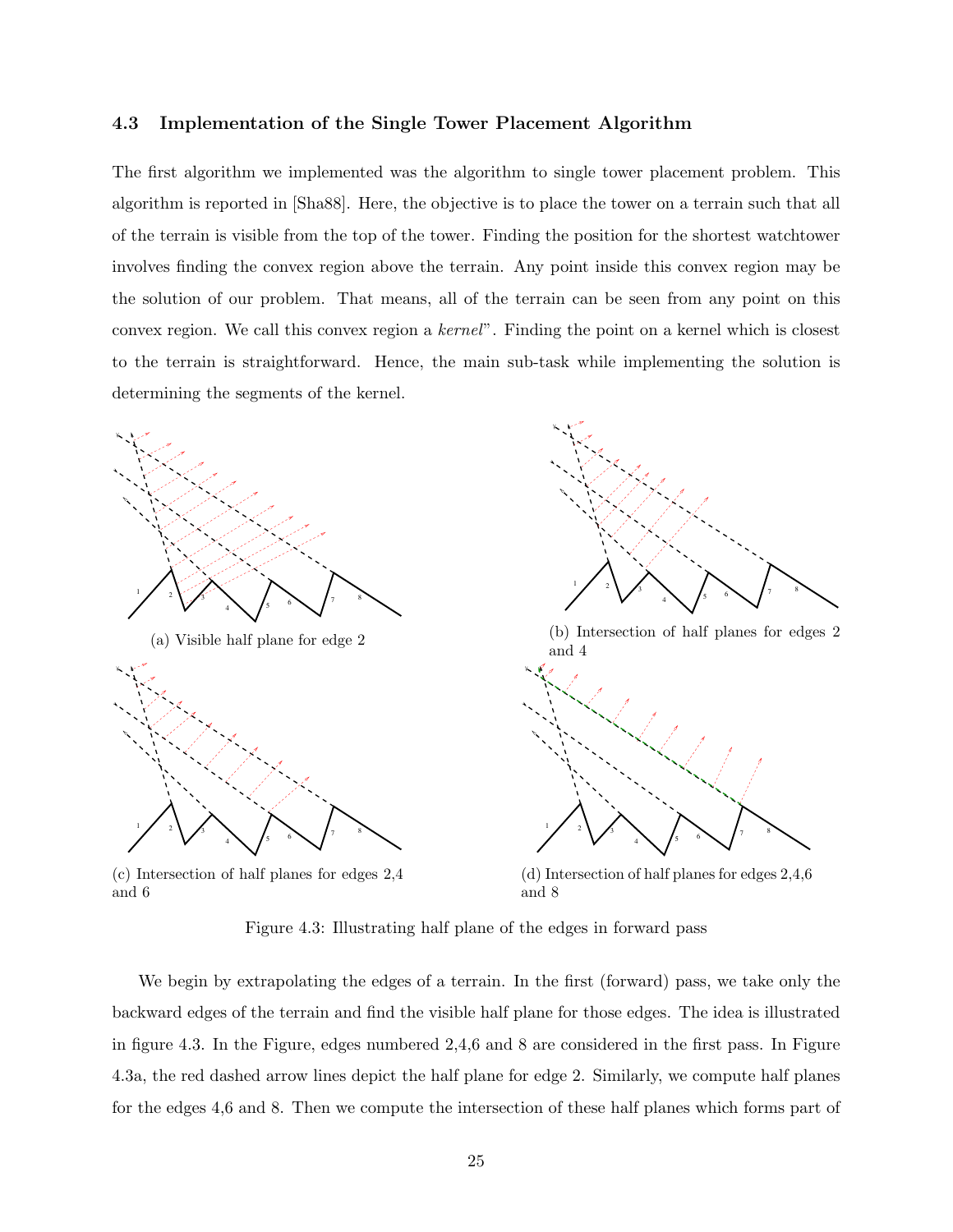the kernel.

The segments of a kernel as the forward pass completes is shown as a green dashed line in Figure 4.3d. Now, we begin the backward pass where we start from edge 7 through 1 in backward fashion. In the backward pass, we compute the intersection of visible planes resulted from the forward pass with the visible half plane of each edge. At the end of the backward pass, we get the desired convex region which we call a kernel of the terrain. The backward pass is illustrated in Figure 4.4. In Figure 4.4d, the segments of the kernel are shown in green dashed lines.







Figure 4.4: Illustrating the formation of kernel at the end of backward pass

After we obtain the segments for the kernel, all we have to do is find the point lying on the kernel whose perpendicular distance to the terrain is the lowest. A Screenshot of our program finding the shortest tower is given in Figure 4.5.

In our implementation, we store the edges of a kernel as forward feasible segments and backward feasible segments computed from forward pass and backward pass. Portion of the method  $ComputeFeasiblePoints$  which store these segments is as shown in code listing below:

```
1 | List<segment> feasibleSegments = new ArrayList<>();
2 | for (int k = 0; k \le i; k^{++}) {
3 for (segment s : feasibleSegmentsPool) {
```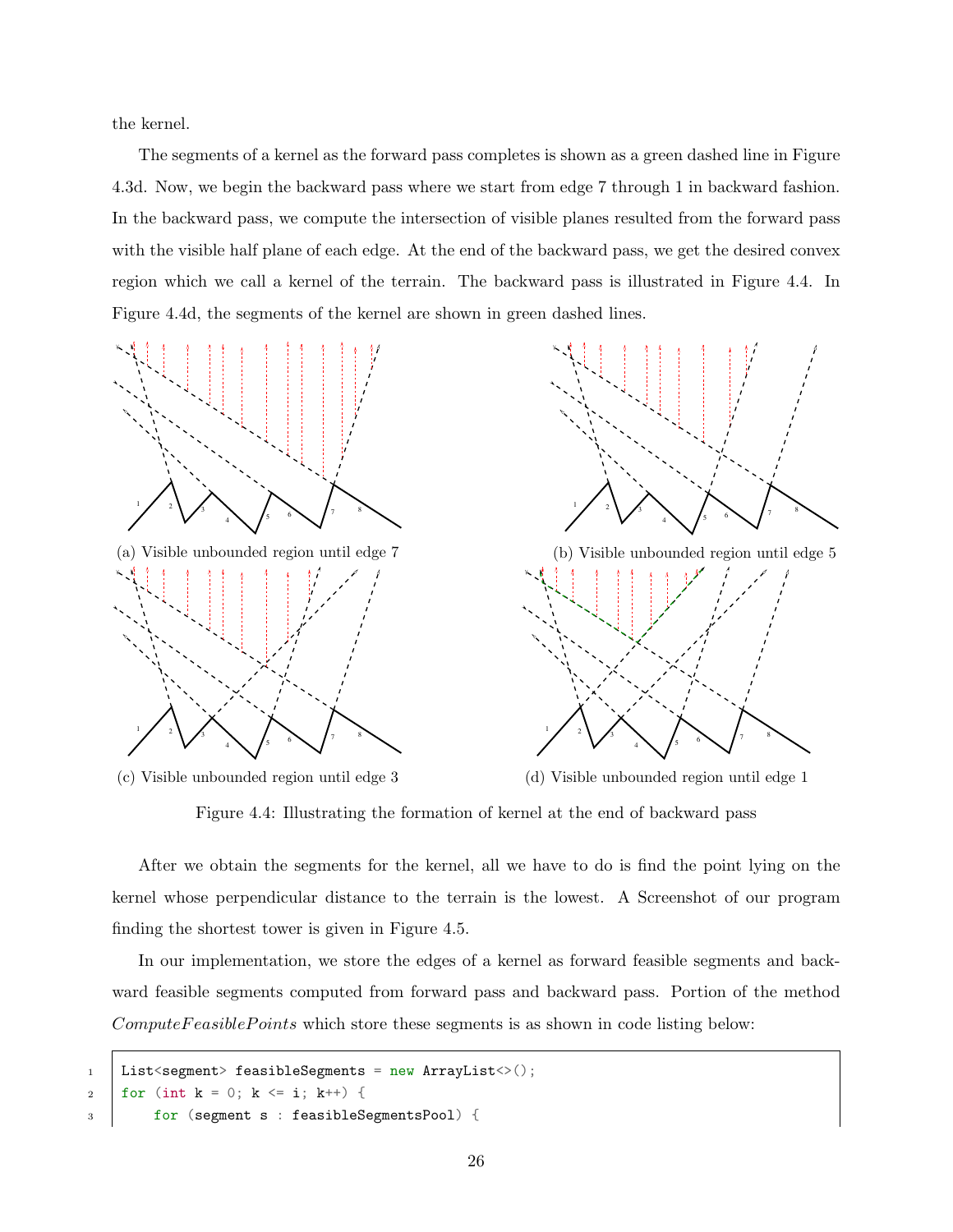

Figure 4.5: Finding the shortest tower

|               | line $fwl = new line (forward Segments.get(k));$                                  |
|---------------|-----------------------------------------------------------------------------------|
|               |                                                                                   |
|               | if(fwl.PerpDistanceToPoint(s.source()) <collineartol &&<="" th=""></collineartol> |
|               | fwl.PerpDistanceToPoint(s.target()) <collineartol) th="" {<=""></collineartol)>   |
|               | feasible Segments.add(s);                                                         |
|               | ł                                                                                 |
| $\mathcal{F}$ |                                                                                   |
| $\rightarrow$ |                                                                                   |
|               |                                                                                   |
|               |                                                                                   |
|               | for (int $k = 0$ ; $k \le i$ ; $k^{++}$ ) {                                       |
|               | for (segment s : feasibleSegmentsPool) {                                          |
|               | line bwl = $new$ line(backwardSegments.get(k));                                   |
|               | if(bwl.PerpDistanceToPoint(s.source()) <collineartol &&<="" th=""></collineartol> |
|               | bwl.PerpDistanceToPoint(s.target()) <collineartol)< th=""></collineartol)<>       |
|               | €                                                                                 |
|               | feasible Segments.add(s);                                                         |
|               | }                                                                                 |
| ł             |                                                                                   |
| ł             |                                                                                   |
|               |                                                                                   |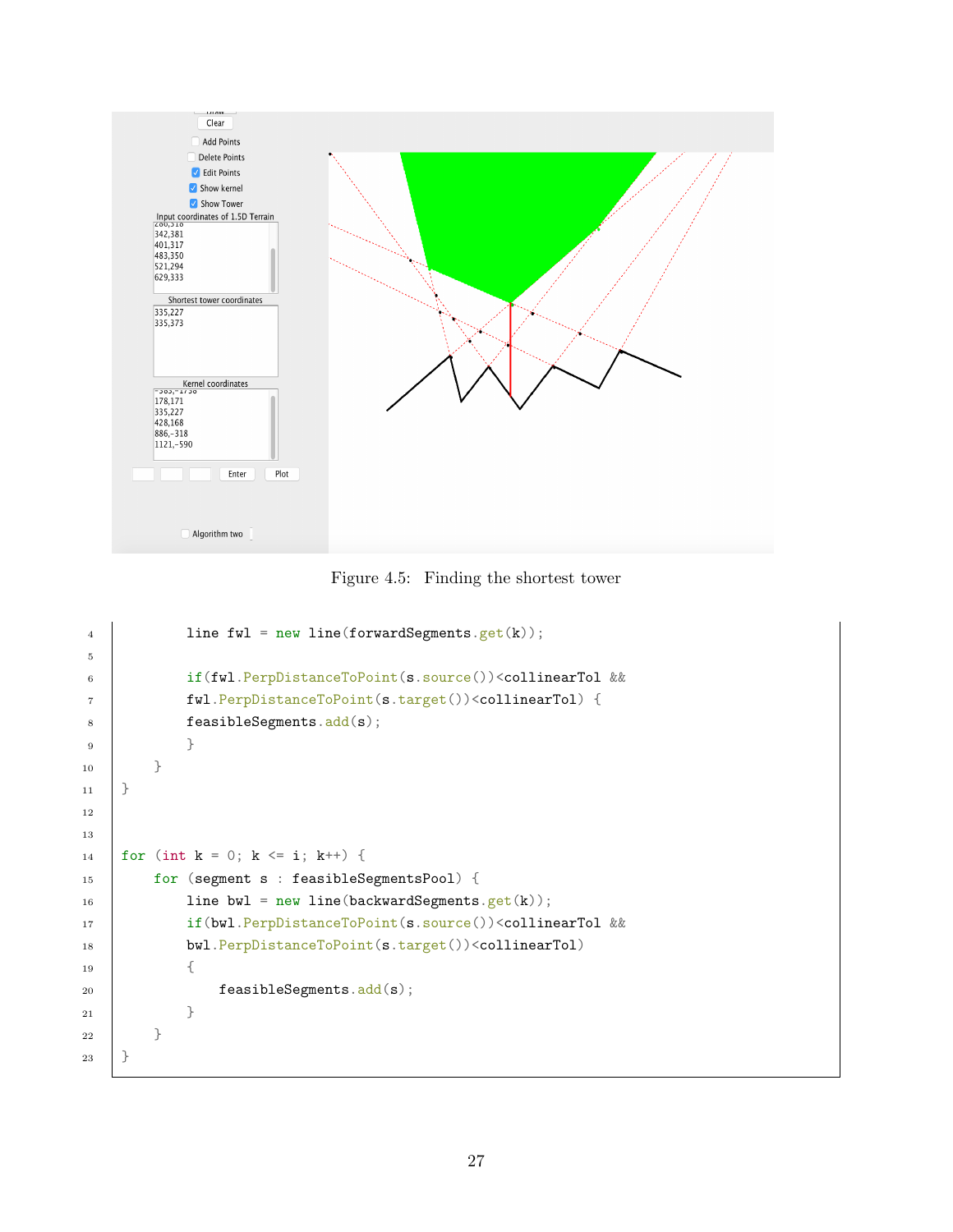#### 4.4 Implementation of the Maximum Visibility Problem

In this sub-section, we describe the implementation details of the Maximum Visibility problem to illuminate the terrain. The theoretical ingredients of maximum visibility were presented in Chapter 3. Here, we describe how we implemented these ingredients. As with the previous implementation, we used the same interface for drawing the terrain. The GUI has an option (check box) to select the display of the placement of the tower for maximum visibility . The user can also input the height of the tower in number of pixel units.

The implementation displays both the 1.5D terrain and its generated image lifted up to the height of the tower. A snapshot of the display is shown in Figure 4.6.



Figure 4.6: Image of the terrain

The edges of the terrain incident on convex vertices are extended to determine the guiding points. For our implementation, we adopted the straightforward method of checking the intersection between grazing rays formed by extending terrain edges incident on convex vertices and the terrain image. In Figure 4.7, grazing rays are drawn as dotted lines. The intersection points between grazing rays and the image of the terrain give guiding points, which are drawn as red dots in Figure 4.7.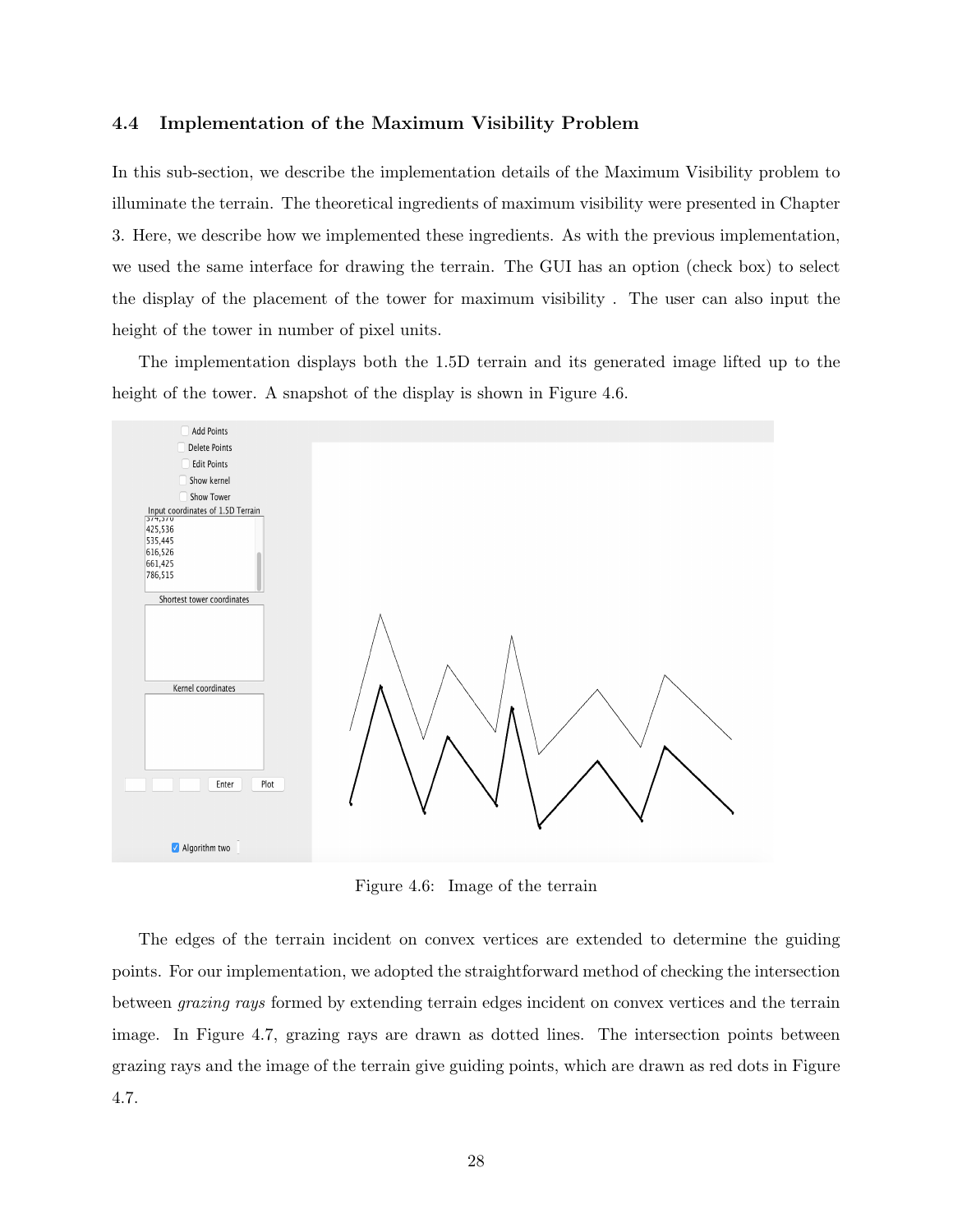

Figure 4.7: Our program finding the guiding points

In our implementation, we have defined a Java method called  $DrawImageAndIntersection$ that computes the line segments for terrain image and guiding points. The portion of the code that does this task is listed below:

```
1 for(line l:lines)
2 \mid \{3 my_point start=new my_point(l.getStart().get_x(),
4 <br> 1.getStart().get_y()-limitedHeightTower);
5 my_point end=new my_point(l.getEnd().get_x(),
6 <br>1.getEnd().get_y()-limitedHeightTower);
7 line il=new line(start, end);
8 imageLines.add(il);
9 }
10
11 for(line il:imageLines)
12 \mid \in \{13 for(segment s:extrapolatedLines)
14 {
15 segment s1=new segment(il.getStart(),
16 il.getEnd());
17 if(s.Intersect(s1))
18 intersectionPointsWithImage.add
```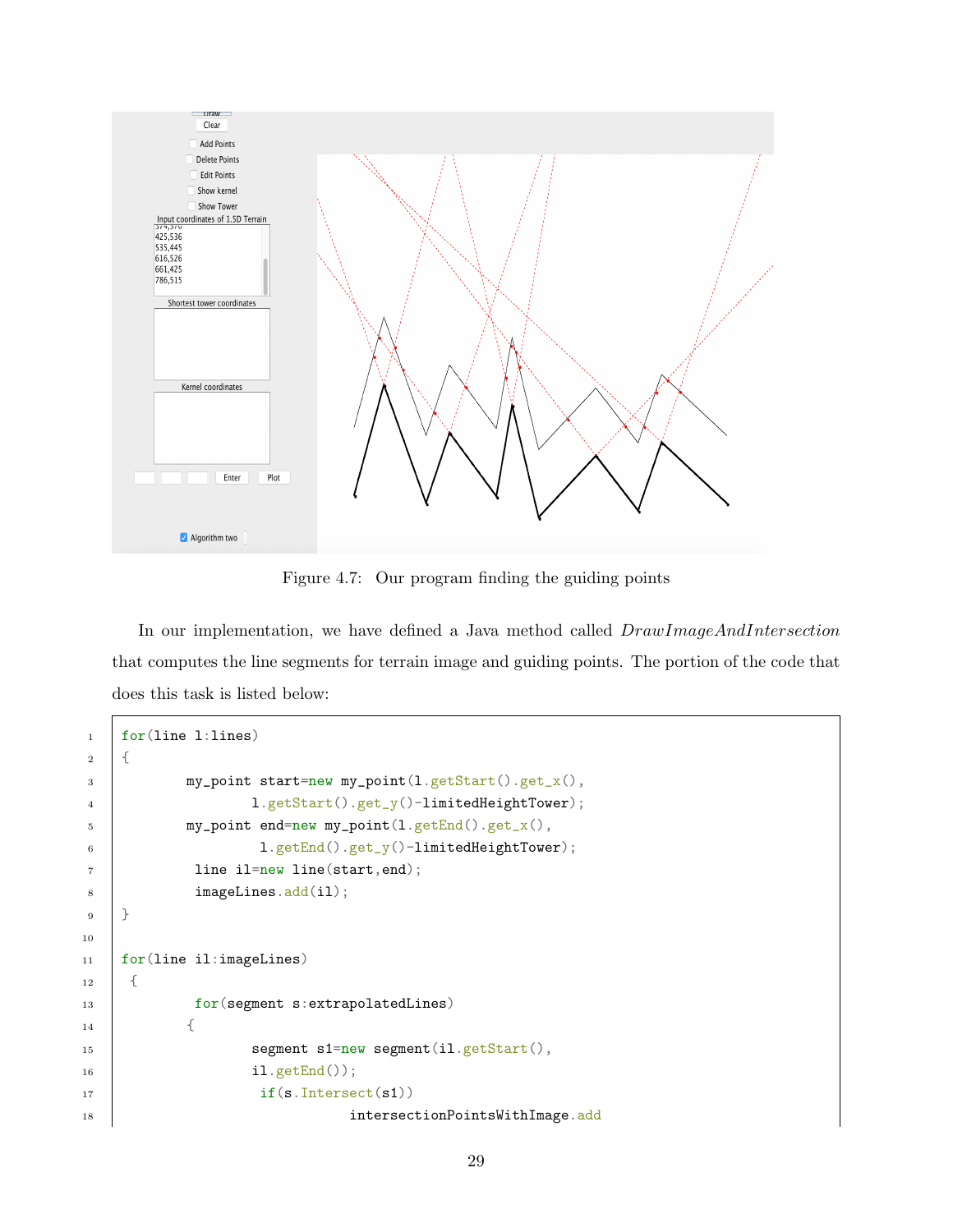19 (s. Compute\_Intersect(s1));

<sup>20</sup> } <sup>21</sup> }

> Here, the first for loop iterates over each edge of the terrain, retrieves the start and end coordinates of the edge and then finds the end coordinates of the image by simple subtracting the y-coordinates of the terrain edges from the height of the tower. This is how the image of the terrain is formed. After computing the edges of the image terrain, the second for loop iterates to check the intersection between grazing rays and image edges. The grazing rays are stored in a List data structure called extrapolatedLines. For computing the intersection points, the method Compute Intersect provided by the class segment is used. The computed guiding points are stored in a List data structure named intersectionPointsWithImage.

> The y co-ordinates of the guiding points are modified by adding the height of the tower to obtain the transition points on the terrain. We need to compute the visible portions of the terrain from each guiding point. What we exactly need is the **visibility segments** emanating from the guiding points to the terrain vertices. To compute a visibility segment, we treat image edges as transparent and terrain edges as opaque.

> To find the visible portion of the terrain image, we need to establish the concept of whether the line of sight from the top of the tower to any specific point on the edges are blocked. If the line of sight is blocked, we say that point on the terrain edge is not visible from the top of the tower, else it is visible. After we computationally establish this concept, we just go through all the points on the edges and calculate the portion of the edges that are visible. This concept can be best illustrated through Figure 4.8.

> As we see in the figure, if we place the tower on the second guiding point, line of sight from that point to the eighth edge is blocked by other edges until some higher point. After we gradually go upwards on the eighth edge, there comes a point when the line of sight starts reaching that edge unblocked. And it will remain so until the end of the edge. Therefore, placement of the tower at this guiding point means the visible portion of the eighth edge is from the point when the line of sight starts getting unblocked to the end of the edge. So for each of the transition points (guiding points), we compute the length of the visible portion for every terrain edge and sum them.

> Another issue of this implementation is how to computationally determine whether the line of sight is being blocked. For this, we use a simple idea: check the intersection between the line of sight and all of the edges of the terrain except the edge we are trying to illuminate. If any one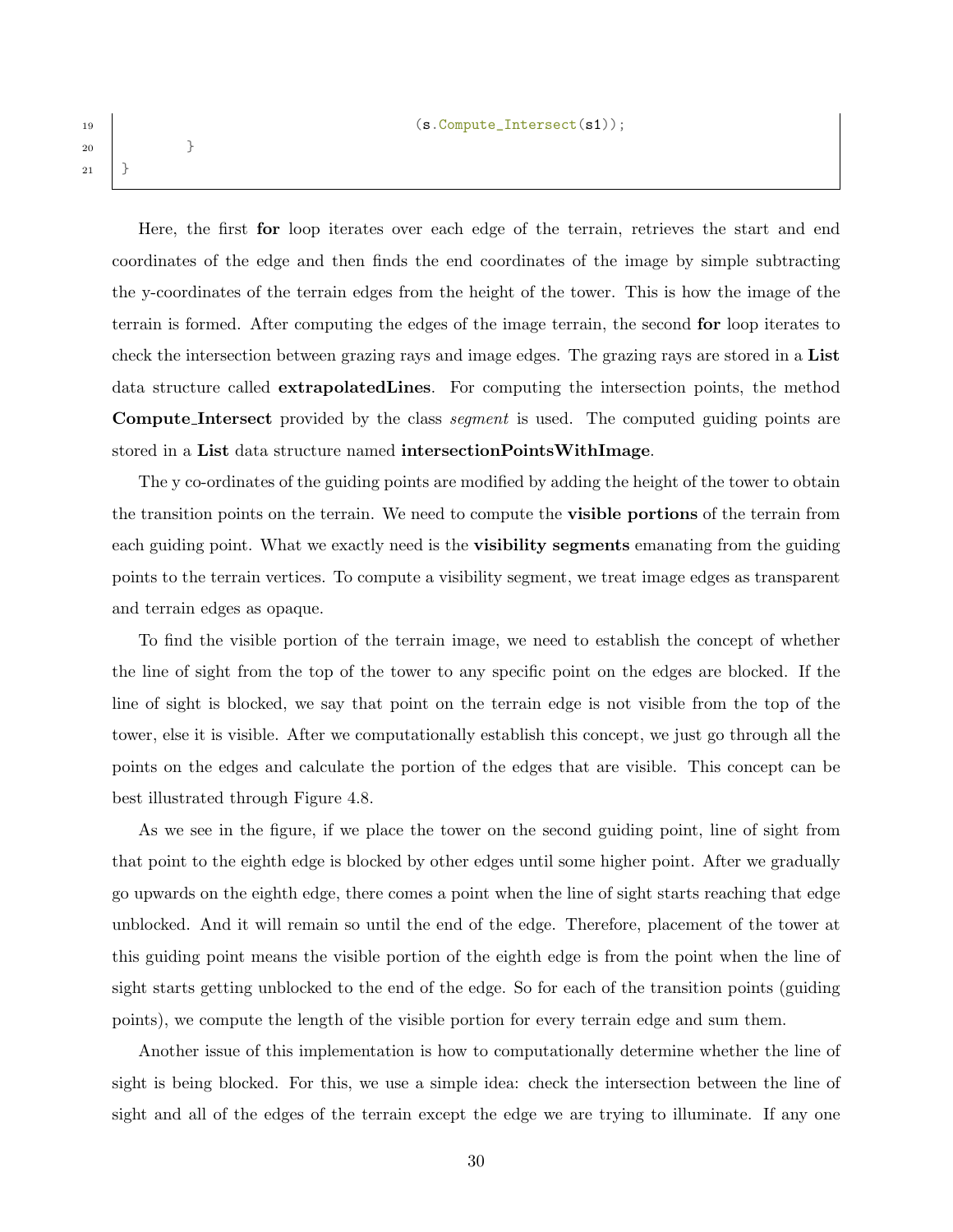

(b) Line of sight starts getting unblocked

Figure 4.8: Illustrating how line of sight is used to determine visibility

of those edges has an intersection with the line of sight, then it is blocked; otherwise it is not. In our code, we have implemented a method  $ComputeVisibleEdgeDistance$  which returns the length of an edge that is visible from any particular point. To gradually change the line of sight as we progress through the edge, we compute the slope and intercept of the edge, and find the next point that lies on the edge which connects to the guiding points. The excerpt of the code that does this is given below:

```
1 public double ComputeVisibleEdgeDistance(my_point p,int lineInd)
2 \mid \in \mathcal{E}3 int height=600;
4 | line l=lines.get(lineInd);
5 p=new my_point(p.get_x(),height-p.get_y());
```
6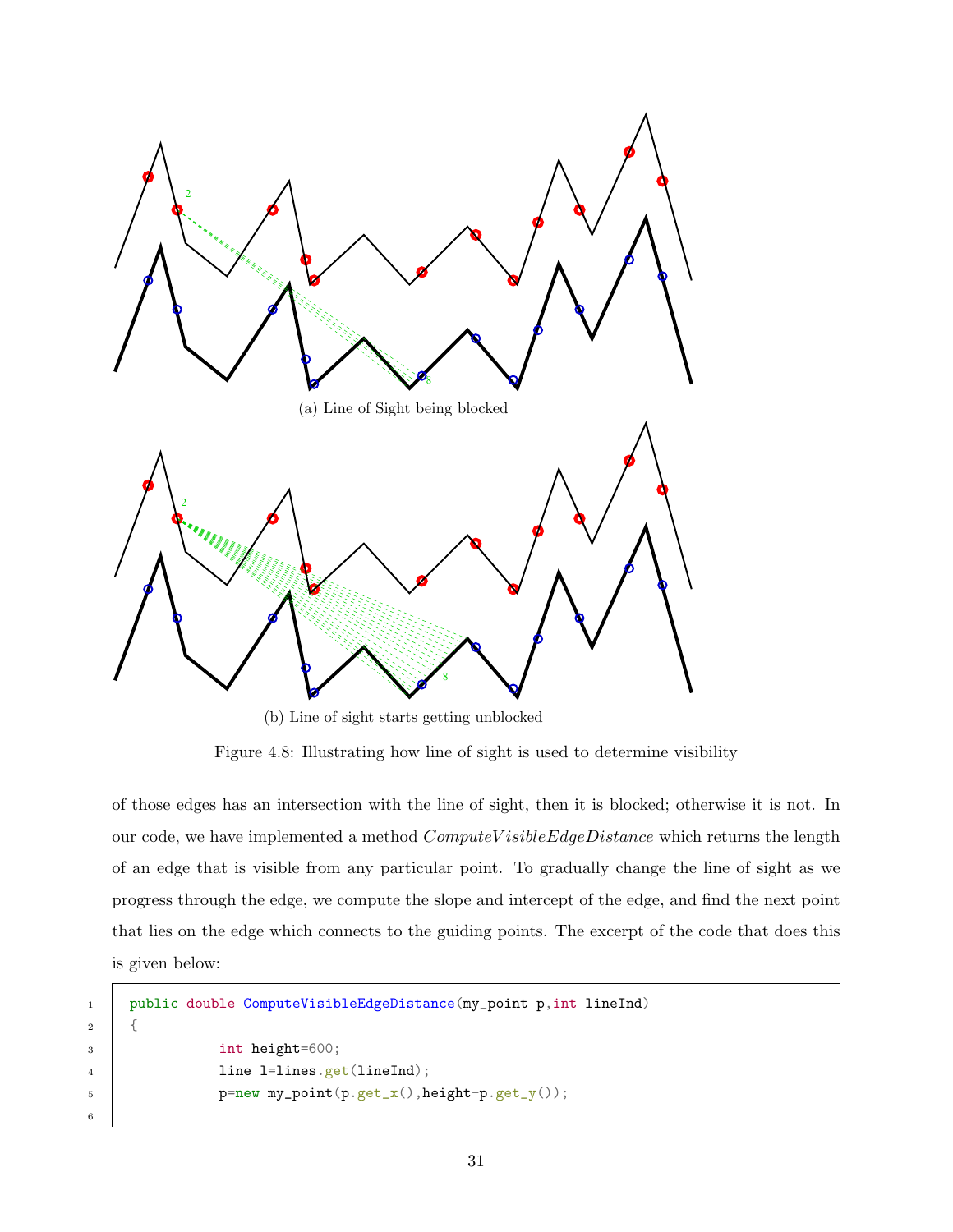```
7 | my_point start=new my_point(l.getStart().get_x(),
8 height-l.getStart().get_y());
9
10 my_point end=new my_point(l.getEnd().get_x(),
11 height-l.getEnd().get_y());
12
13 double slope=(double)(end.get_y()-start.get_y())/
14 (double)(end.get_x()-start.get_x());
15
16 double intercept=(double)(end.get_x()*start.get_y()-
17 | start.get_x()*end.get_y())/
18 (double)(end.get_x()-start.get_x());
19
20 for(int i=start.get_x()+2;i<end.get_x();i=i+2)
21 {
22 current X = i;
23 newY = (int) ((slope * i) + intercept);24 lineOfSight = new segment(p, new my_point(i, newY));
25 - -
26 - -
27 -
28 }
29 - -
30 - -31 - -
32
33 }
```
As per our description above, we have created a method to check if a line of sight is blocked or not by an edge which is called repeatedly from method *ComputeV isibleEdgeDistance*. Method LineOfSightBlocked is listed below:

```
1 private boolean LineOfSightBlocked(segment s,int height,int li)
2 \mid \{3 int no=0;
4 for (int i=0; i<1ines.size(); i++)\frac{1}{5} \frac{1}{5}6 \qquad line edge=lines.get(i);
7
8 my_point sStart=new my_point(edge.getStart().get_x(),
9 height-edge.getStart().get_y());
10
11 my_point sEnd=new my_point(edge.getEnd().get_x(),
12 height-edge.getEnd().get_y());
```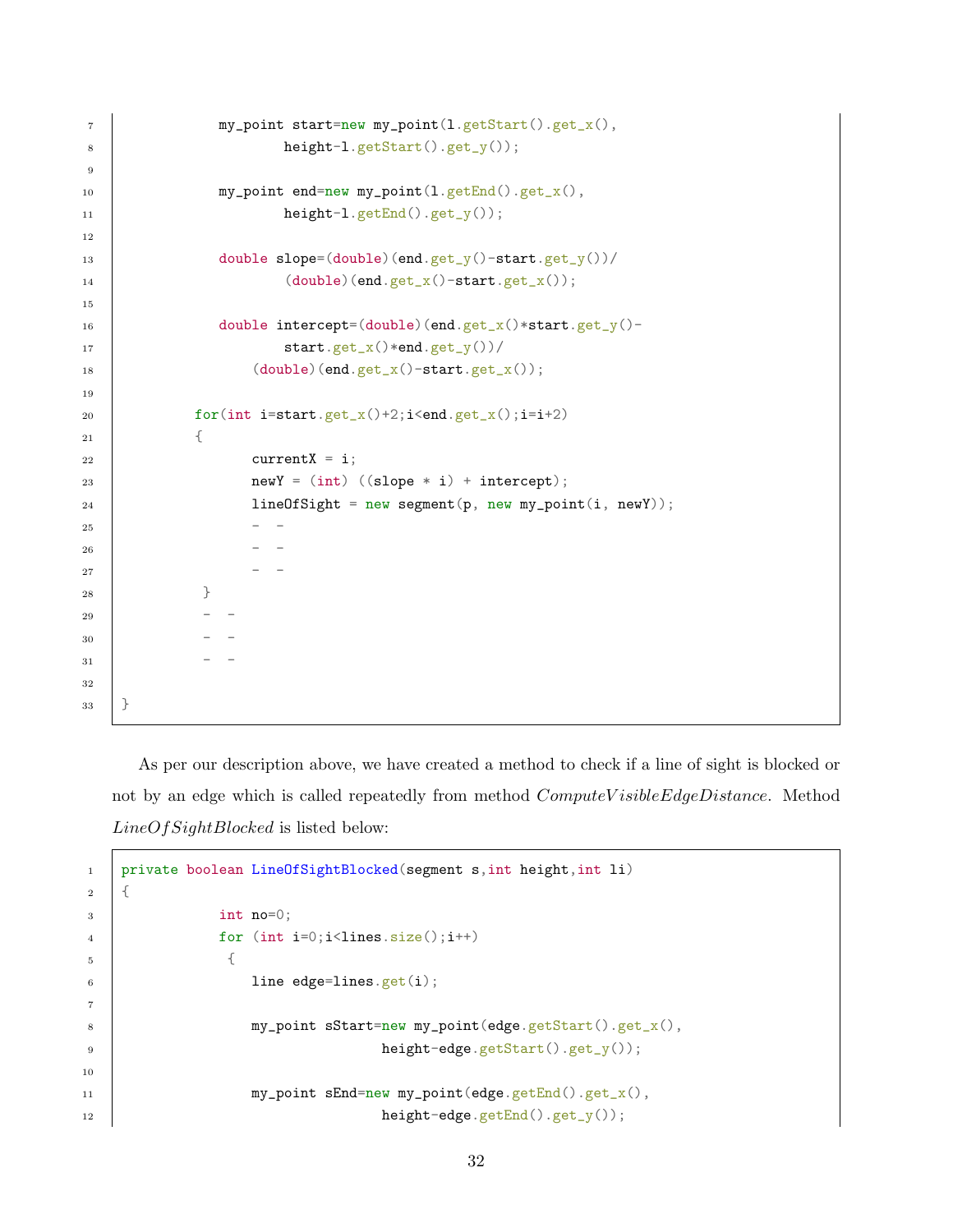```
13
14 | segment sEdge = new segment (sStart, sEnd);
15 if(i!=li)
16 \{17 if (sEdge.Intersect(lineOfSight))
18 \t \cdot n0^{++};
19 }
20
21 }
22 //return no;
23 if(no==0)
24 return false;
25 else
26 return true;
27 }
```
We can see from the code, the *for* loop iterates over all the edges and checks if it intersects with lineOfSight. If it does, we increment the variable no by 1. At the end, if no is 0, i.e. no edges intersects with lineOfSight, it returns false(meaning it is not blocked) else it returns true(meaning it is blocked). Finally, our program identifies the position where the visibility of the terrain is maximum. It is shown in the following Figure: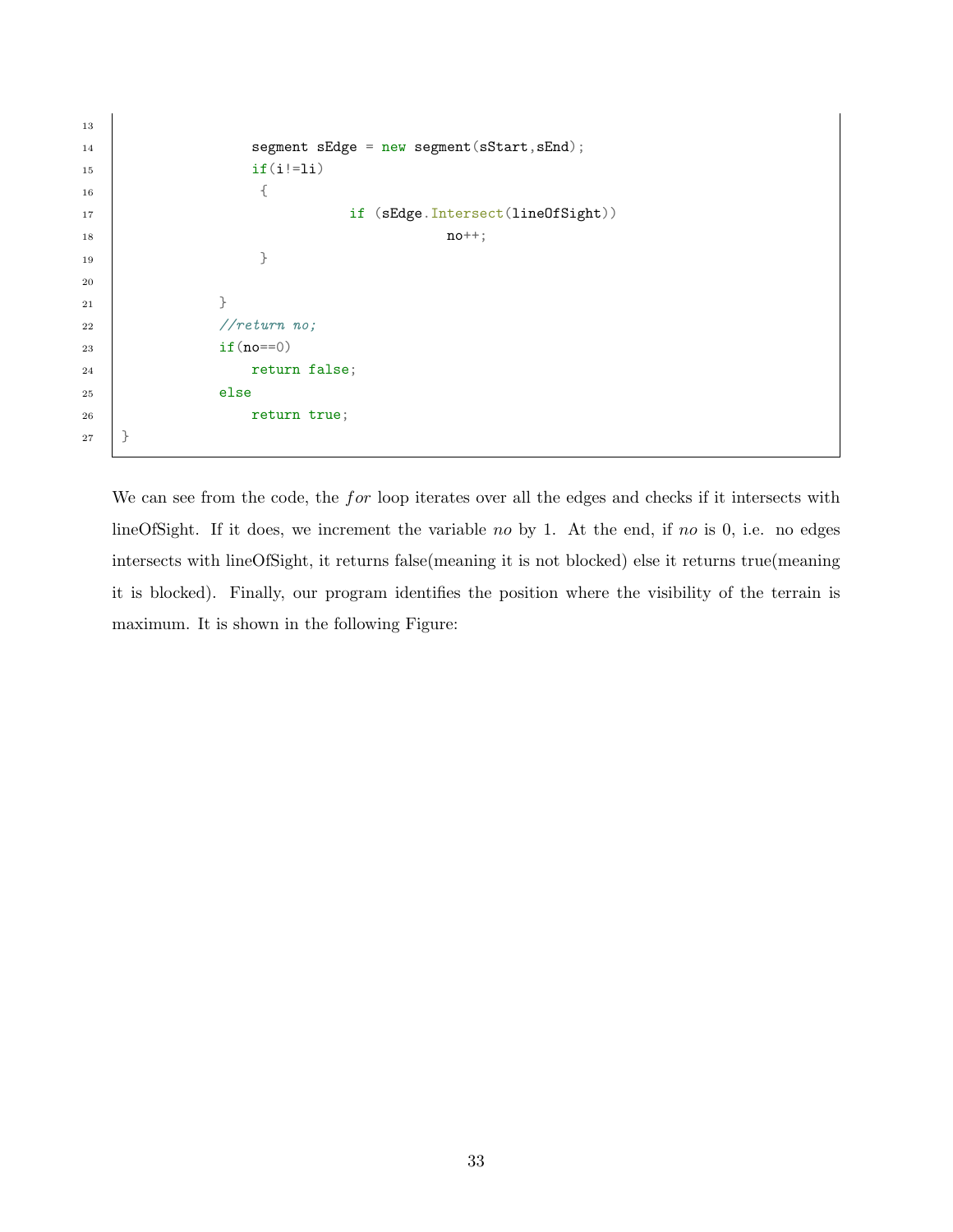

Figure 4.9: Our program finding the solution for maximum visibility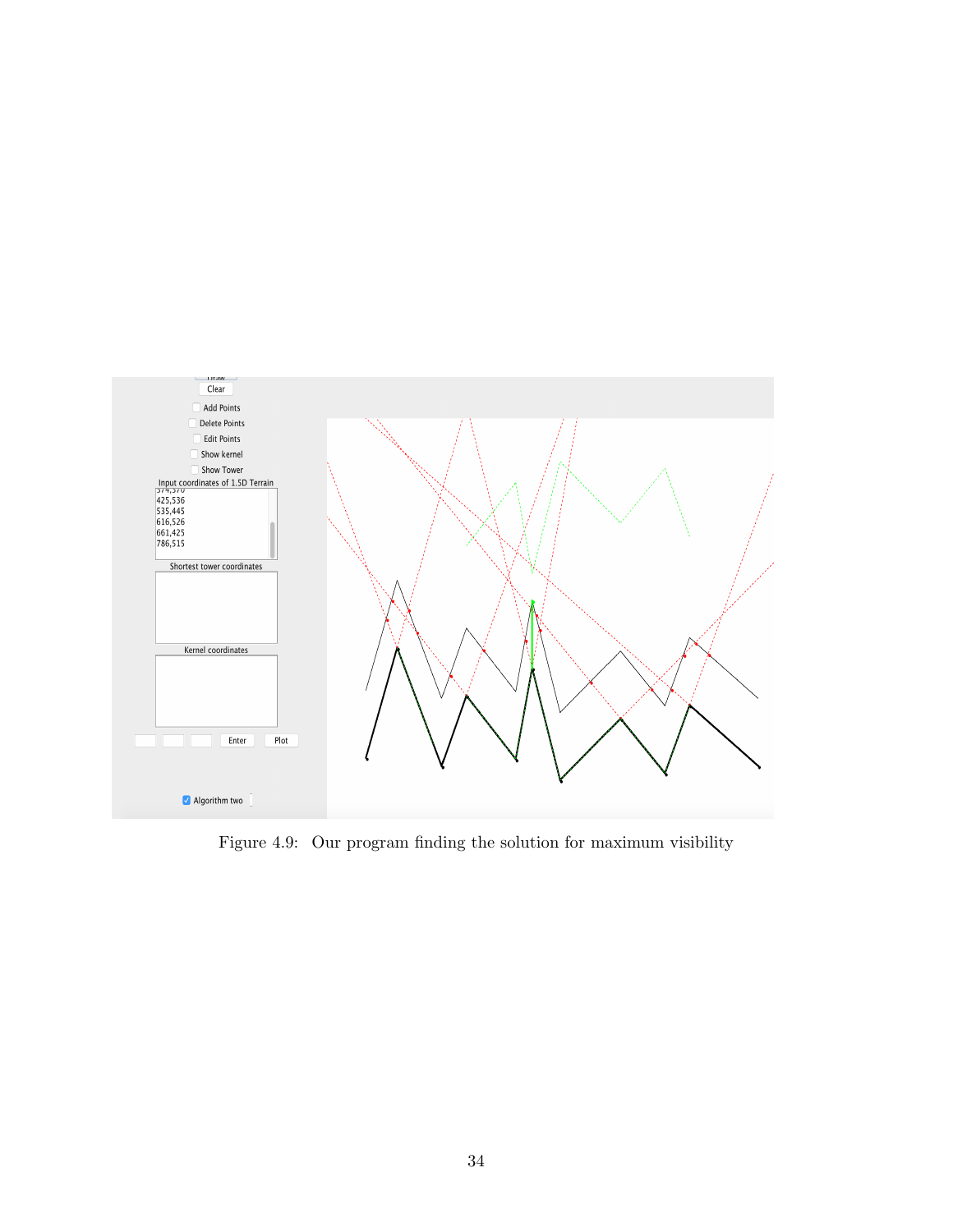### Chapter 5

### Conclusion

We presented a cursory review of existing algorithms for placing towers in 1.5D and 2.5D terrain. We proposed two variations of tower placement algorithms.The first version of the problem asks for placing a single tower of a given length to maximize the visibility coverage. In the second version of the problem, we proposed the placement of a reduced number of guards to cover the entire 1.5D terrain. While the first problem is an optimization problem, the second one is a heuristic for obtaining an approximate solution for a NP-Hard problem. Algorithms for solving both problems are based on discretizing the placement points on the terrain by computing transition points.

It was observed in Chapter 3 that the number of transition points could be quadratic in the number of vertices in the terrain(Figure 3.3). Not all transition points, as mentioned in Chapter 3, are necessary to search for the optimum placement. So, it would be interesting to reduce the number of transition points to make the proposed algorithms efficient. It would also be interesting to characterize 1.5D terrain for which the number of transition points is linear in the number of vertices of the terrain. The proposed algorithms are for 1.5D terrain. It would be a valuable exercise to extend our proposed algorithms to 2.5D terrain.

In our experimental investigation, we constructed the input 1.5D terrain manually by using mouse clicks in the interface of the prototype program. In order to evaluate the performance of the proposed algorithms rigorously, it would be appropriate to generate the 1.5D terrain randomly. The proposed algorithm could then be tested on several randomly generated 1.5D terrains.

Another variation of the tower placement problem is the positioning of two towers of common height to maximize the coverage. We can call this problem **2T-Max**. A solution for 2T-Max can be obtained by exploiting the structure of transition points formulated in Chapter 3. What we need is to check the coverage for all pairs of transition points and pick the one that maximizes the cover.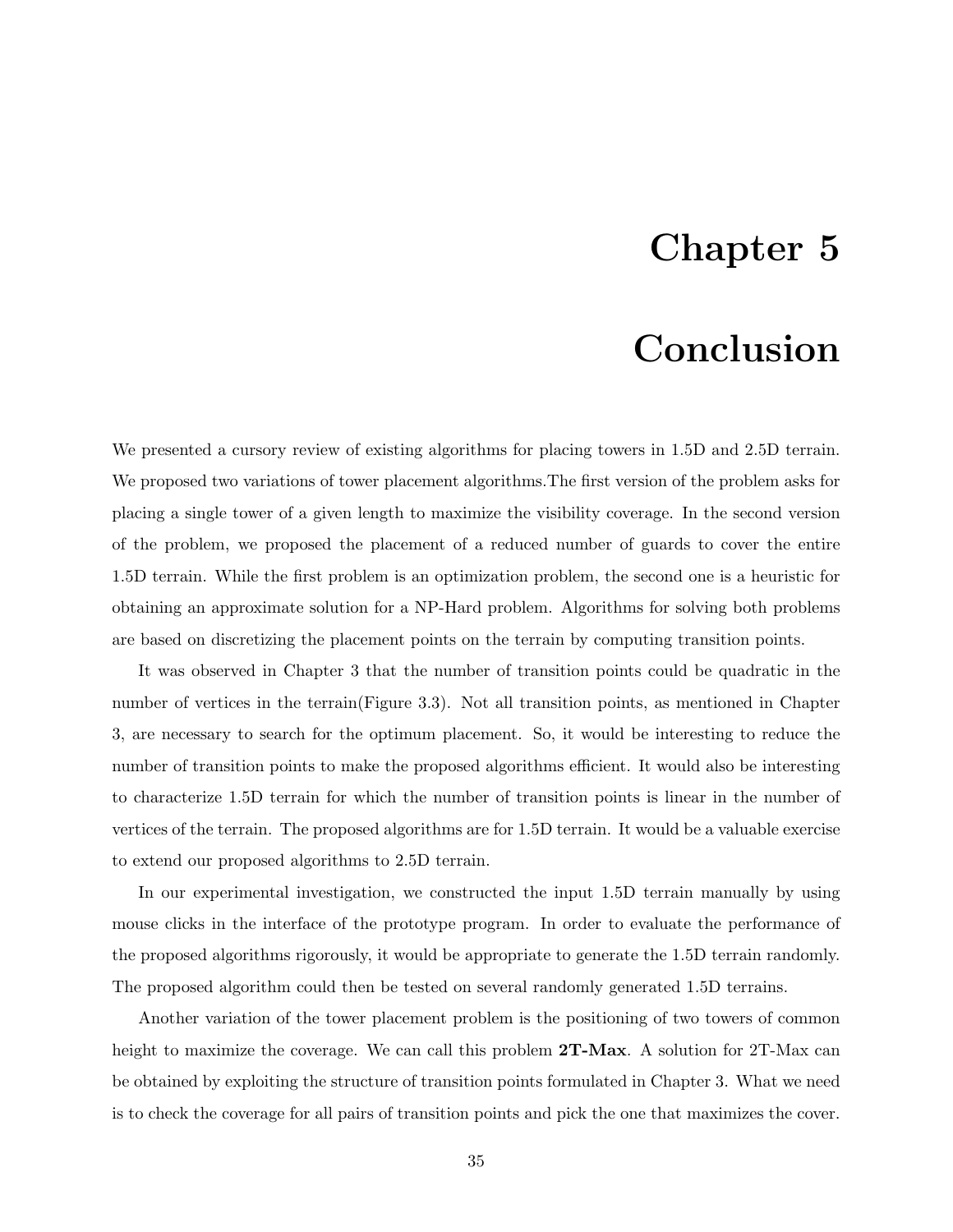It would be interesting to solve 2T-Max efficiently without using all pairs of transition points.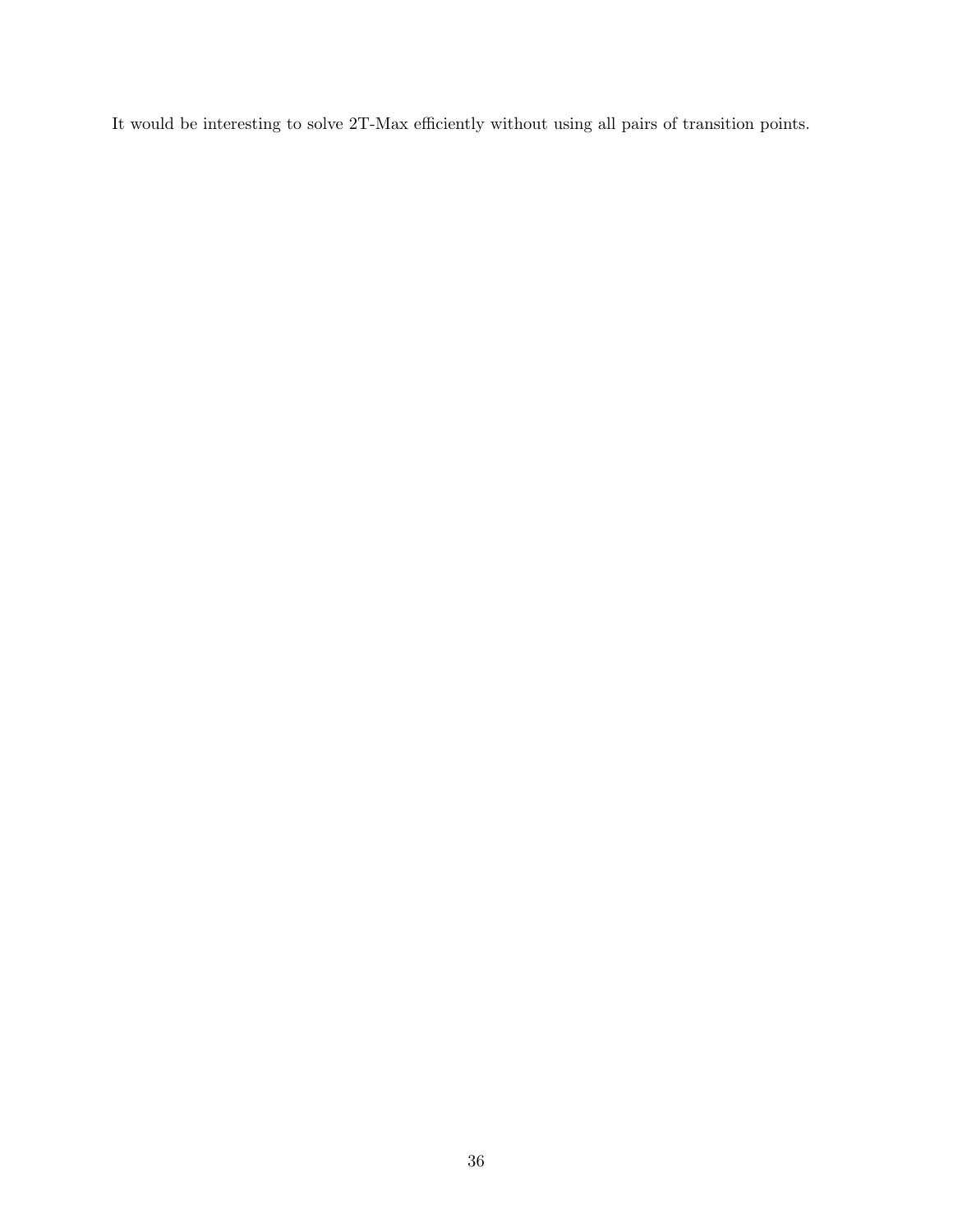### Bibliography

- [ABD+05] Pankaj K Agarwal, Sergey Bereg, Ovidiu Daescu, Haim Kaplan, Simeon Ntafos, and Binhai Zhu. Guarding a terrain by two watchtowers. In Proceedings of the twenty-first annual symposium on Computational geometry, pages 346–355. ACM, 2005.
- [BMKM07] Boaz Ben-Moshe, Matthew J Katz, and Joseph SB Mitchell. A constant-factor approximation algorithm for optimal 1.5 d terrain guarding. SIAM Journal on Computing, 36(6):1631–1647, 2007.
- [DBVKOS00] Mark De Berg, Marc Van Kreveld, Mark Overmars, and Otfried Cheong Schwarzkopf. Computational geometry. In Computational geometry, pages 1–17. Springer, 2000.
- [DK85] David P Dobkin and David G Kirkpatrick. A linear algorithm for determining the separation of convex polyhedra. Journal of Algorithms, 6(3):381–392, 1985.
- [Eid02] Stephan Eidenbenz. Approximation algorithms for terrain guarding. Information Processing Letters, 82(2):99–105, 2002.
- [GJ02] Michael R Garey and David S Johnson. Computers and intractability, volume 29. wh freeman New York, 2002.
- [KK11] James King and Erik Krohn. Terrain guarding is np-hard. SIAM Journal on Computing, 40(5):1316–1339, 2011.
- [O'R87] Joseph O'Rourke. Art gallery theorems and algorithms, volume 57. Oxford University Press Oxford, 1987.
- [o'R98] Joseph o'Rourke. *Computational geometry in C*. Cambridge university press, 1998.
- [Sha88] Micha Sharir. The shortest watchtower and related problems for polyhedral terrains. Information Processing Letters, 29(5):265–270, 1988.
- [Zhu97] Binhai Zhu. Computing the shortest watchtower of a polyhedral terrain in o (nlogn) time. Computational Geometry, 8(4):181–193, 1997.